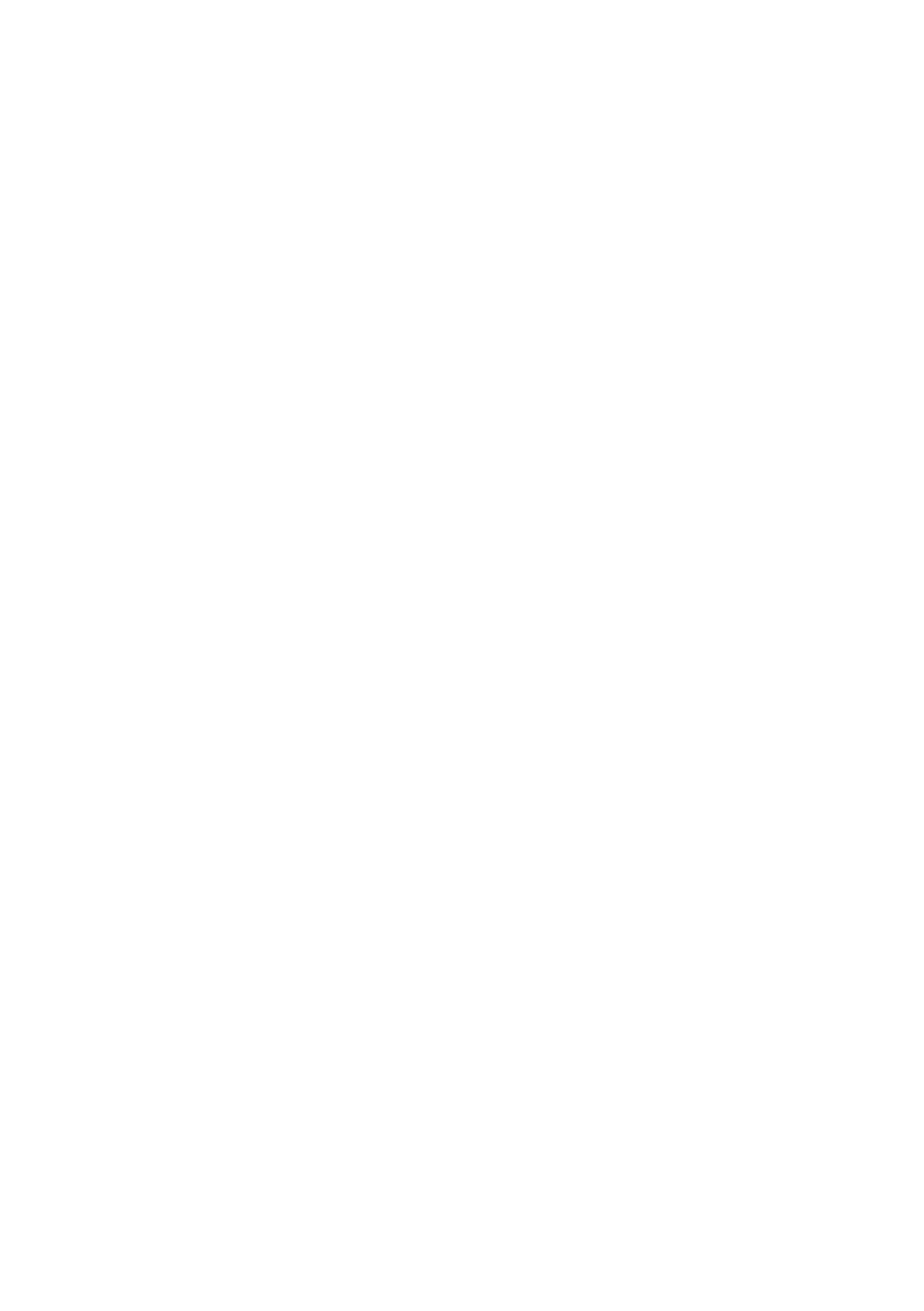Publications of the Ministry of Social Affairs and Health 7/2018

# Right to social inclusion and equality

The National Action Plan on the UN Convention on the Rights of Persons with Disabilities 2018–2019

Ministry of Social Affairs and Health, Helsinki 2018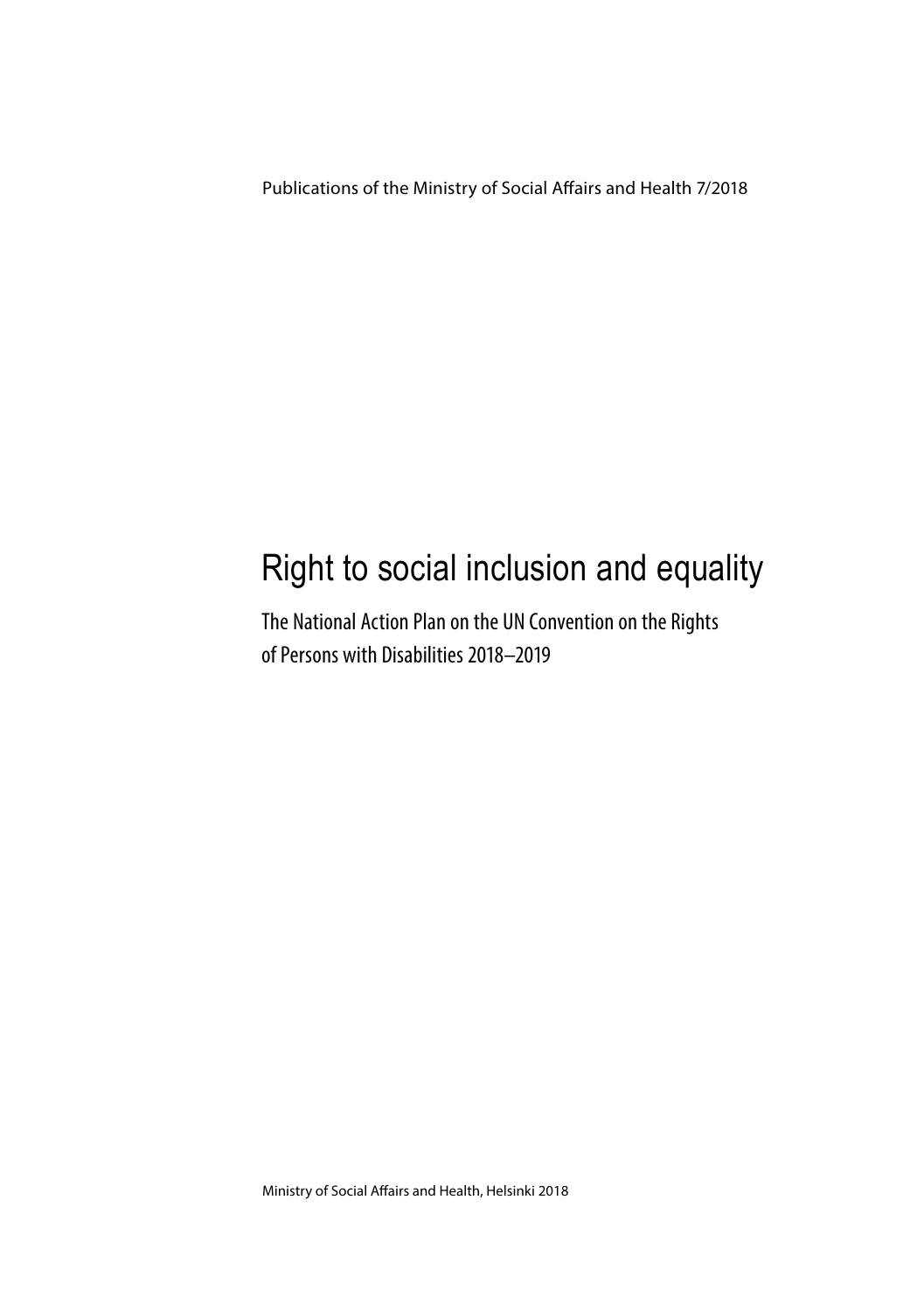Ministry of Social Affairs and Health

ISBN (printed): 978-952-00-3925-7 ISBN PDF: 978-952-00-3926-4 Cover photos: Tuula Holopainen, Irmeli Huhtala, Rodeo, Shutterstock Layout: Government Administration Unit, Publications

Helsinki 2018

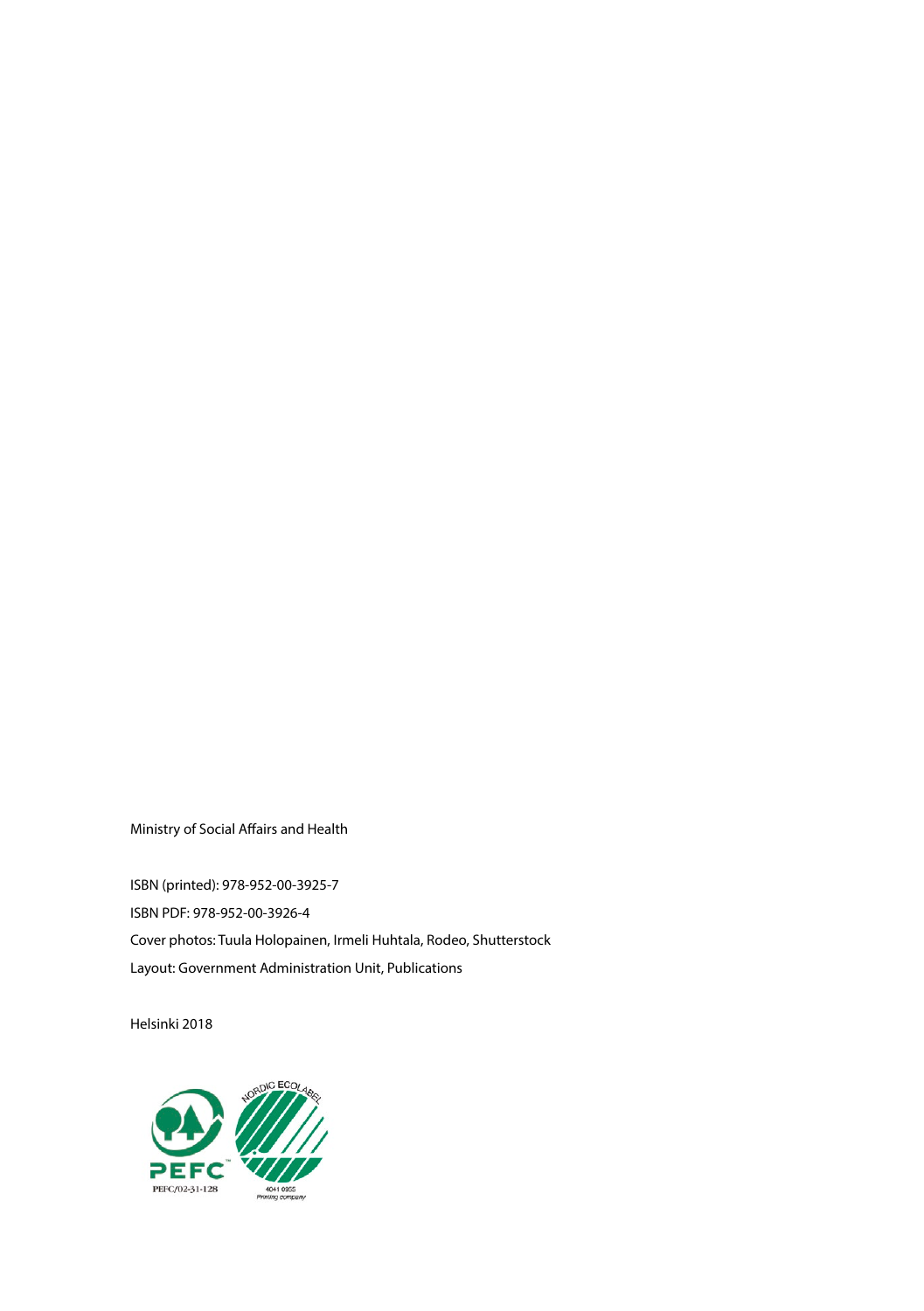## **Description sheet**

| <b>Published by</b>              | Ministry of Social Affairs and Health                                                                                                        |                       | 8.5.2018  |
|----------------------------------|----------------------------------------------------------------------------------------------------------------------------------------------|-----------------------|-----------|
| Title of<br>publication          | Right to social inclusion and equalit. The National Action Plan on the UN<br>Convention on the Rights of Persons with Disabilities 2018-2019 |                       |           |
| Series and<br>publication number | Publications of the Ministry of Social Affairs and Health 7/2018                                                                             |                       |           |
| <b>ISBN</b> (printed)            | 978-952-00-3925-7                                                                                                                            | <b>ISSN</b> (printed) | 1236-2050 |
| <b>ISBN PDF</b>                  | 978-952-00-3926-4                                                                                                                            | <b>ISSN (PDF)</b>     | 1797-9854 |
| Website address<br>(URN)         | http://urn.fi/URN:ISBN:978-952-00-3926-4                                                                                                     |                       |           |
| Pages                            | 78                                                                                                                                           | Language              | English   |
| <b>Keywords</b>                  | equality, participation, accessibility, human rights, persons with<br>disabilities                                                           |                       |           |

### **Abstract**

The National Action Plan on the UN Convention on the Rights of Persons with Disabilities determines the measures that will be taken to promote the implementation of the Convention in different administrative sectors during the first action plan period 2018–2019.

The Action Plan has been drawn up by VANE (Advisory Board for the Rights of Persons with Disabilities), which has representatives from disabled people's organisations, labour market organisations and the key ministries regarding the rights of persons with disabilities. Disabled people's organisations and persons with disabilities have been consulted during the process of drawing up the Action Plan to obtain information about the matters that according to the convention should primarily be promoted in the Action Plan. Based on this information, discussions about the concrete measures for taking these matters forward have been conducted with different ministries.

The Action Plan comprises 82 measures, to the implementation of which the different ministries have committed themselves. These measures have been divided into measures that are to be implemented during this action plan period and measures that will be implemented over a longer period of time. A responsible body or bodies have been indicated for each measure. The realisation of the measures will be assessed at the end of the action plan period.

The Action Plan emphasises the importance of social inclusion of persons with disabilities in the changing operational environment and the importance of accessibility as a precondition for the realisation of the other rights. One of the main objectives of the Action Plan is increasing awareness of the rights of persons with disabilities and mainstreaming these rights in different administrative sectors and more widely in society.

| Publisher                                   | Ministry of Social Affairs and Health                                                                 |
|---------------------------------------------|-------------------------------------------------------------------------------------------------------|
| <b>Printed by</b><br>(place and time)       | Grano Ltd, 2018                                                                                       |
| <b>Publication sales/</b><br>Distributed by | Online version: julkaisut.valtioneuvosto.fi<br>Publication sales: julkaisutilaukset.valtioneuvosto.fi |
|                                             |                                                                                                       |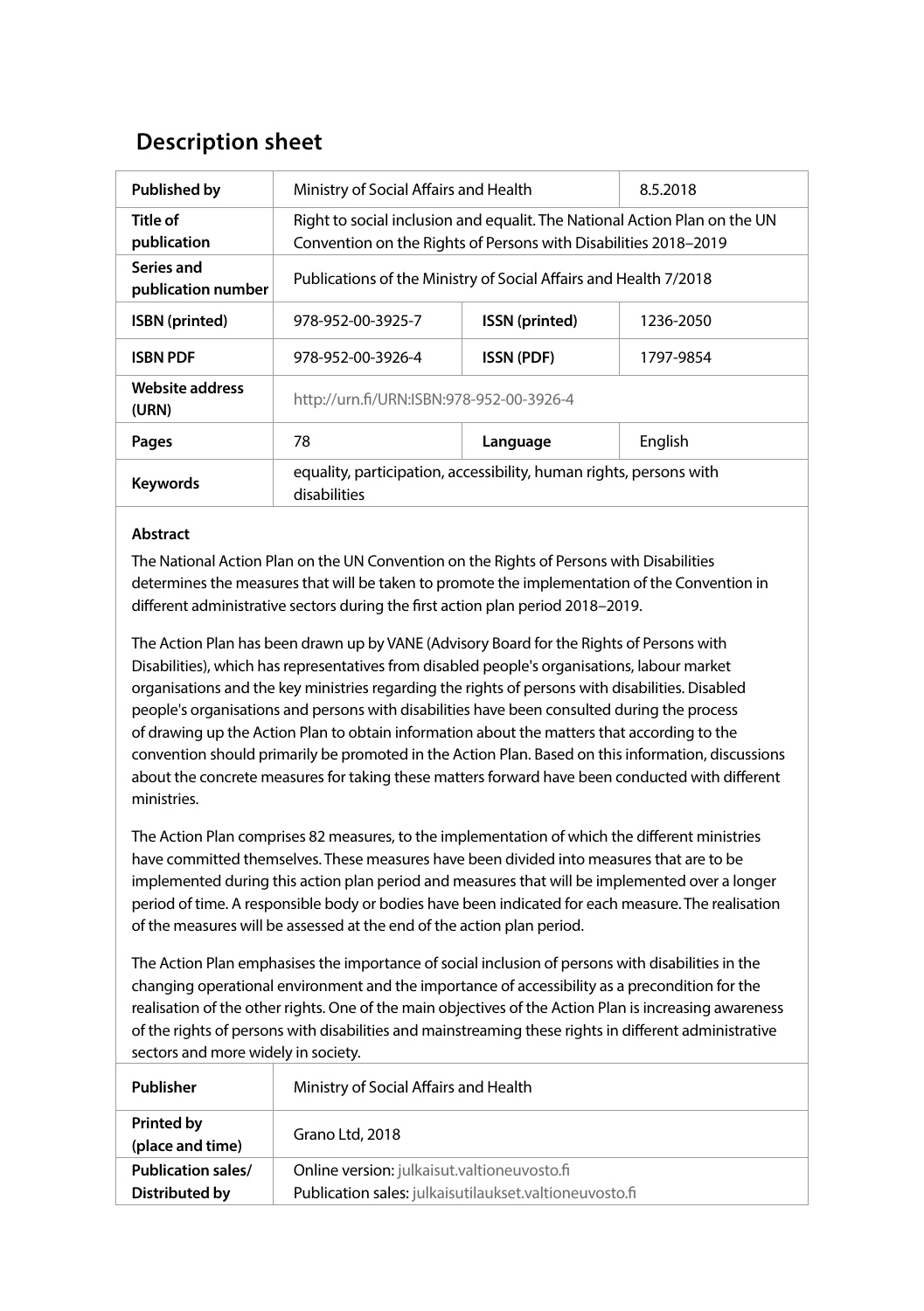## **Kuvailulehti**

| Julkaisija                       | Sosiaali- ja terveysministeriö                                                                                                                |                      | 8.5.2018  |
|----------------------------------|-----------------------------------------------------------------------------------------------------------------------------------------------|----------------------|-----------|
| Julkaisun nimi                   | Oikeus osallisuuteen ja yhdenvertaisuuteen<br>YK:n vammaisten henkilöiden oikeuksien yleissopimuksen kansallinen<br>toimintaohjelma 2018–2019 |                      |           |
| Julkaisusarjan nimi<br>ja numero | Sosiaali- ja terveysministeriön julkaisuja 7/2018                                                                                             |                      |           |
| <b>ISBN</b> painettu             | 978-952-00-3925-7                                                                                                                             | <b>ISSN painettu</b> | 1236-2050 |
| <b>ISBN PDF</b>                  | 978-952-00-3926-4                                                                                                                             | <b>ISSN PDF</b>      | 1797-9854 |
| <b>URN-osoite</b>                | http://urn.fi/URN:ISBN:978-952-00-3926-4                                                                                                      |                      |           |
| Sivumäärä                        | 78                                                                                                                                            | Kieli                | englanti  |
| Asiasanat                        | yhdenvertaisuus, osallisuus, esteettömyys, saavutettavuus,<br>ihmisoikeudet, vammaiset                                                        |                      |           |

### **Tiivistelmä**

YK:n vammaisten henkilöiden oikeuksien yleissopimuksen kansallisessa toimintaohjelmassa on määritelty ne toimenpiteet, joilla vammaissopimuksen täytäntöönpanoa edistetään eri hallinnonaloilla ensimmäisellä toimintaohjelmakaudella 2018–2019.

Toimintaohjelman tekemisestä on vastannut VANE, jossa ovat edustettuina vammaisjärjestöt, työmarkkinajärjestöt ja vammaisten henkiöiden oikeuksien kannalta keskeiset ministeriöt. Toimintaohjelmaa laadittaessa on kuultu vammaisjärjestöjä ja vammaisia henkilöitä ja näin saatu heiltä tietoa niistä YK:n vammaissopimuksen mukaisista asioista, joita toimintaohjelmassa tulisi ensisijaisesti edistää.

Toimintaohjelma koostuu 82 toimenpiteestä, joiden toteuttamiseen eri ministeriöt ovat sitoutuneet. Toimenpiteet on vielä jaoteltu toimintaohjelmakaudella toteutettaviin ja pidemmän aikavälin toimenpiteisiin ja jokaisen toimenpiteen kohdalla on merkitty vastuutaho tai vastuutahot. Toimenpiteiden toteutumista arvioidaan toimintaohjelmakauden päättyessä.

Toimintaohjelmassa korostuu vammaisten henkilöiden osallisuuden merkitys muuttuvassa toimintaympäristössä sekä esteettömyyden ja saavutettavuuden merkitys muiden oikeuksien toteutumisen edellytyksenä. Toimintaohjelman tärkeinä tavoitteina on lisätä tietoisuutta vammaisten henkilöiden oikeuksista ja vammaisten henkilöiden oikeuksien valtavirtaistaminen eri hallinnonaloilla ja laajemmin yhteiskunnassa.

| Kustantaja                  | Sosiaali- ja terveysministeriö                                                                       |
|-----------------------------|------------------------------------------------------------------------------------------------------|
| Painopaikka ja<br>vuosi     | Grano Oy, 2018                                                                                       |
| Julkaisun myynti/<br>jakaja | Sähköinen versio: julkaisut.valtioneuvosto.fi<br>Julkaisumyynti: julkaisutilaukset.valtioneuvosto.fi |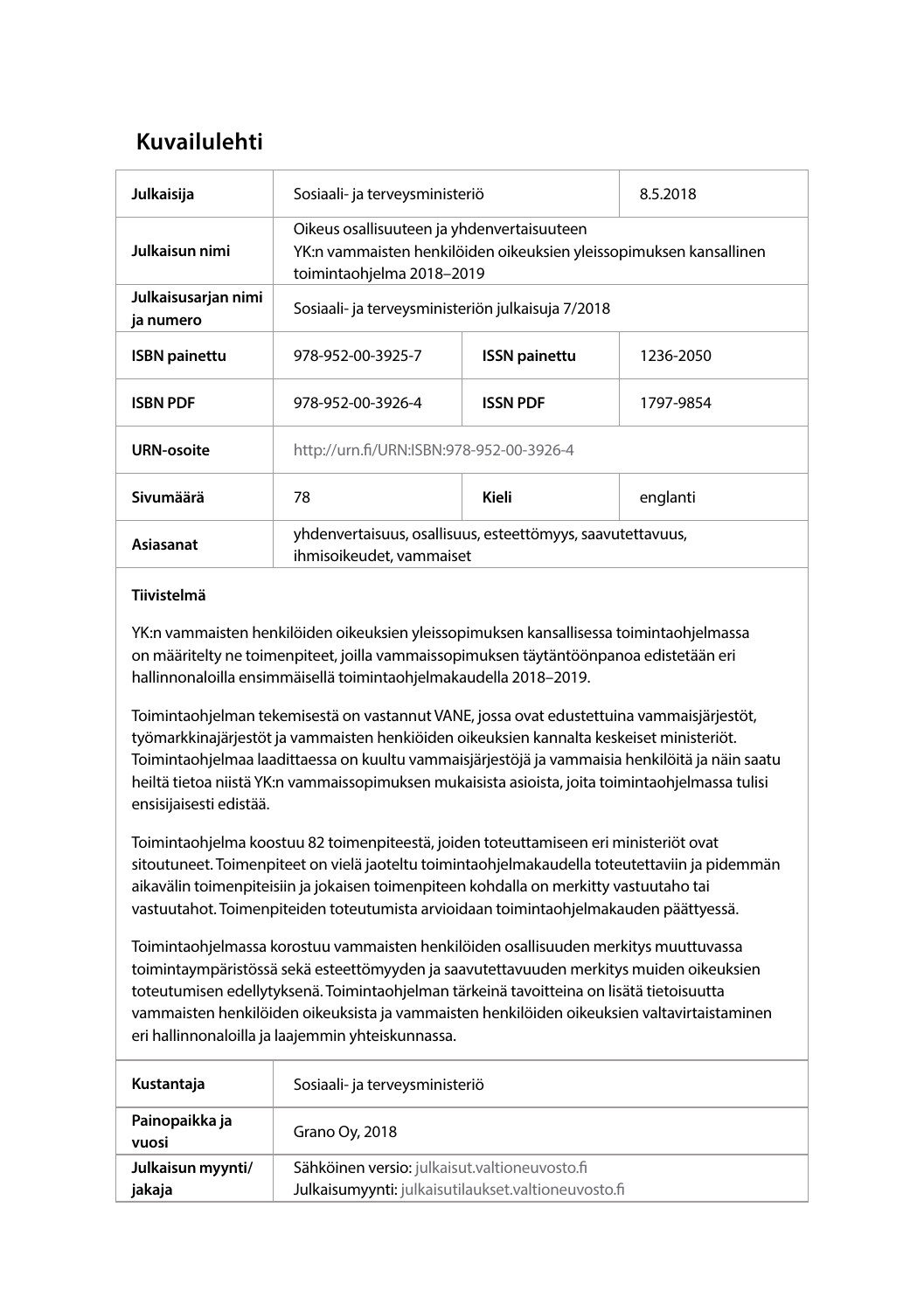### **Presentationsblad**

| <b>Utgivare</b>                               | Social- och hälsovårdsministeriet                                                                                                                              |                    | 8.5.2018  |
|-----------------------------------------------|----------------------------------------------------------------------------------------------------------------------------------------------------------------|--------------------|-----------|
| <b>Publikationens</b><br>titel                | Rätt till delaktighet och likabehandling.<br>Nationellt handlingsprogram för FN:s konvention om rättigheter<br>för personer med funktionsnedsättning 2018–2019 |                    |           |
| <b>Publikationsseriens</b><br>namn och nummer | Social- och hälsovårdsministeriets publikationer 7/2018                                                                                                        |                    |           |
| <b>ISBN</b> tryckt                            | 978-952-00-3925-7                                                                                                                                              | <b>ISSN tryckt</b> | 1236-2050 |
| <b>ISBN PDF</b>                               | 978-952-00-3926-4                                                                                                                                              | <b>ISSN PDF</b>    | 1797-9854 |
| <b>URN-adress</b>                             | http://urn.fi/URN:ISBN:978-952-00-3926-4                                                                                                                       |                    |           |
| Sidantal                                      | 78                                                                                                                                                             | Språk              | engelska  |
| <b>Nyckelord</b>                              | jämlikhet, delaktighet, tillgänglighet, mänskliga rättigheter, personer<br>med funktionsnedsättning                                                            |                    |           |

### **Referat**

I det nationella handlingsprogrammet för FN:s konvention om rättigheter för personer med funktionsnedsättning fastställs de åtgärder genom vilka genomförandet av konventionen främjas inom olika förvaltningsområden under den första handlingsprogramperioden 2018–2019.

Delegationen för rättigheter för personer med funktionsnedsättning VANE har ansvarat för utarbetandet av handlingsprogrammet. IVANE finns företrädare för funktionshinderorganisationer, arbetsmarknadsorganisationer och de ministerier som är viktiga med tanke på rättigheter för personer med funktionsnedsättning. I samband med utarbetandet av handlingsprogrammet har man hört funktionshinderorganisationer och personer med funktionsnedsättning och på det sättet fått information om vilka frågor enligt FN:s konvention om rättigheter för personer med funktionsnedsättning som i första hand bör främjas genom handlingsprogrammet. Utifrån detta har man fört diskussioner med olika ministerier om de konkreta åtgärder med vilka dessa frågor förs vidare.

Handlingsprogrammet består av 82 åtgärder, och de olika ministerierna har förbundit sig att genomföra dem. Åtgärderna har också indelats i åtgärder som genomförs under handlingsprogramperioden och åtgärder på lång sikt. För varje åtgärd finns det en ansvarig instans eller ansvariga instanser. Genomförandet av åtgärderna ska utvärderas vid handlingsprogramperiodens slut.

I handlingsprogrammet framhävs betydelsen av delaktigheten för personer med funktionsnedsättning i den föränderliga omvärlden samt betydelsen av tillgängligheten som en förutsättning för att tillgodose övriga rättigheter. Viktiga mål för handlingsprogrammet är att öka medvetenheten om rättigheterna för personer med funktionsnedsättning samt integreringen av dessa rättigheter inom olika förvaltningsområden och i samhället i stort.

| Förläggare                     | Social- och hälsovårdsministeriet                                                                      |
|--------------------------------|--------------------------------------------------------------------------------------------------------|
| Tryckort och år                | Grano Ab, 2018                                                                                         |
| Beställningar/<br>distribution | Elektronisk version: julkaisut.valtioneuvosto.fi<br>Beställningar: julkaisutilaukset.valtioneuvosto.fi |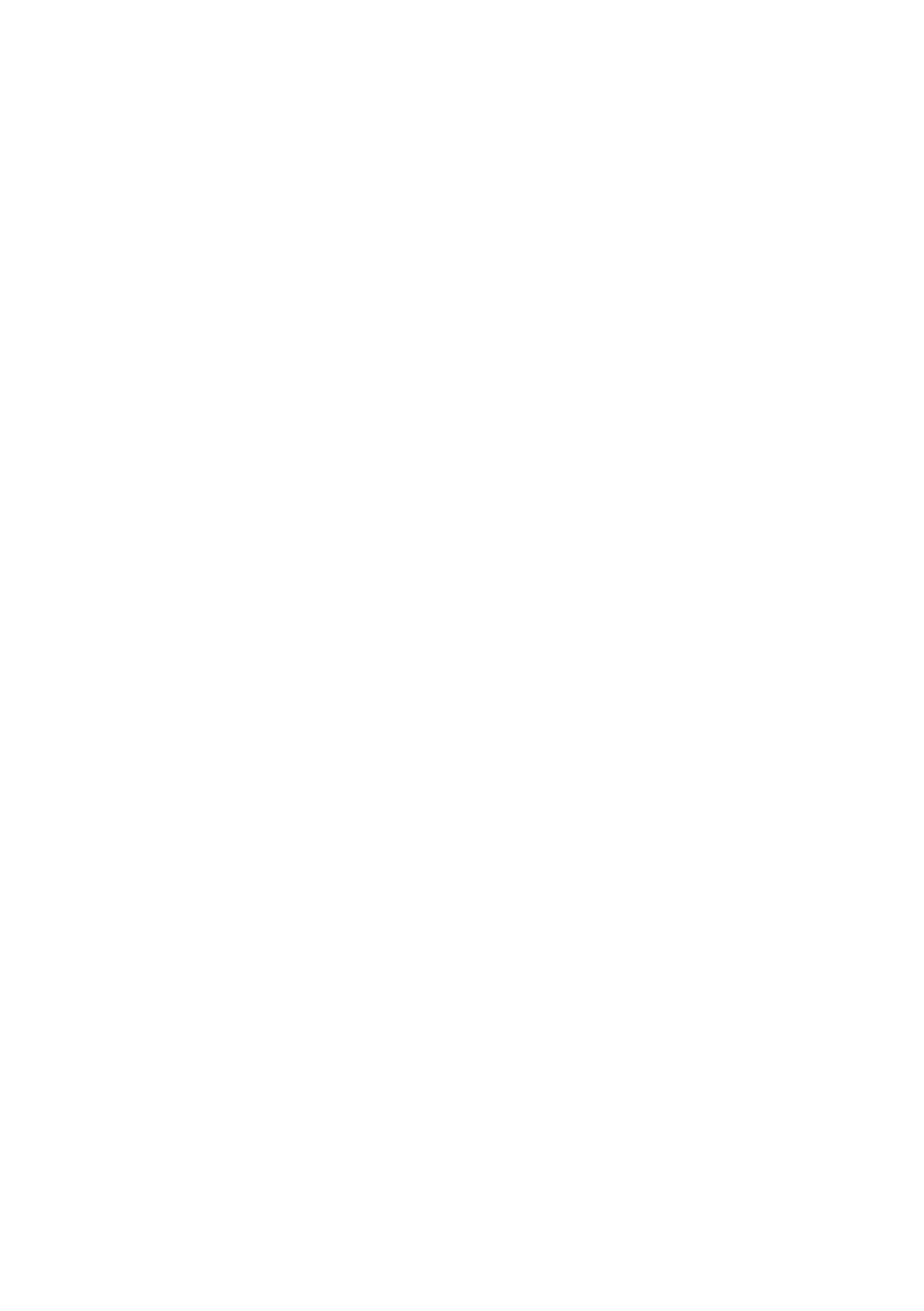# **Contents**

| 1<br>1.1<br>1.2<br>The national implementation of the UN Convention on the Rights<br>$\overline{2}$ | 11<br>11<br>12 |
|-----------------------------------------------------------------------------------------------------|----------------|
|                                                                                                     |                |
|                                                                                                     |                |
|                                                                                                     |                |
|                                                                                                     |                |
|                                                                                                     | 14             |
| National implementation and monitoring of the Convention<br>2.1                                     | 14             |
| The Advisory Board for the Rights of Persons with Disabilities VANE<br>2.2                          | 15             |
| 2.3                                                                                                 | 15             |
| 3                                                                                                   | 18             |
| 3.1                                                                                                 | 18             |
| 3.2                                                                                                 | 19             |
| 3.3                                                                                                 | 21             |
| 4                                                                                                   | 23             |
| The inclusion of persons with disabilities (Article 4.3 of the UNCRPD)<br>4.1                       | 23             |
| 4.1.1                                                                                               | 23             |
| 4.1.2                                                                                               | 26             |
| Equality and non-discrimination (Articles 5, 6, 7, 12 and 13 of UNCRPD)<br>4.2                      | 27             |
| 4.2.1                                                                                               | 27             |
| 4.2.2                                                                                               | 29             |
| Raising awareness and knowledge base (Articles 8 and 31 of the UNCRPD)<br>4.3                       | 29             |
| 4.3.1                                                                                               | 29             |
| 4.3.2                                                                                               | 32             |
| 4.4                                                                                                 | 32             |
| 4.4.1                                                                                               | 33             |
|                                                                                                     | 37             |
| 4.4.2                                                                                               |                |
| Living independently and inclusion<br>4.5                                                           |                |
|                                                                                                     | 38             |
| 4.5.1                                                                                               | 38             |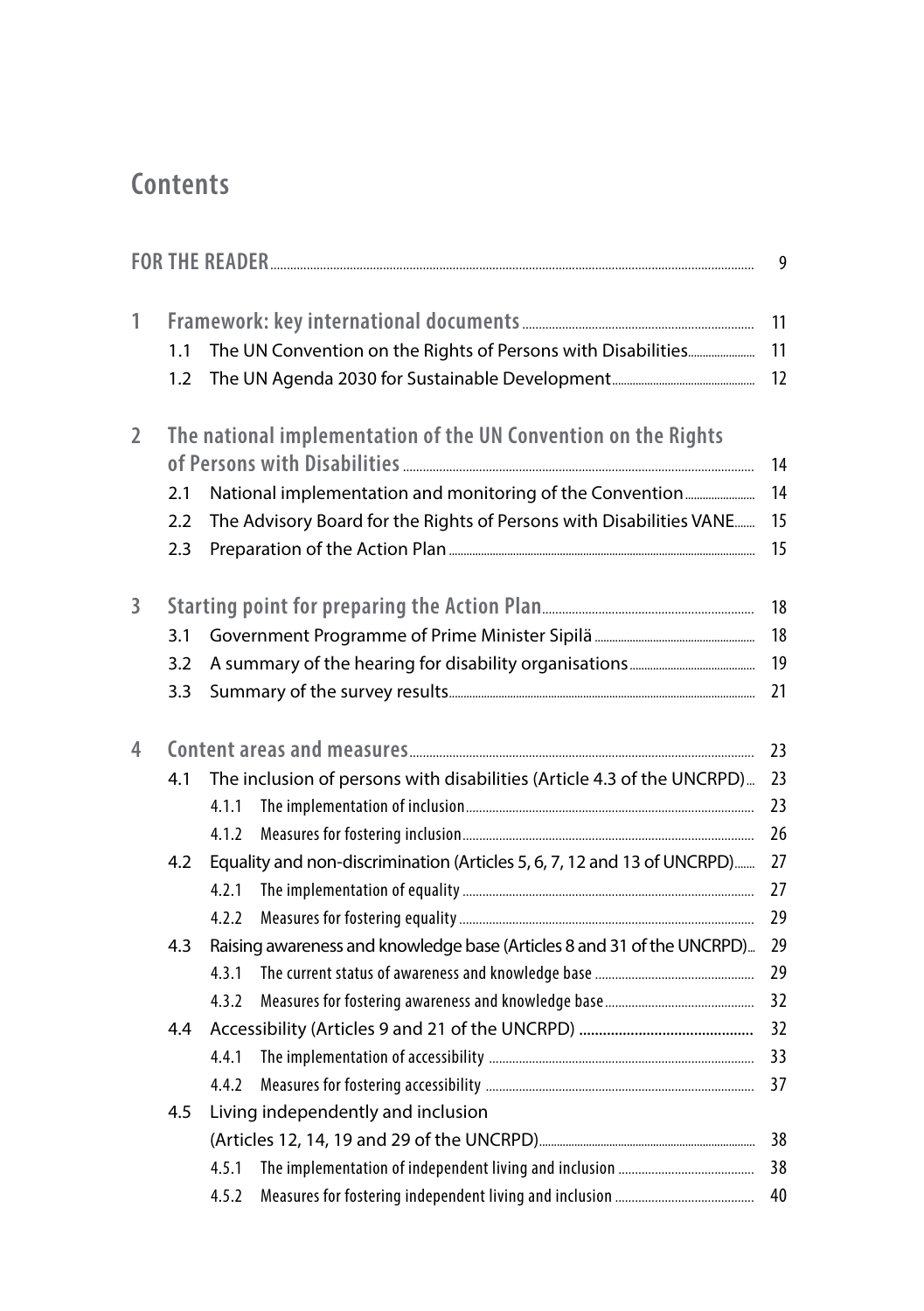|   | 4.6 |       | Movement and mobility (Articles 9, 18 and 20 of the UNCRPD)                       | 41 |
|---|-----|-------|-----------------------------------------------------------------------------------|----|
|   |     | 4.6.1 | Implementation of the right to independent movement and mobility                  | 42 |
|   |     | 4.6.2 | Measures for fostering the right to independent movement and mobility             | 43 |
|   | 4.7 |       |                                                                                   | 44 |
|   |     | 4.7.1 |                                                                                   | 44 |
|   |     | 4.7.2 | Measures for fostering equal opportunities for education and training             | 47 |
|   | 4.8 |       |                                                                                   | 49 |
|   |     | 4.8.1 | Implementation of equal access to rehabilitation and health services              | 49 |
|   |     | 4.8.2 | Measures for fostering the access to rehabilitation and health services           | 51 |
|   | 4.9 |       |                                                                                   | 52 |
|   |     | 4.9.1 |                                                                                   | 52 |
|   |     | 4.9.2 |                                                                                   | 56 |
|   |     |       | 4.10 Adequate standard of living and social protection                            |    |
|   |     |       |                                                                                   | 57 |
|   |     |       | 4.10.1 Implementation of an adequate standard of living and social protection     | 57 |
|   |     |       | 4.10.2 Measures for fostering adequate standard of living and social protection   | 58 |
|   |     |       | 4.11 Participation in cultural life, recreation, leisure and sport                |    |
|   |     |       |                                                                                   | 59 |
|   |     |       | 4.11.1 Implementation of equal participation in cultural life, recreation,        |    |
|   |     |       |                                                                                   | 59 |
|   |     |       | 4.11.2 Measures for fostering equal participation in cultural life, recreation,   |    |
|   |     |       |                                                                                   | 61 |
|   |     |       | 4.12 International cooperation (Articles 11, 32 and 33 of the UNCRPD)             | 61 |
|   |     |       | 4.12.1 Implementation of the rights of persons with disabilities in international |    |
|   |     |       |                                                                                   | 62 |
|   |     |       | 4.12.2 Measures for fostering the rights of persons with disabilities             |    |
|   |     |       |                                                                                   | 64 |
|   |     |       |                                                                                   |    |
| 5 |     |       |                                                                                   |    |
|   |     |       |                                                                                   |    |
|   |     |       |                                                                                   | 67 |
|   |     |       |                                                                                   |    |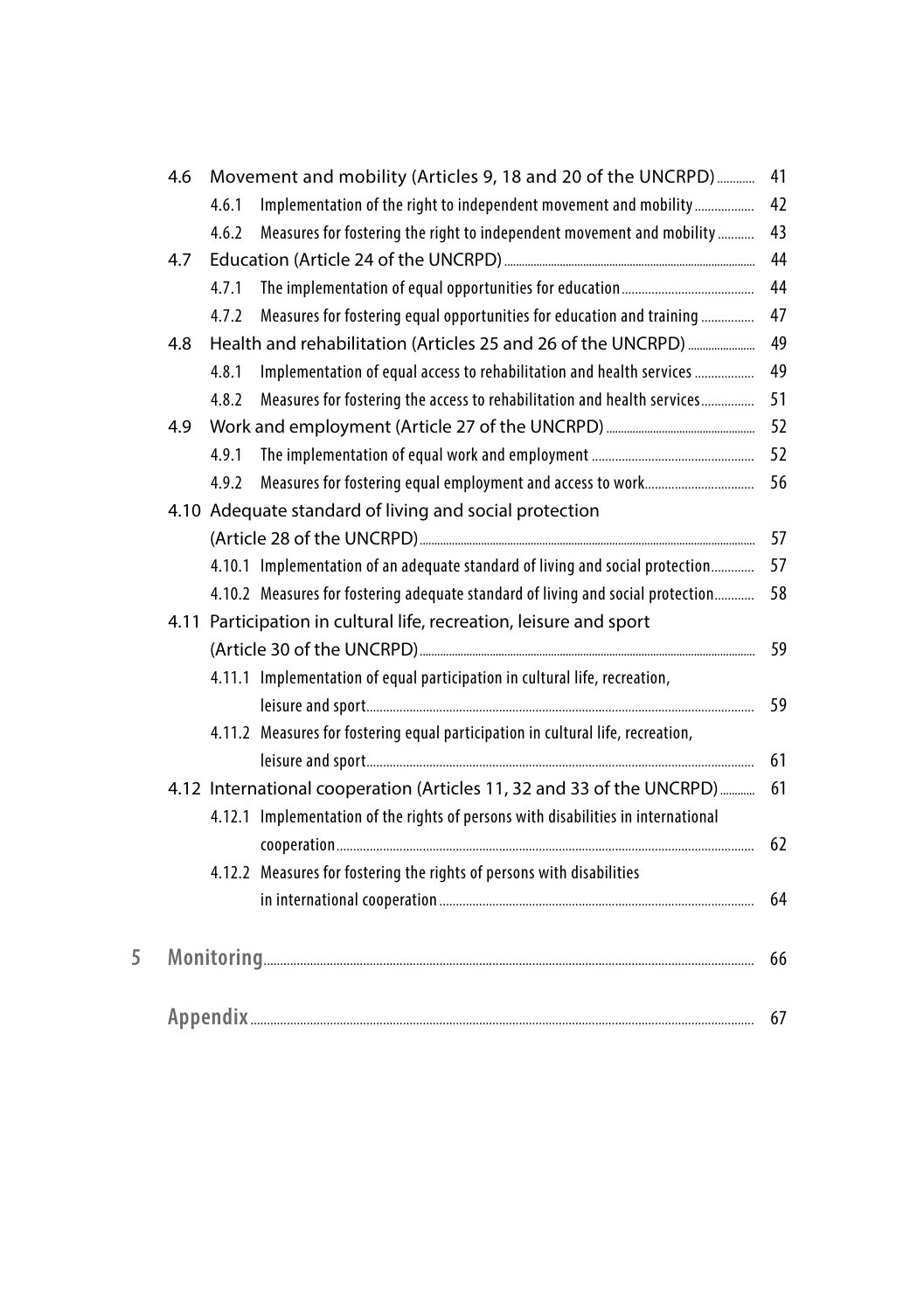### <span id="page-10-0"></span>**FOR THE READER**

Everyone is entitled to fundamental and human rights. However, the rights of certain groups of people are not always fulfilled unless particular attention is paid to them and special measures are taken to ensure the rights. Disabled people are one of these groups. For this reason, there has been need for the UN Convention on the Rights of Persons with Disabilities (UNCRPD, Convention) and also a demand for special national measures for safeguarding the rights guaranteed by the Convention.

In ratifying the Convention, Finland was committed to reaffirming the full enjoyment of human rights and civil liberties for persons with disabilities as well as promoting their implementation. This National Action Plan includes 82 measures which aim to promote the implementation of fundamental and human rights of persons with disabilities in Finland. The measures form twelve entities, some of them principled and cross cutting, while others directly focused on different administrative branches. Brief descriptions of the current status have also been included in these areas as evidence of the fact that we are not starting from scratch even though we have plenty of work ahead of us.

The inclusion of persons with disabilities is a driving and cross-cutting theme of the UNCRPD. Before the preparation of the Action Plan, the Advisory Board for the Rights of Persons with Disabilities VANE organised a hearing on the Convention for disability organisations. In the autumn of 2017, VANE also conducted a survey among persons with disabilities on the implementation of disabled rights in Finland. Among other topics, the survey explored the views of persons with disabilities on which rights guaranteed by the UNCRPD were implemented well, which of them were implemented poorly, and with which it should be primarily intervened. The persons with disabilities considered the right of persons with disabilities to work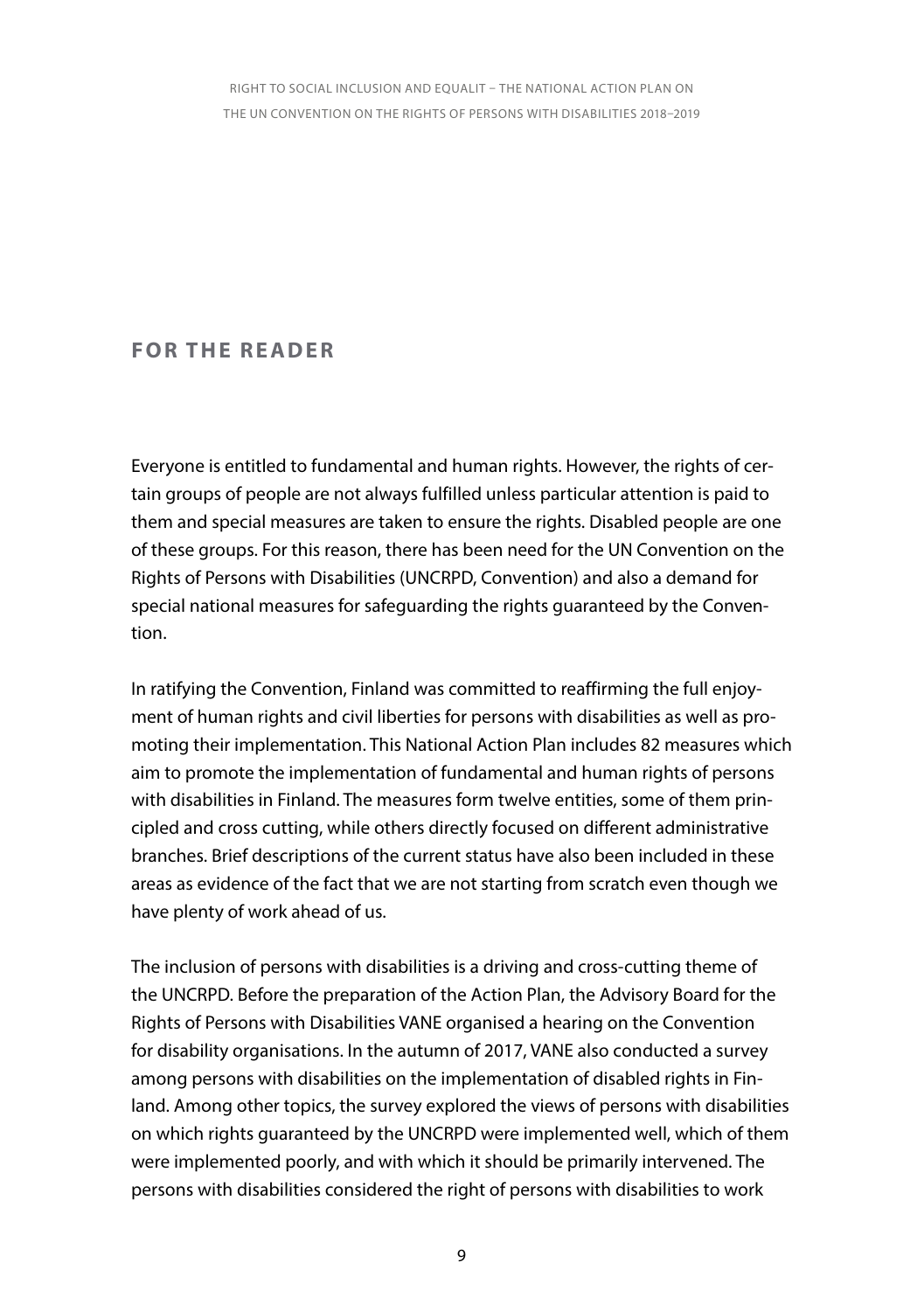to be the weakest area. By contrast, the right to health care was considered to be fulfilled the best. The persons with disabilities considered the right to an adequate standard of living and social protection to be the primary concern requiring measures. The objectives set for the long and short term in the present Action Plan have aimed to take these messages into account. Securing the employment for people with partial work ability is also one of the key projects of Sipilä's Government. In addition, the Government aims to comprehensively reform social protection.

While we have taken some steps forward, I feel we have not yet arrived at our destination. We cannot settle for providing persons with disabilities with poorer employment, education and standard of living compared to the rest of the population. Instead of institutional accommodation, I wish to work towards a Finland where persons with disabilities have a place to live that they can call their home - a private save haven for the rest of their lives. There is probably most work yet to be done in the area of inclusion; over the course of history, persons with disabilities have been regarded at times as patients and at others as clients. It is high time we transition to a society of equality and inclusion – an era of perceiving persons with disabilities as fully-fledged human beings. Around the world, the disability rights movement has expressed this sentiment in the phrase "nothing about us without us". The slogan "leave no one behind" was also selected for the 2030 Agenda for Sustainable Development. This Action Plan provides a strong instrument for taking these principles forward also here in Finland.

Minister of Family Affairs and Social Services Annika Saarikko Helsinki, 13 March 2018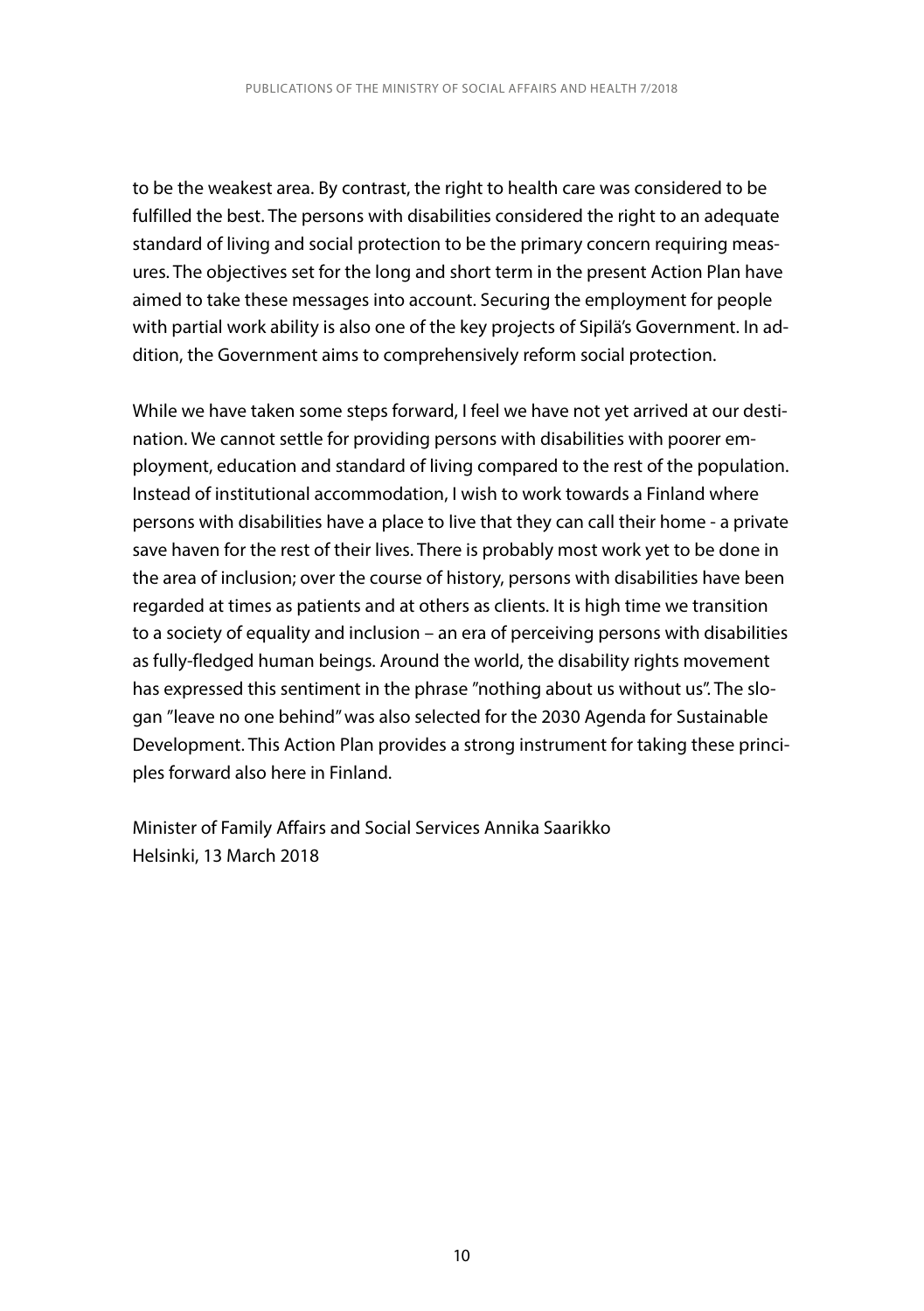# <span id="page-12-0"></span>**1 Framework: key international documents**

# **1.1 The UN Convention on the Rights of Persons with Disabilities**

The UN Convention on the Rights of Persons with Disabilities (Finnish Treaty Series 26 and 27/2016; UNCRPD, Convention) and its Optional Protocol were adopted by Finland in 2016. The purpose of the UNCRPD is to ensure that persons with disabilities can fully and equally enjoy human rights and fundamental freedoms, to promote and protect these rights and freedoms as well as to promote the respect for human dignity of persons with disabilities.

In accordance with section 22 of the Constitution of Finland (731/1999), the public authorities shall guarantee the observance of basic rights and liberties and human rights. By ratifying the Convention, Finland is committed to safeguarding the rights determined under the Convention. The UNCRPD is part of the national legislation of Finland. Therefore, the authorities must take into account the implementation and promotion of the rights of persons with disabilities in all of their activities.

The UNCRPD comprises 50 articles. It includes cross-cutting Articles, including provisions concerning the purpose, general principles and obligations of the Convention, equality and non-discrimination, women and children with disabilities, raising awareness, accessibility, and definitions with significance to the Convention. This should be taken into account when interpreting the contents of all the Articles.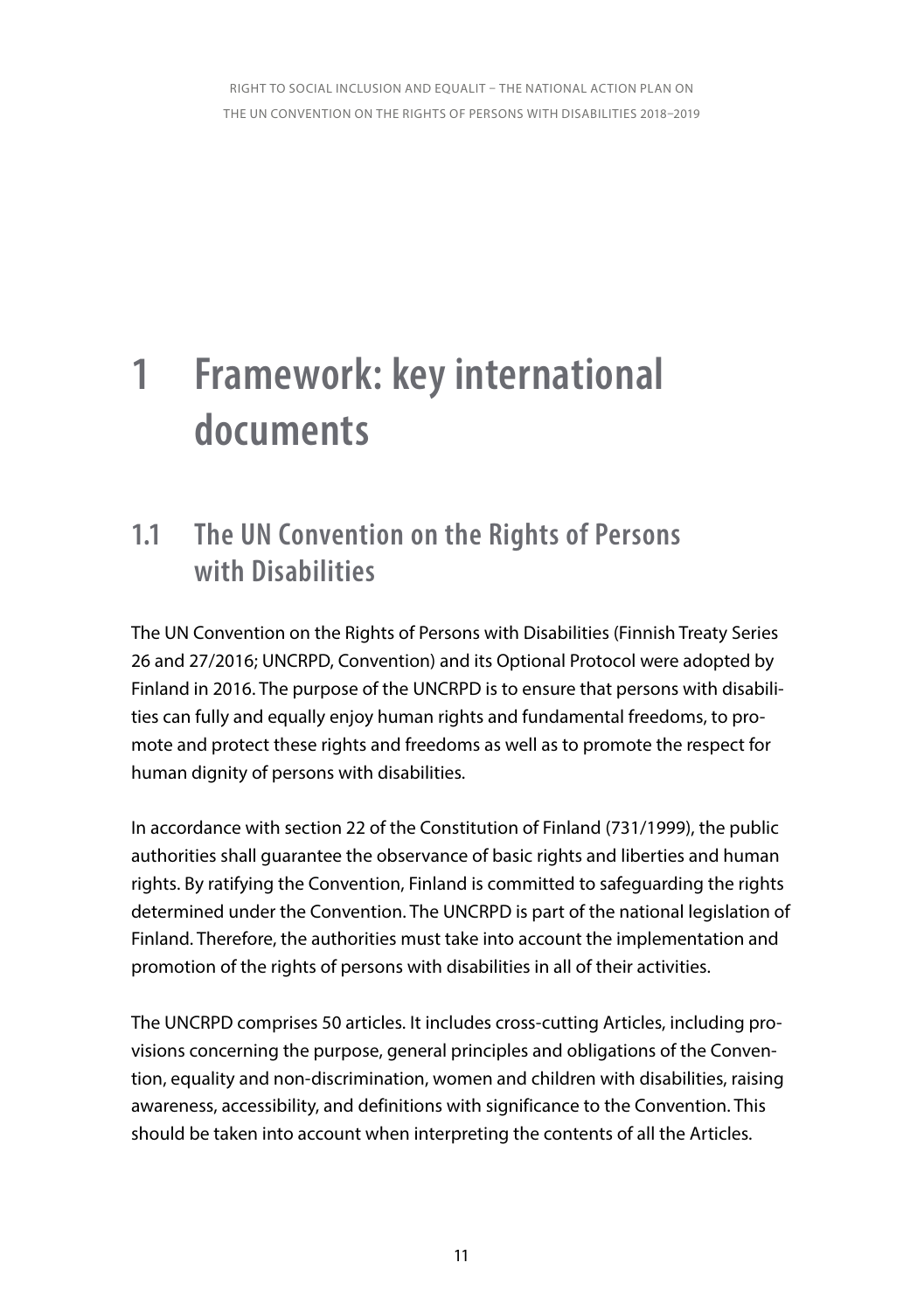<span id="page-13-0"></span>The other Articles in the Convention contain important provisions regarding national measures to promote the Convention as well as provisions about international cooperation, national monitoring systems, the Convention's international monitoring system and meetings of the parties.

According to the UNCRPD, persons with disabilities include those who have longterm physical, mental, intellectual or sensory impairments which, in interaction with various barriers, may hinder their full and effective participation in society on an equal basis with others.

The Convention will raise awareness of the rights of persons with disabilities which will improve their opportunities to participate in society. Raising awareness will influence the position of the individual through changing attitudes. The Convention will also raise the awareness of persons with disabilities of their rights.

The UNCRPD emphasises the participation of persons with disabilities and organisations representing them on all decision-making that affects them. The Convention guarantees the right of a person with disabilities to live independently as part of the community. Universal services must be accessible to persons with disabilities. Individual specialist services must also be accessible if necessary.

The UNCRPD emphasises the importance of reasonable accommodation to ensure the rights of persons with disabilities are respected. Denial of reasonable accommodation is discrimination.

## **1.2 The UN Agenda 2030 for Sustainable Development**

The goals of the 2030 Agenda for Sustainable Development of the United Nations were adopted in 2015. They are valid from the beginning of 2016 until 2030. The Sustainable Development Goals are a continuation of the United Nations Millennium Development Goals. The objective of the goals is to make the world a better place by taking into account the environment, people, human rights as well as economic aspects. These goals are universal, which means they belong to everyone: the state, municipalities, companies and others involved. The goals concern all UN Member States.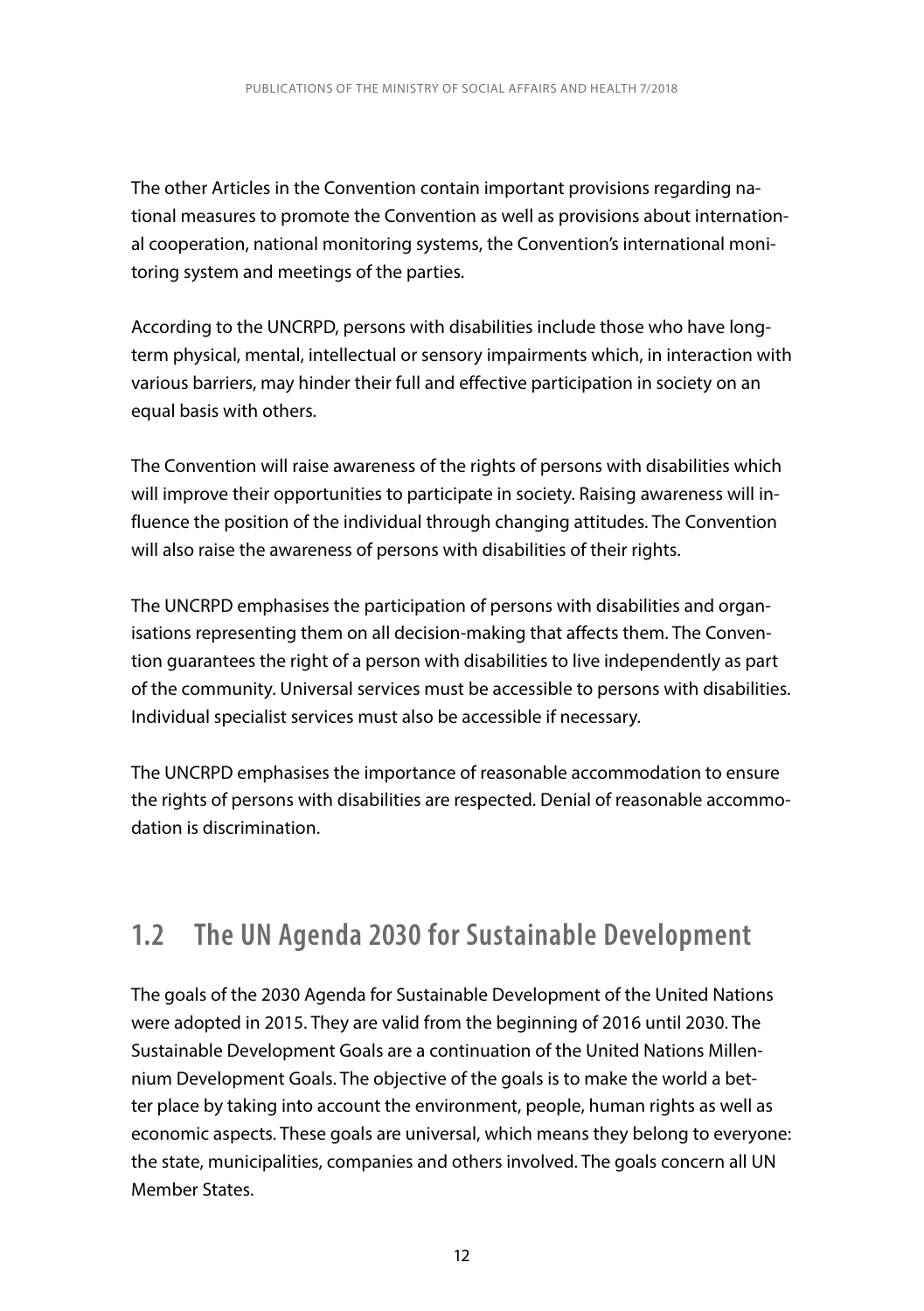RIGHT TO SOCIAL INCLUSION AND EQUALIT – THE NATIONAL ACTION PLAN ON THE UN CONVENTION ON THE RIGHTS OF PERSONS WITH DISABILITIES 2018–2019

The Agenda for Sustainable Development emphasises that all of the goals are important and interlinked. It is impossible to achieve one goal without another, and their achievement requires the input of states, decision-makers and citizens alike.

One of the important goals of the agenda is reducing inequality and promoting peaceful, fair and inclusive societies as well as protecting human rights. The slogan of Agenda 2030 is "Leave no one behind". The aim is to first reach those who have been left furthest behind. Giving a voice to those in the poorest and weakest positions was already given attention in preparing the declaration.

The Sustainable Development Goals take disability and persons with disabilities into account. The goals make reference to disability in total 11 times, especially in the contexts of education, growth and employment, inequality, accessibility, data collection and the monitoring of set goals. Although disability is not mentioned in connection with all of the goals, the set goals are significant for the full inclusion of persons with disabilities.

The 2030 Agenda also pays attention to the implementation of the rights of persons with disabilities, and it has indeed gained prominence in international disability politics alongside the UN Convention on the Rights of Persons with Disabilities. The long-term slogan of the disability rights movement, "Nothing about us without us", has been paired with a new one, "Leave no one behind".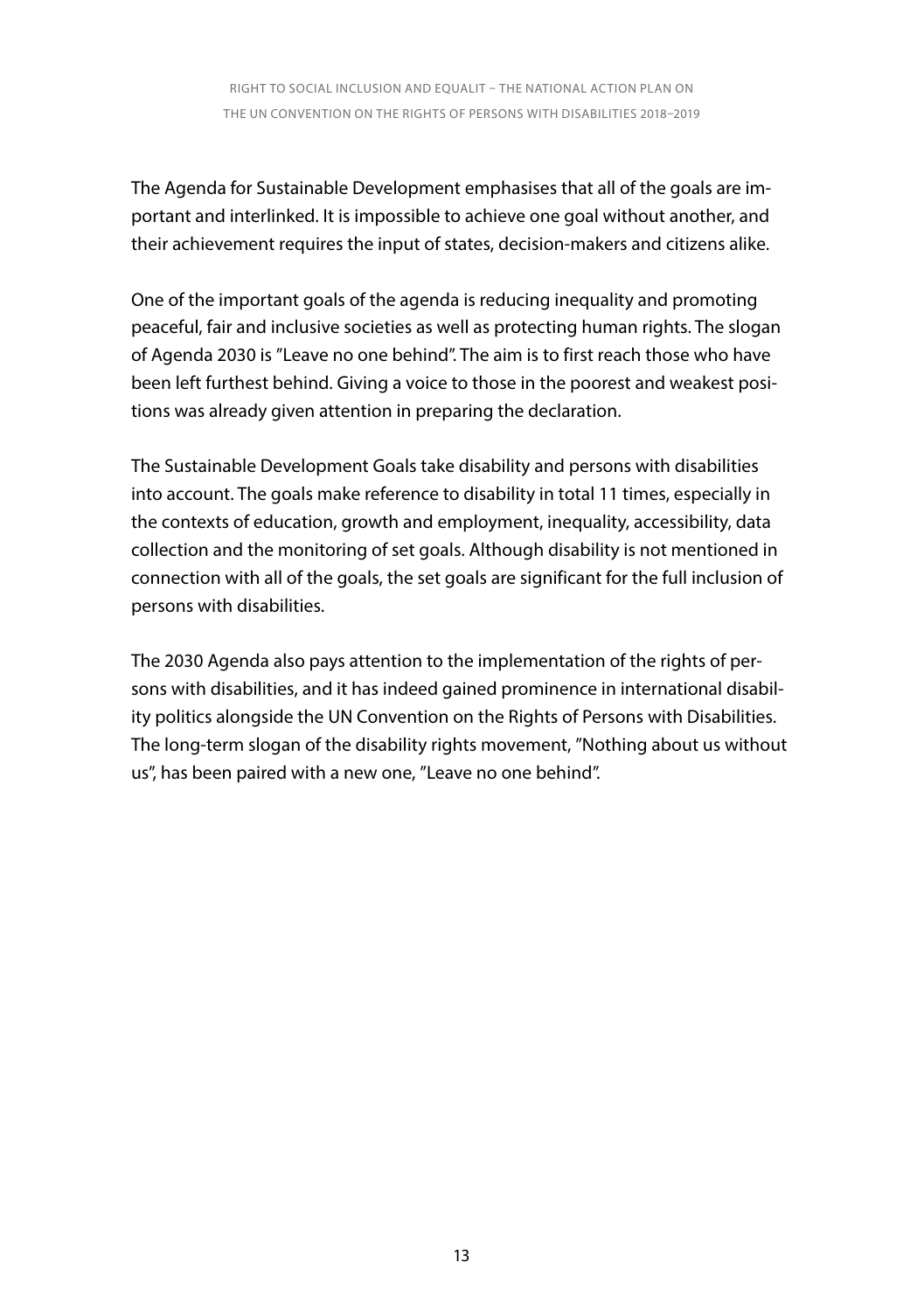# <span id="page-15-0"></span>**2 The national implementation of the UN Convention on the Rights of Persons with Disabilities**

# **2.1 National implementation and monitoring of the Convention**

The Ministry for Foreign Affairs and the Ministry of Social Affairs and Health are the national focal points for the implementation of the UNCRPD. The Ministry of Social Affairs and Health has established a national coordination system, the Advisory Board for the Rights of Persons with Disabilities. The role of the Advisory Board is to ease national implementation of the Convention within central government.

The duties of the autonomous and independent structure as referred to in the Convention are carried out by the Parliamentary Ombudsman, the Human Rights Centre and its Human Rights Delegation which form a national human rights institution. The role of this institution is to promote, protect and monitor the implementation of the Convention.

The implementation of the CRPD is monitored internationally by reports delivered periodically by the parties to the Committee on the Rights of Persons with Disabilities. The first report is to be submitted two years after the Convention comes into force. From then on reporting will take place every fourth year as well as upon request by the Committee. Civil society has the opportunity to deliver its parallel report to the Committee. The Committee will consider the report and deliver its conclusions and recommendations relating to it.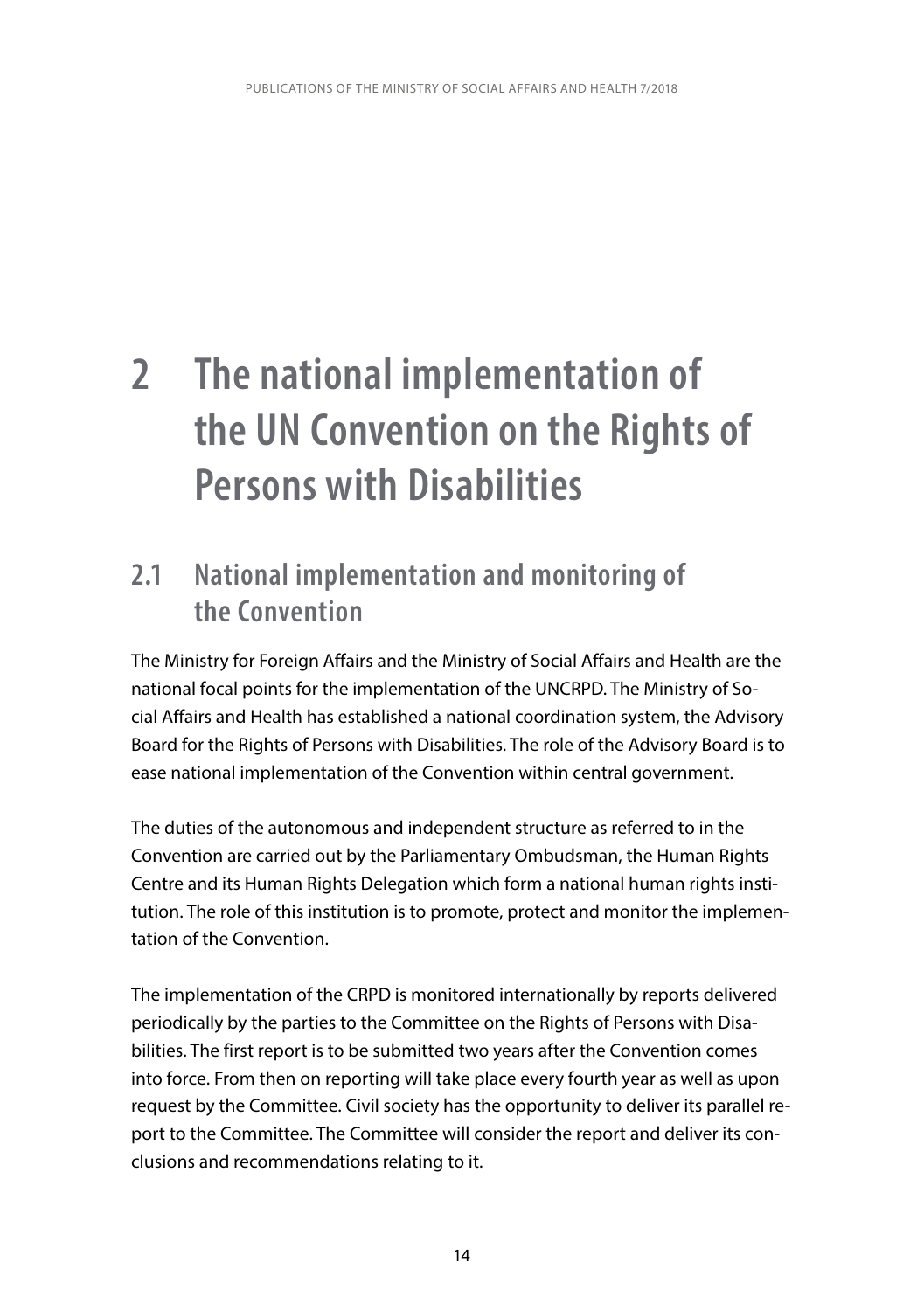<span id="page-16-0"></span>This monitoring is complemented with the Optional Protocol which enables an individual or group to submit an appeal to the Committee on the Rights of Persons with Disabilities regarding a breach of his or her rights recognised under the Convention. The Optional Protocol also provides an investigation procedure into serious and systematic breaches on the initiative of the Committee.

# **2.2 The Advisory Board for the Rights of Persons with Disabilities VANE**

Advisory Board for the Rights of Persons with Disabilities (VANE) is a national coordinating mechanism in accordance with the UNCRPD. Its function is to facilitate the national implementation of the Convention.

The Advisory Board operates under the Ministry of Social Affairs and Health. Provisions on the Board's tasks are laid down in Decree (908/2016), according to which the Board has the duty to promote the national implementation of the UNCRPD as well as to take the rights of persons with disabilities into account in the activities of all administrative branches, and to elect from among its members a representative of persons with disabilities for the tasks of a contact person in accordance with Article 33 of the Convention.

The Advisory Board consists of representatives of ministries, persons with disabilities and their close relatives, labour market organisations as well as representatives from municipalities, counties, and research. The Board comprises a Chair, a Vice-Chair and a maximum of 16 members. The Board also has a Secretary-General and a Planning Officer. The Government appoints the Advisory Board for the Rights of Persons with Disabilities for four years at a time.

# **2.3 Preparation of the Action Plan**

Provisions on the preparation of the Action Plan are issued in the Government Decree on the Advisory Board for the Rights of Persons with Disabilities. The Advisory Board must prepare an Action Plan for its term. The first term is shorter than a nor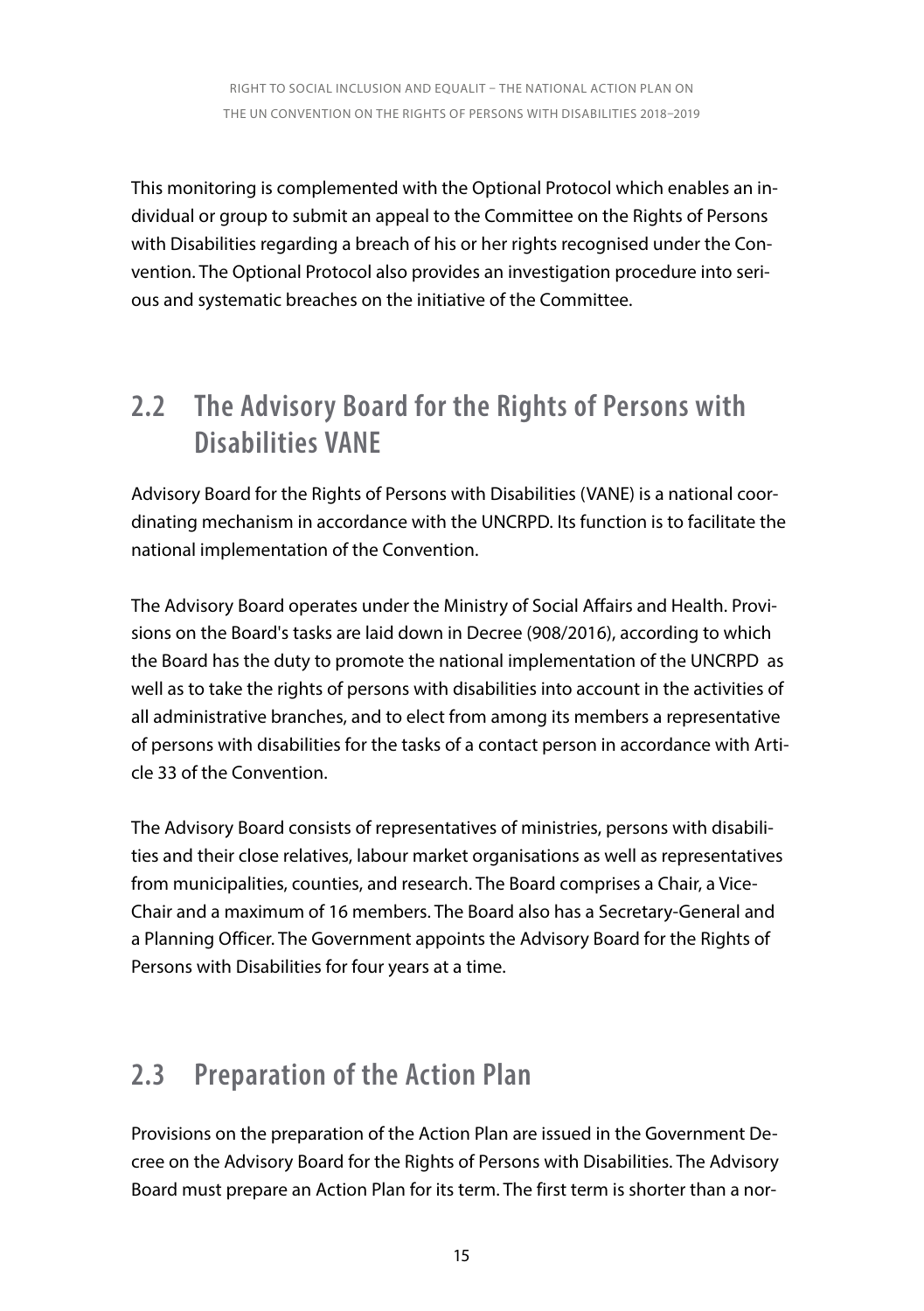mal four-year period, lasting from 1 January 2017 to 30 April 2019. The Action Plan must determine the key national objectives for promoting the implementation of the Convention, the measures that promote these and necessary monitoring. Different Ministries are committed to its implementation and objectives.

The Action Plan is used for the national implementation of the UNCRPD. Therefore, the obligation laid down in the UNCRPD to fully include persons with disabilities in the entire process through the organisations that represent them must be taken into account in this process. The Advisory Board for the Rights of Persons with Disabilities, which includes six representatives appointed by disability organisations, coordinates the process for preparing the Action Plan. The Advisory Board has also appointed an action plan working group from among its members, which also includes representatives from different disability organisations.

There was also an interest in consulting disability organisations as well as persons with disabilities to support the preparation of the Action Plan. For this purpose, a hearing was organised for national disability organisations, and included requesting the organisations to identify the most important issues that should be addressed in the first Action Plan. Statements were submitted by 15 disability organisations and speeches were given by 17 organisations at the event.

In addition to the hearing, an electronic survey was conducted. The disability organisations and municipal disability councils were requested to share it forward. The purpose of the survey was to investigate the state of the implementation of the rights of persons with disabilities in their daily life from their personal viewpoints as well as those of their close relatives, and to determine priorities for the issues that should be handled in the Action Plan. In total, 577 responses were submitted to the survey; 522 to the version of the survey in Finnish and 55 to the version in Swedish. A summary of the hearing, and a report and a summary of the survey were prepared. These have been taken into consideration in discussions held in connection with preparing the Action Plan and, through this, in preparing measures. This allows providing the relevant authorities with information about the results and the issues that have emerged.

It is known that other means for consulting persons with disabilities should be considered in the future and to also make the hearings more accessible. The fact that not all persons with disabilities are able to respond to an electronic Webropol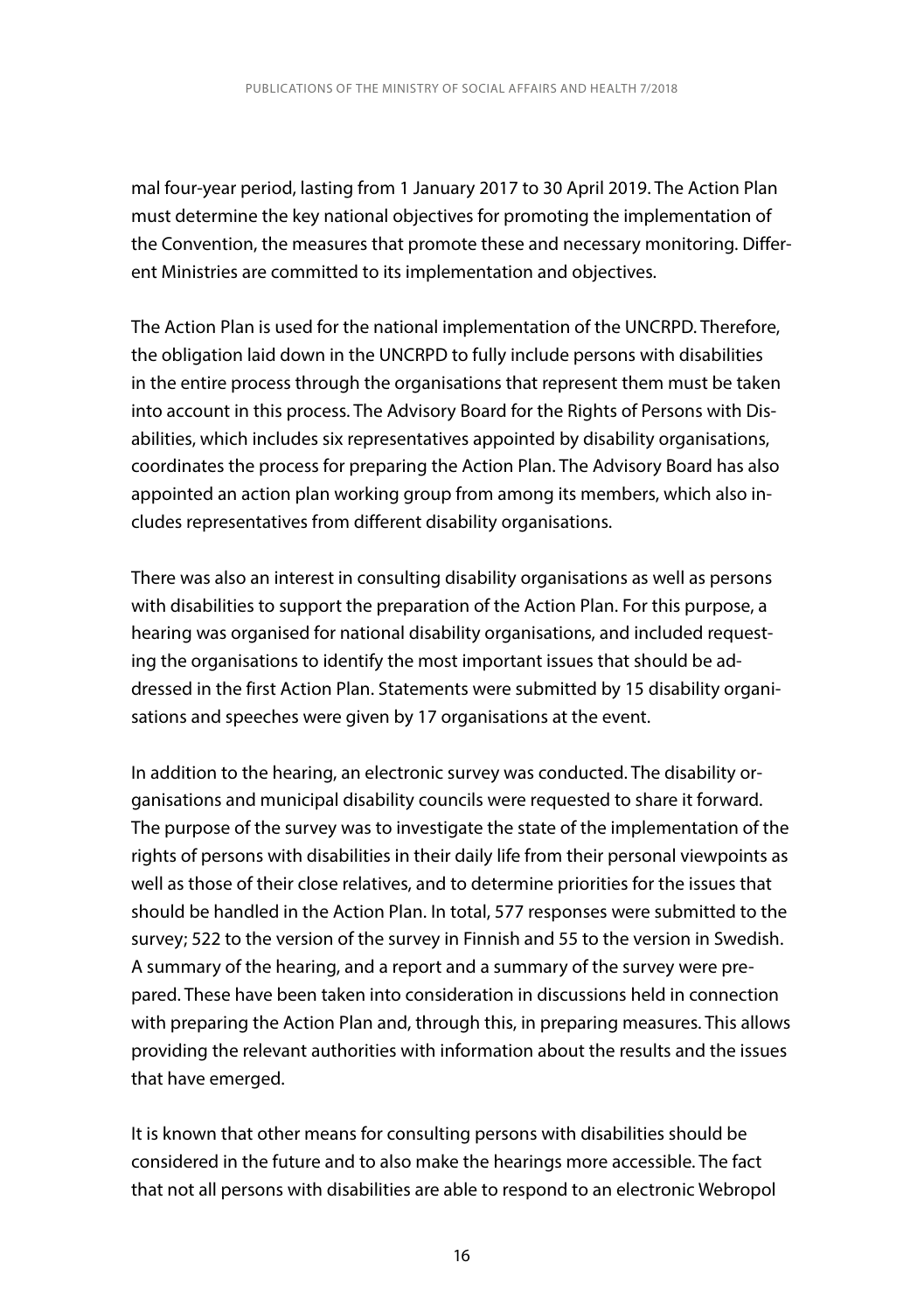questionnaire in standard language must be considered. While the issues addressed in the hearings and surveys are taken into account in the process of preparing the Action Plan, it is simultaneously recognised that the sample is not representative and not all persons with disabilities had an actual opportunity for responding to the questionnaire. The UNCRPD also emphasises that children with disabilities should be heard and practices should be developed for this.

Meetings were held with the ministries with key significance to the rights of persons with disabilities in connection with the preparation of this Action Plan. These ministries included the Ministry of Education and Culture, the Ministry of Justice, the Ministry of Social Affairs and Health, the Ministry of Transport and Communications, the Ministry of Economic Affairs and Employment, the Ministry of the Environment, the Ministry for Foreign Affairs, and the Ministry of Finance. Obligations with significance for each administrative branch were compiled for these meetings, and the action plan working group of VANE prepared initial suggestions for measures to serve as basis for discussion. The meetings were attended by the Secretary-General, Planning Officer, Chair and members of the action plan working group from VANE as well as the public officials in charge of the discussed themes from each ministry.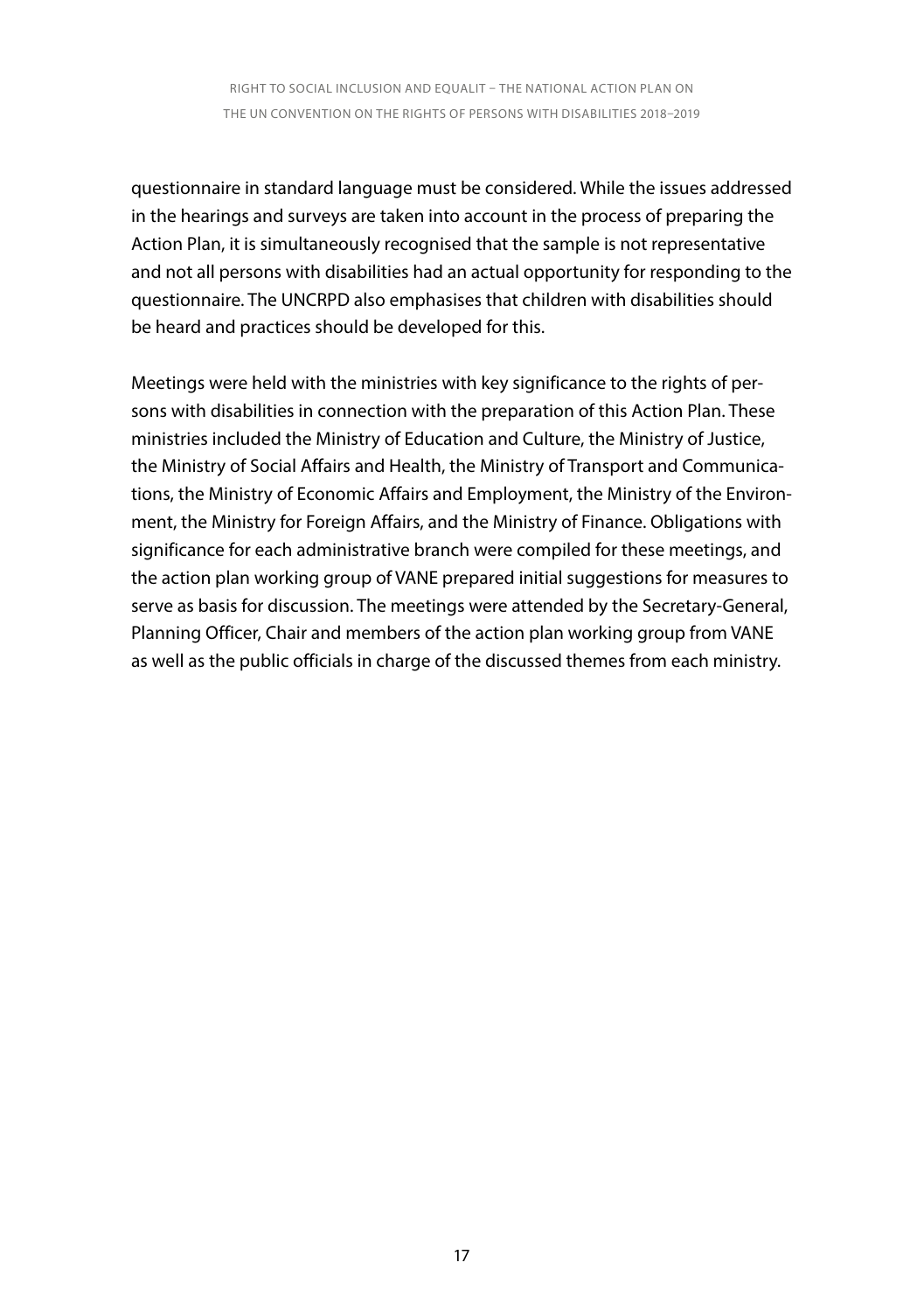# <span id="page-19-0"></span>**3 Starting point for preparing the Action Plan**

# **3.1 Government Programme of Prime Minister Sipilä**

The Strategic Programme of Prime Minister Juha Sipilä's Government<sup>1</sup> defines a vision for Finland's future: "In 2025, Finland is an inventive, caring and safe country where we all can feel important. Our society is based on trust." The objective is an ethically sustainable balance between the obligations of individuals and the responsibilities of society. Everyone is taken care of and receive help in good time.

The Government's objective is to bring the Finnish economy to a path of sustainable growth and increasing employment, and to secure the funding of public services and social security. The Government will adhere to its long-term objective for balancing general government finances and bridge the sustainability gap of EUR 10 billion. This will be covered with cost savings of EUR 4 billion and reforms of EUR 4 billion enhancing general government finances. The remaining EUR 2 billion will be covered with activities accelerating employment and growth.

In its Government Programme, the Government selected five strategic priorities, which are materialised in the form of 26 key projects. The five strategic objectives include employment and competitiveness, knowledge and education, health and wellbeing, bioeconomy and clean solutions as well as digitalisation, experimentations and deregulation. The Government will also implement a pension reform, a

<sup>1</sup> The Government Programme is available online at: http://valtioneuvosto.fi/sipilan-hallitus/hallitusohjelma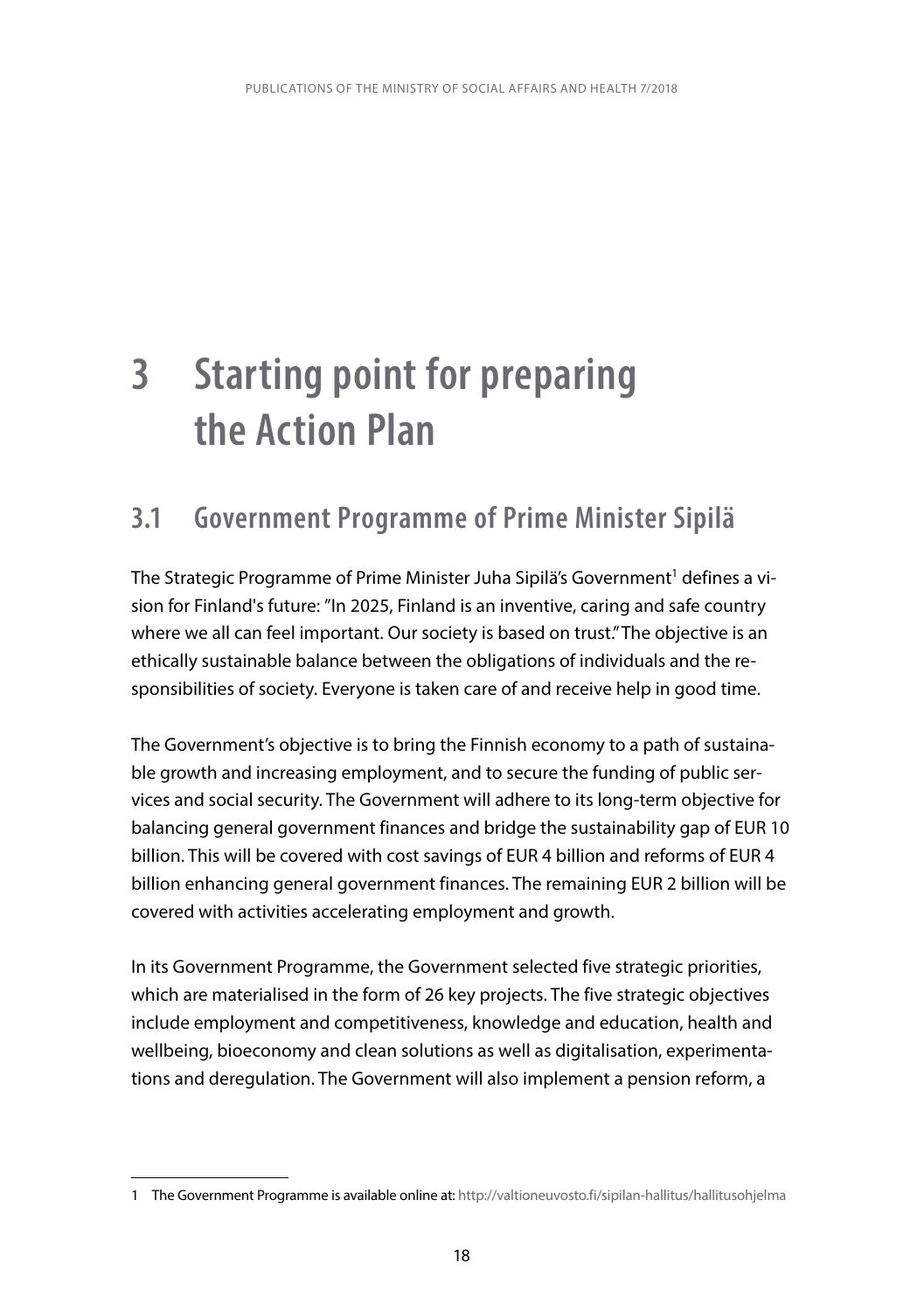<span id="page-20-0"></span>health and social services reform and a regional government reform, reduce the expenditure of general government finances, and reform central administration.

# **3.2 A summary of the hearing for disability organisations**

The hearing for disability organisations was organised to support the implementation of the UNCRPD. The purpose of the hearing was to determine what the disability organisations perceived as the most important issues to promote during the term of the Action Plan. Each of the disability organisations brought up 3–5 issues perceived as the most important to be considered in the preparation of the Action Plan. The themes most frequently addressed in the event have been compiled in this summary.

Accessibility as wide thematic area came up most frequently in the speeches and statements by the organisations. Similarly as under Article 9 of the Convention on the Rights of Persons with Disabilities, the speeches by the organisations also emphasised accessibility in the widest sense of the term. In addition to the physical environment, a lot of focus was put on the accessibility of information.

Many of the speeches made reference to digitalisation and highlighted safeguarding the accessibility of digital services. In the context of digitalisation, accessibility must also be taken into account diversely from the viewpoints of different user groups. The speeches addressed issues such as cognitive accessibility and the user-friendliness of services with special aids for persons with visually impairments. The speakers also emphasised the fact that not everyone is able to use digital services and personal service must be provided to them.

Accessibility also includes the right to have access to information and the right to use services in one's own language, topics which were stressed in many of the speeches. The right to have access to information and use services in Swedish and sign language was highlighted. The importance of using plain language was also stressed.

Similarly, Article 19 of the Convention, Living independently and being included in the community, provided the second most frequently addressed, extensive theme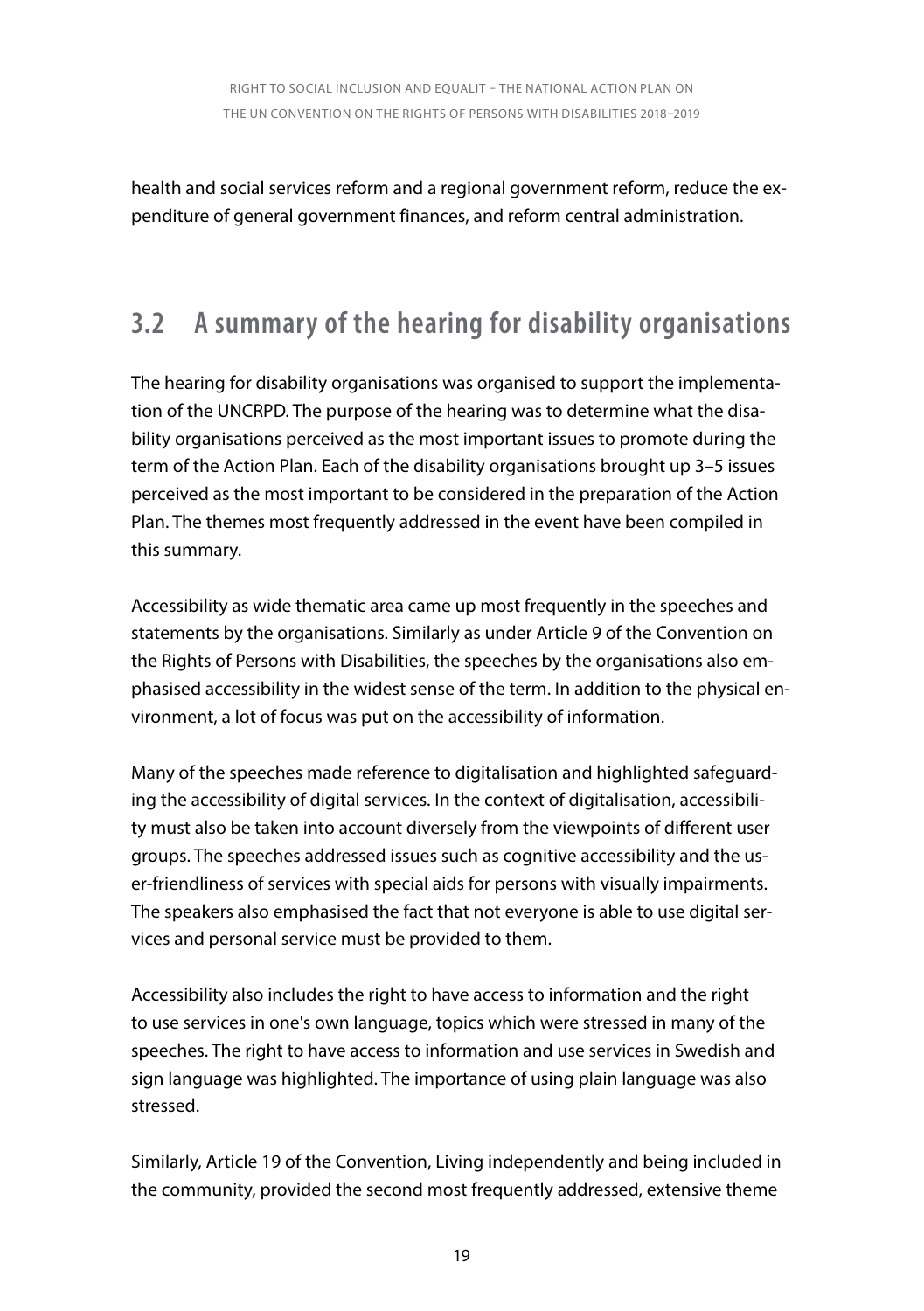highlighted in the statements and speeches. In this context, the organisations often referred to housing and the fact that, under the Convention, persons with disabilities should have the opportunity to choose where and with whom they live. Among other issues, the competitive tendering for housing services (see the section on competitive tendering for further details) and the construction of excessively large housing units were perceived as a threat to the implementation of this right. Personal assistance, its development and also enabling its use in the future were named as another service that facilitates independent living.

Many of the organisations put emphasis on the significance of equal education and the right to participate in education under the general educational system, which is also required by the UNCRPD. Other concerns expressed by the organisations included the segregation of education, the currently prepared reform of vocational education and training, the accessibility of learning materials, and sign-language instruction.

Many of the organisations made reference to competitive tendering practices as a particular drawback. These were considered to threaten the right of self-determination, independent living and inclusion of persons with disabilities. A concern for the effects of competitive tendering was particularly expressed in the context of housing services and interpreter services. It is feared that, in the worst case, competitive tendering will threaten the right to life as services vital for people are made subject to the tendering process. There is a worry that the winner of the competitive tendering process will lack the necessary competence and expertise. Most of the speeches suggested setting vital or life-long services apart from the competitive tendering process in accordance with the Act on Public Procurement and Concession Contracts.

A key principle of the Convention on the Rights of Persons with Disabilities involves the inclusion and consultation of persons with disabilities in connection with the decision-making that concerns them through the organisations representing them. Many of the organisations demanded stronger inclusion practices in connection with the major ongoing reforms, such as the health and social services reform. The municipal and regional disability councils as well as strengthening their role was considered important.

The speeches emphasised the significance of individual, multidisciplinary rehabilitation which Article 26 of the UNCRPD concerns. Addressed topics included the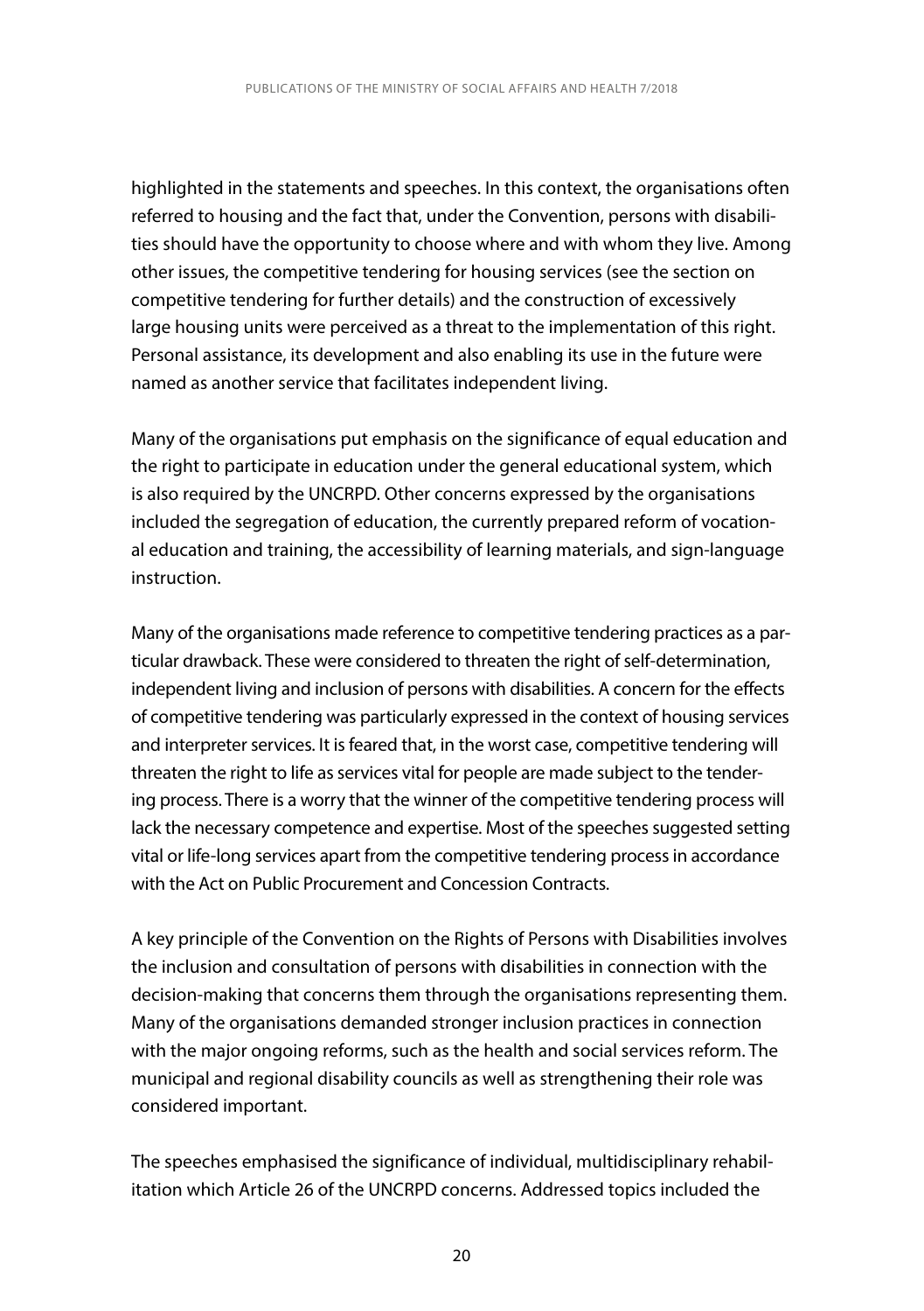<span id="page-22-0"></span>significance of special aids, high-quality, sufficient and appropriate rehabilitation for children with disabilities, and the equal accessibility and quality of rehabilitation around the country.

# **3.3 Summary of the survey results**

The electronic survey was conducted to support the national implementation of the Convention on the Rights of Persons with Disabilities. The intention was to determine how the rights of persons with disabilities were considered to be implemented in daily life, which issues the respondents felt it would be most important to promote, and how the implementation of rights should be promoted. The survey was conducted in the autumn of 2017. It was openly distributed to persons with disabilities, their close relatives as well as the personnel of the disability councils and disability organisations by email. A total of 577 responses were received. A separate report has been published on the survey results.<sup>2</sup>

Overall, the respondents felt that the rights were secured relatively poorly. Out of all the rights, equal access for persons with disabilities to health services was considered to have been realised best. On the other hand, the respondents perceived there to be a lot of regional differences in this context. The implementation of the right to work and employment on an equal basis with others was considered to have been achieved the worst. Above all, the respondents paid attention to problems with attitudes, which were considered to prevent the implementation of the right.

A need for awareness raising of the rights of persons with disabilities in society was emphasised through all the different sections of the survey. In this context, the respondents called for more training, information provision and influencing attitudes. The topic of ensuring equality in relation to the rest of the population was also addressed. The responses also highlighted the inclusion of persons with disabilities in the decision-making that concerns them, including both the decision-making on

<sup>2</sup> Hoffrén: A survey on the implementation of rights in the daily life of persons with disabilities. A report of the key survey results. Available online at: https://vane.to/documents/2308875/2395516/Raportti+kyselyn+tuloksista.pdf/e6bd3b12-1554-43b4-8f6a-38a21143e419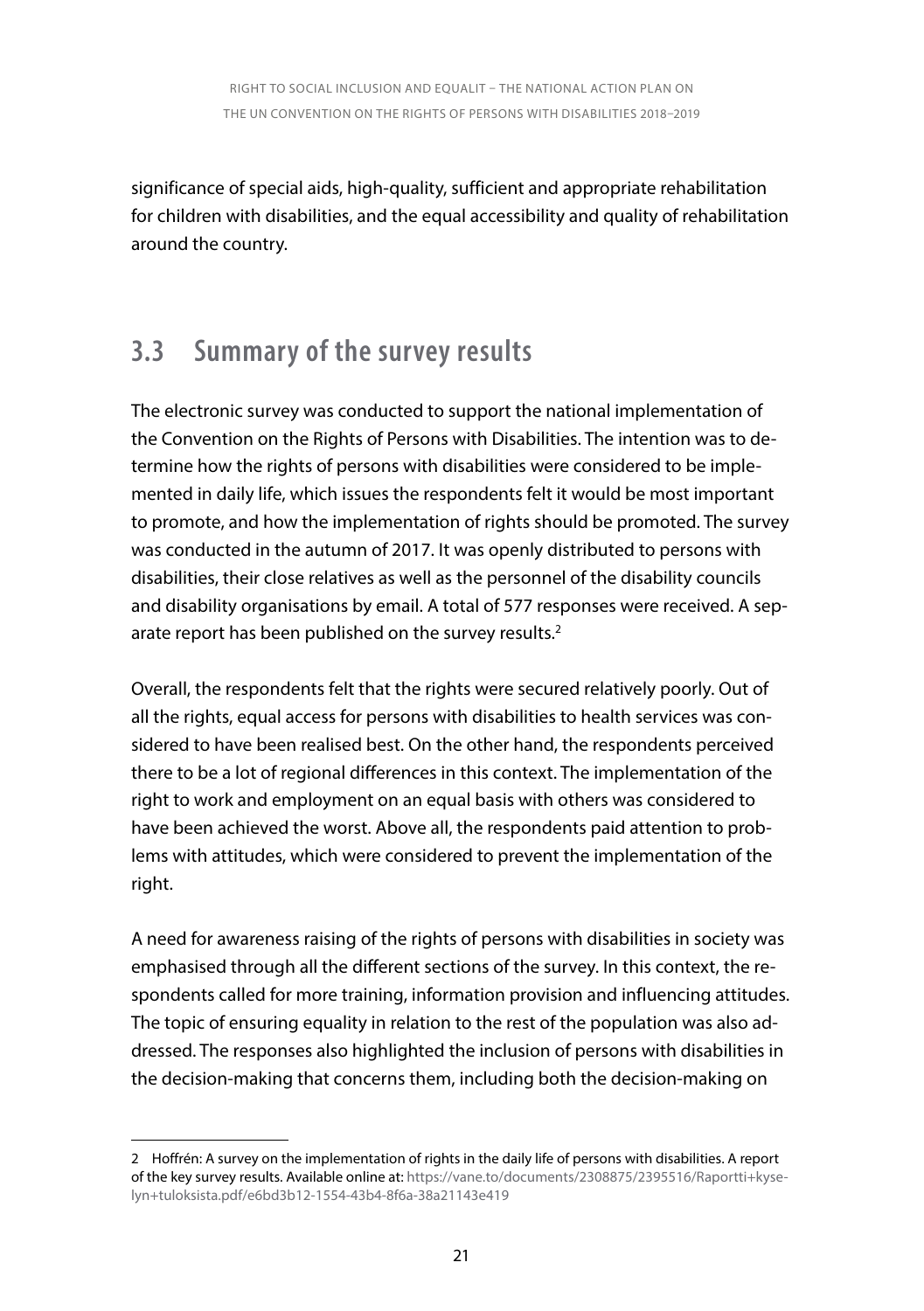issues such as services at the individual level as well as the level of societal decision-making.

Ensuring accessibility was considered to be a prerequisite for the implementation of other rights and guaranteeing that actual preconditions are met. The respondents wished that accessibility would be considered extensively in a manner taking into account the special needs of different groups of persons with disabilities. The topic of accessible communications also strongly emerged. The respondents addressed issues such as the need for communications in plain language and sign language as well as taking accessibility into account in the context of digital services.

In the survey, the respondents were requested to identify the areas where particular attention should be paid within the following two years. An adequate standard of living and social protection emerged as the most important issue to be presented. In connection with this topic, the respondents especially expressed worry related to persons with disabilities living on minimum income, such as the guarantee pension, who also have a lot of costs caused by their disability or illness.

Living independently and inclusion in society were brought up as the second most important issue to be promoted. The responses emphasised supported decision-making and hearing the opinions of persons with disabilities. The respondents felt that inclusion could be best fostered by providing persons with disabilities with an opportunity to be heard and giving them the help and support that they need.

Independent living as part of a community was considered to be facilitated by an accessible environment and sufficient individual services and an adequate income. Housing services, personal assistance and transport services as well as adequate social protection were also considered important. Competitive tendering, which was considered to reduce inclusion and taking individual needs into consideration was perceived as a threat.

22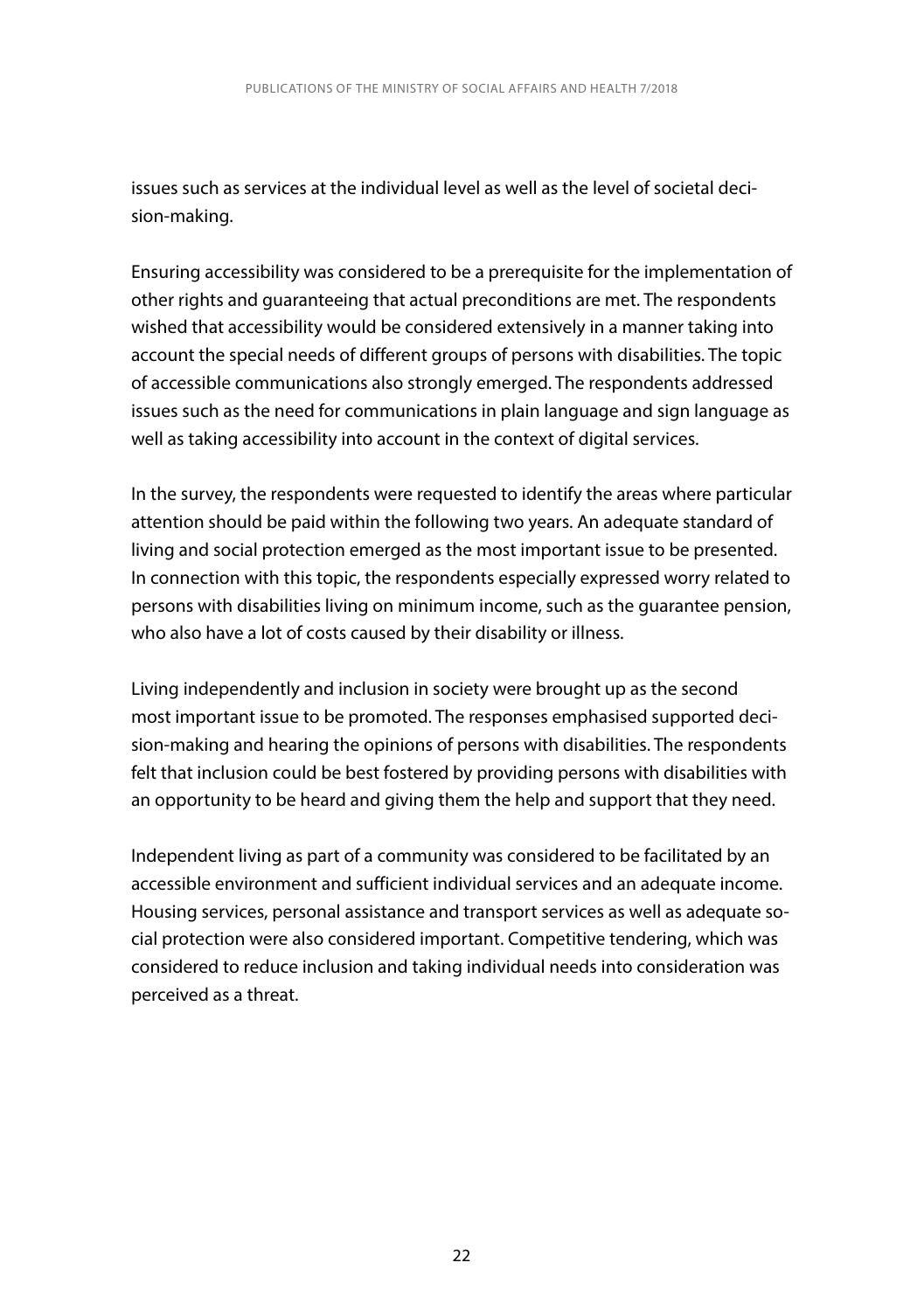# <span id="page-24-0"></span>**4 Content areas and measures**

This section briefly presents the key requirements of the Convention by content areas. Measures from different administrative branches during this programme period and on a longer term have been compiled under the different content areas. Different ministries are committed to implementing the measures which are their responsibility. Any possible appropriation increases for the implementation of the Action Plan will be later agreed on as part of the General Government Fiscal Plan and budget processes.

The four initial content areas (inclusion, non-discrimination and equality of persons with disabilities, raising awareness and knowledge basis as well as accessibility and access to information) are cross-cutting themes which must also be taken into consideration in the implementation of the other Articles.

# **4.1 The inclusion of persons with disabilities (Article 4.3 of the UNCRPD)**

The UNCRPD requires for the decision-making processes concerning persons with disabilities to include discussions with persons with disabilities and involving them in decision-making. Enhancing inclusion occurs through disability organisations. Children with disabilities must also be included in the decision-making that concerns them.

## **4.1.1 The implementation of inclusion**

In Finland, national disability organisations have formed the Finnish Disability Forum, which is the umbrella organisation for around 30 disability organisations. In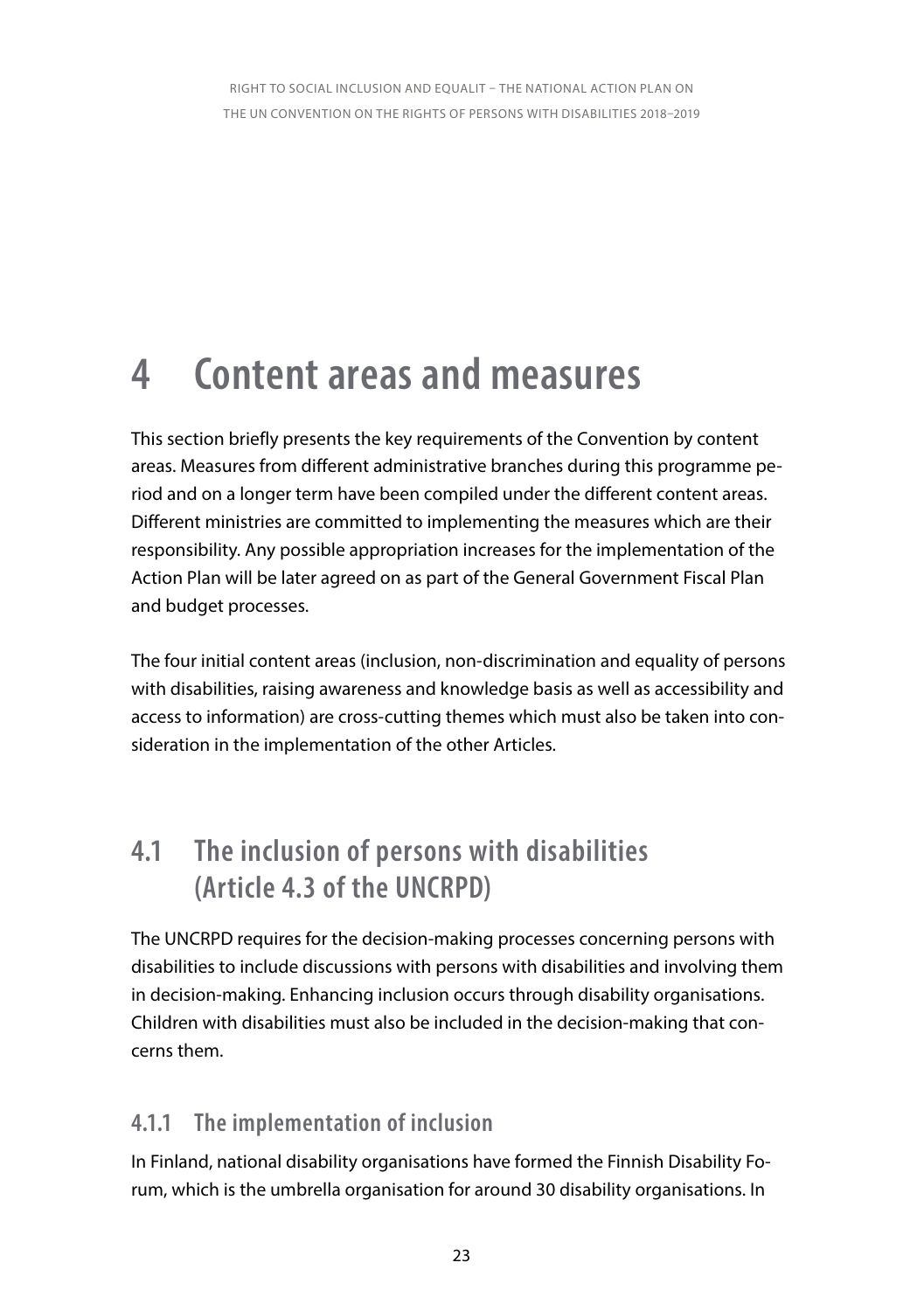addition, Swedish disability organisations form SAMS rf. Most disability organisations are also members of SOSTE, a national umbrella organisation for social and health care organisations. While both individual disability organisations as well as umbrella organisations are regularly consulted in connection with most major legislation and reform projects, inclusion continues to be somewhat coincidental and varies between administrative branches. For example, in key reforms of disability legislation in the field of social and health care, involving and hearing the organisations is already an established procedure. Good practices should be spread and, for instance, the instructions for preparing legislation should include an entry on the inclusion of disabled people in matters that concern them.

Children with disability continue to be heard relatively seldom even though families are included in many respects. Organisations for the parents of children with disability are also active. It is also important to make private service providers understand how important it would be for them to collaborate with disability organisations, for instance, in the context of developing the accessibility of services. For instance, this would reduce the need for reasonable accommodation laid down in the Non-discrimination Act (1325/2014).

The national structures pursuant to Article 33 of the UNCRPD include representatives of persons with disabilities. There is a representative of persons with disabilities in the Focal Point, and the coordination system has five representatives of persons with disabilities and their deputies, in addition to the Vice-Chair, in the Advisory Board for the Rights of Persons with Disabilities. The Disability Rights Committee operates as a permanent division in the Human Rights Delegation in connection with an independent mechanism.

Under the Local Government Act (410/2015), every municipality in Finland must set up a disability council on its own or together with one or more municipalities. The local executive must set up a disability council, and it must ensure that people with disabilities and their relatives and disability organisations are adequately represented on the disability council. The local executive must ensure the operational preconditions for the disability council.

Disability councils will also be established in the counties that will be established in the future. These structures play a role in ensuring the inclusion of persons with disabilities provided that they get adequate settings and are supported by both

24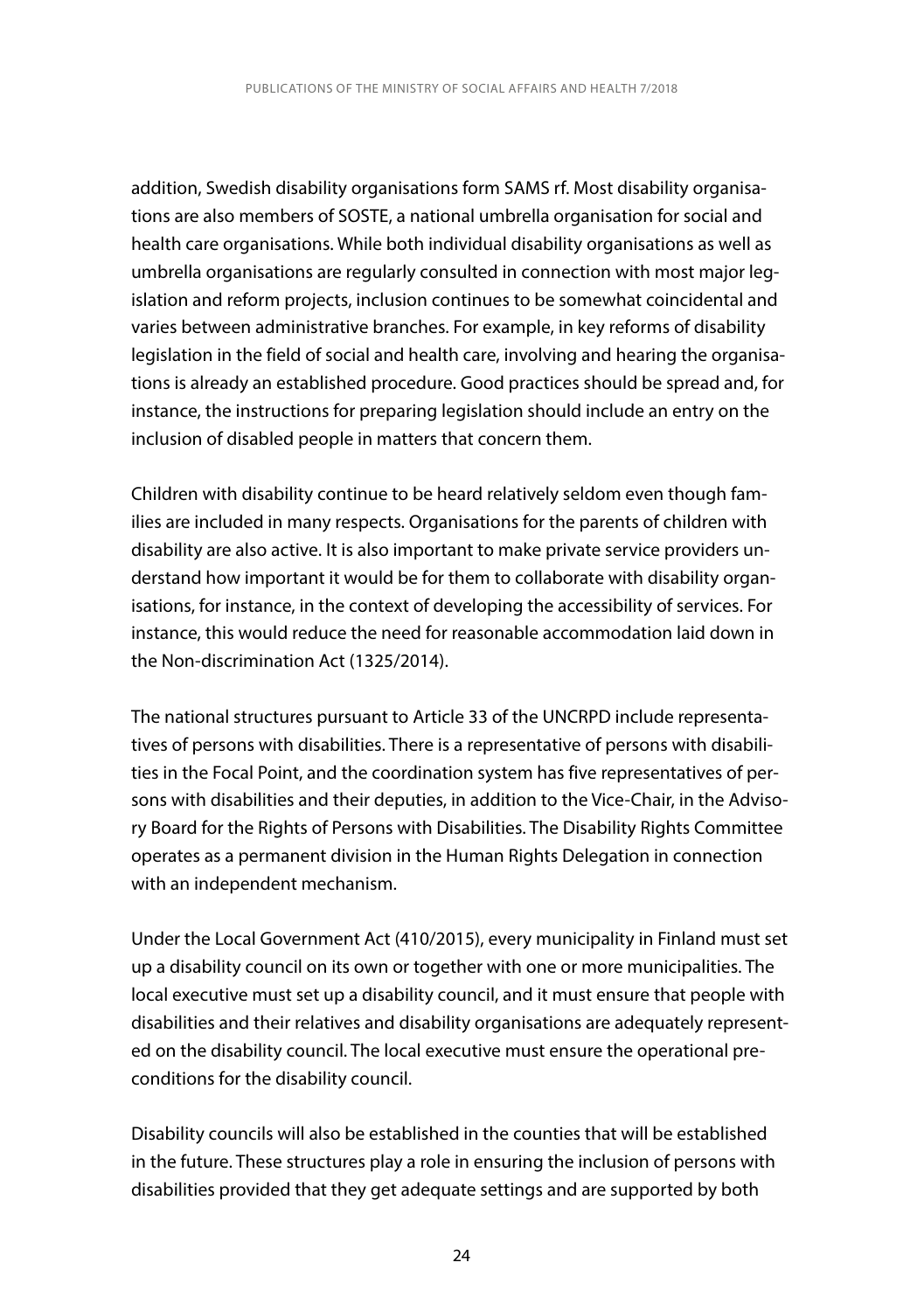counties and municipalities. The personal awareness and activity of persons with disabilities is also crucial in determining the actual significance of the councils. The Ministry of Finance, the Association of Finnish Local and Regional Authorities and the Advisory Board for the Rights of Persons with Disabilities have collaborated in producing a guide<sup>3</sup> to support the establishment of regional disability councils.

However, according to research, persons with disabilities continue to be considerably less involved in society compared to other citizens with the exception of participation in organisational activities<sup>4</sup>. The same trend was also visible in the results of a survey conducted by the Advisory Board for the Rights of Persons with Disabilities in the autumn of 2017. Out of a total of 577 respondents, 317 felt their inclusion was either poorly or relatively poorly realised, while only 99 respondents considered this to have been either well or relatively well achieved.

Studies have indicated that inclusion is prevented by issues such as a poor economic situation as well as other barriers such as the inaccessibility of the environment and services, attitudinal climate, insufficient assistance and support or the lack of adequate possibilities for involvement. Structural reforms in society, including the regional government, health and social services reform, provide an opportunity for developing new channels and forms of inclusion that will allow fostering the inclusion of persons with disabilities.

<sup>3</sup> The guide is available online at: http://alueuudistus.fi/documents/1477425/4064731/Opas+maakunnan+vammaisneuvoston+toimintaan+020118.pdf/9d61ad98-9650-46f4-8a25-92f19a174139

<sup>4</sup> Teittinen & Vesala in the publication by the National Institute for Health and Welfare Osallistuminen, hyvinvointi ja sosiaalinen osallisuus – ATH-tutkimuksen tuloksia [Involvement, wellbeing and social inclusion – results of the ATH survey]. Järjestökentän tutkimusohjelma 2015 [Research programme of the NGO sector 2015]. Available online at: https://www.julkari.fi/bitstream/handle/10024/131489/URN\_IS-BN\_978-952-302-757-2.pdf?sequence=1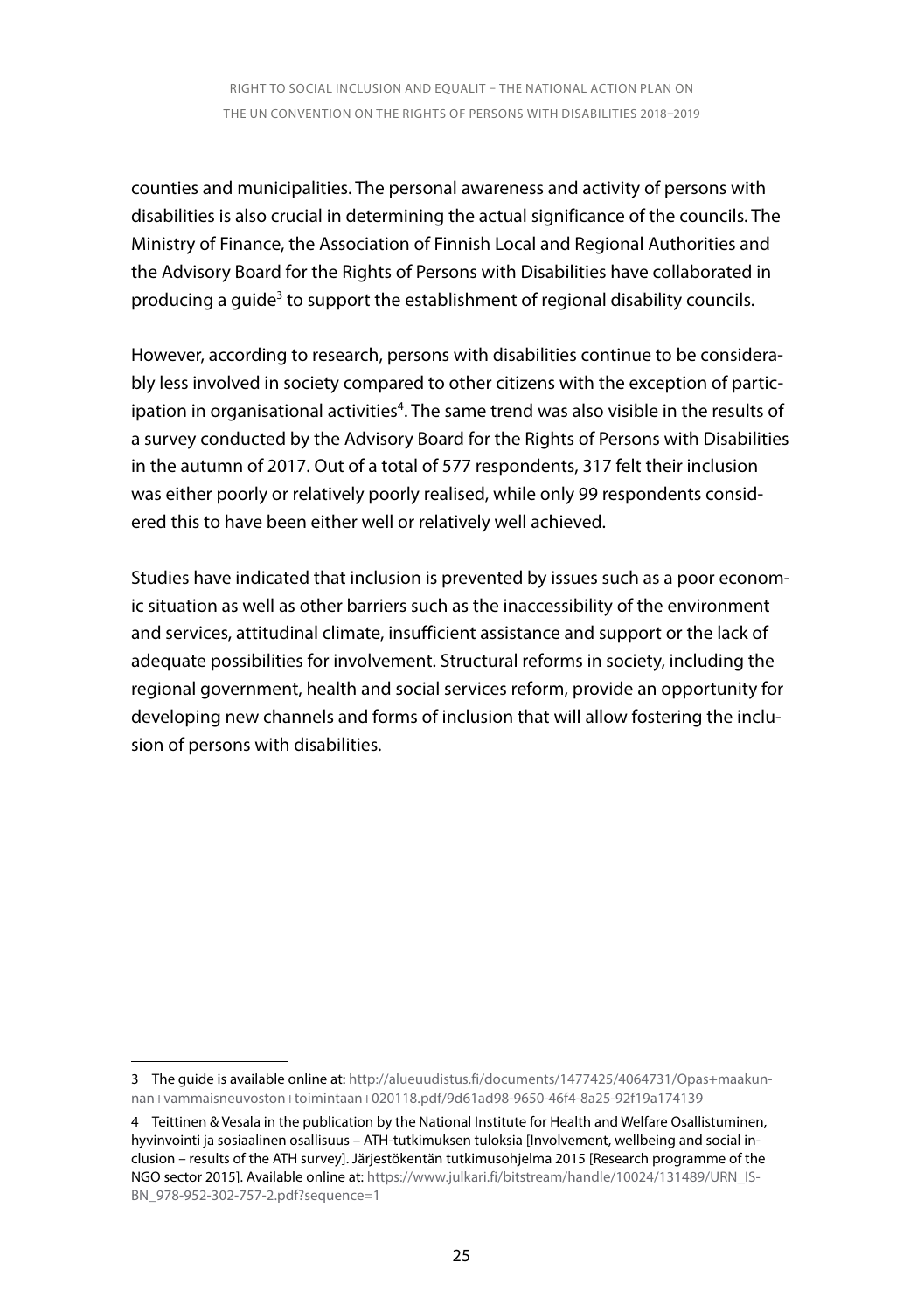### <span id="page-27-0"></span>**4.1.2 Measures for fostering inclusion**

#### **Long-term measures:**

- 1. Developing the practices for the inclusion of persons with disabilities in the drafting of legislation and development projects. *Responsible bodies: all ministries*
- 2. Promoting the genuine inclusion of persons with disabilities at the levels of both municipalities and counties. Ensuring the inclusion of persons with disabilities in the regional government reform. Supporting the operations of municipal and regional disability councils to ensure their opportunities to exert influence through information steering and spreading good practices. *Responsible bodies: Ministry of Finance, Ministry of Social Affairs and Health*

*and Ministry of Justice*

#### **Measures for the Action Plan period:**

3. Ensuring that both disability organisations as well as the disability councils in counties and municipalities are involved in the preparations for the health and social services reform carried out in counties.

*Responsible body: Ministry of Social Affairs and Health*

- 4. Supporting municipalities and counties in establishing disability councils. *Responsible bodies: Ministry of Finance, Ministry of Social Affairs and Health, and Ministry of Justice*
- 5. Providing accessible information about the participation rights, the new roles of municipalities and counties as well as new e-services. Investigating the need for accessible materials and brochures..

*Responsible body: Ministry of Justice*

6. Supporting the participation of a representative of the disability organisations in the Conference of States Parties to the UNCRPD.

*Responsible body: Ministry for Foreign Affairs*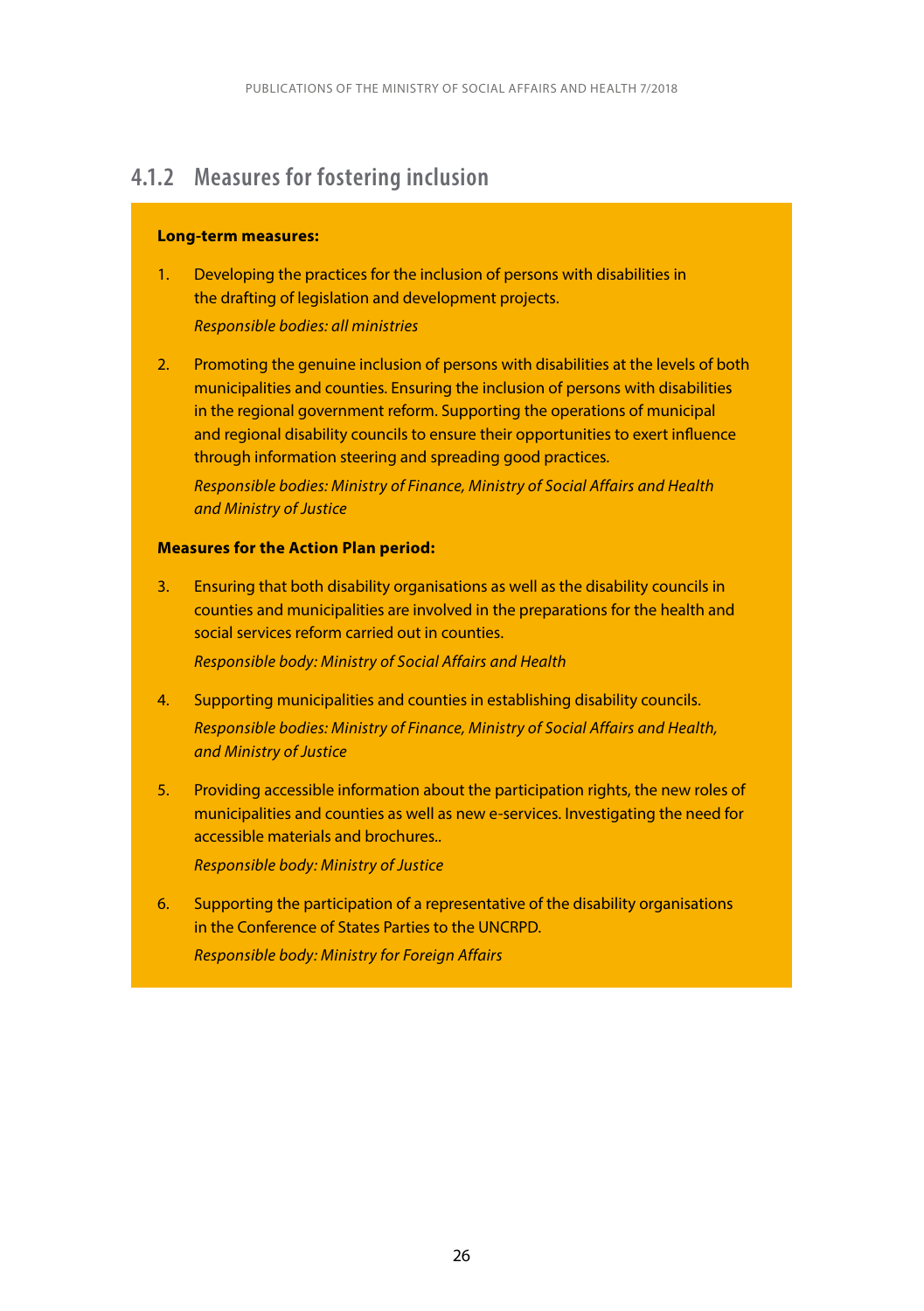# <span id="page-28-0"></span>**4.2 Equality and non-discrimination (Articles 5, 6, 7, 12 and 13 of UNCRPD)**

Everyone is equal before the law and entitled to equal protection and equal benefits. Efficient availability of legal protection must be ensured for persons with disabilities on an equal basis with others. Discrimination on the basis of disability is prohibited. The UNCRPD pays particular attention to the status of children and women with disability. They must be entitled to the enjoyment of all rights on an equal basis with others.

## **4.2.1 The implementation of equality**

Finland's Non-discrimination Act (1325/2014) was reformed at the beginning of 2015. The legislative reform included a lot of improvements significant to the legal protection of persons with disabilities, most importantly the consideration of the denial of reasonable accommodation as discrimination under provisions as well as expanding the mandates of the authorities supervising the compliance with the Non-discrimination Act to include discrimination against persons with disabilities.

Under the Non-discrimination Act, the authorities, education providers and employers must assess and promote equality in connection with all prohibited grounds for discrimination, including disability. The Ministry of Justice has prepared instructions and measures in support of equality planning as well as organised training on the contents of the Non-discrimination Act together with other ministries and non-governmental organisations.

Despite the positive development of legislation, there continue to be significant problems in the implementation of equality for persons with disabilities. According to the "My disability makes me a second-class citizen"<sup>5</sup> report carried out as part of the national monitoring system for discrimination, 60 per cent of the respondents to a survey conducted in connection with the report explained that they had experienced discrimination in some area of life within the past year, while over half of

<sup>5</sup> Available online at: https://www.syrjinta.fi/documents/10181/40035/Vammaisselvitys\_uusin/2506b079-2a76-4aff-ae1d-5e9728f38657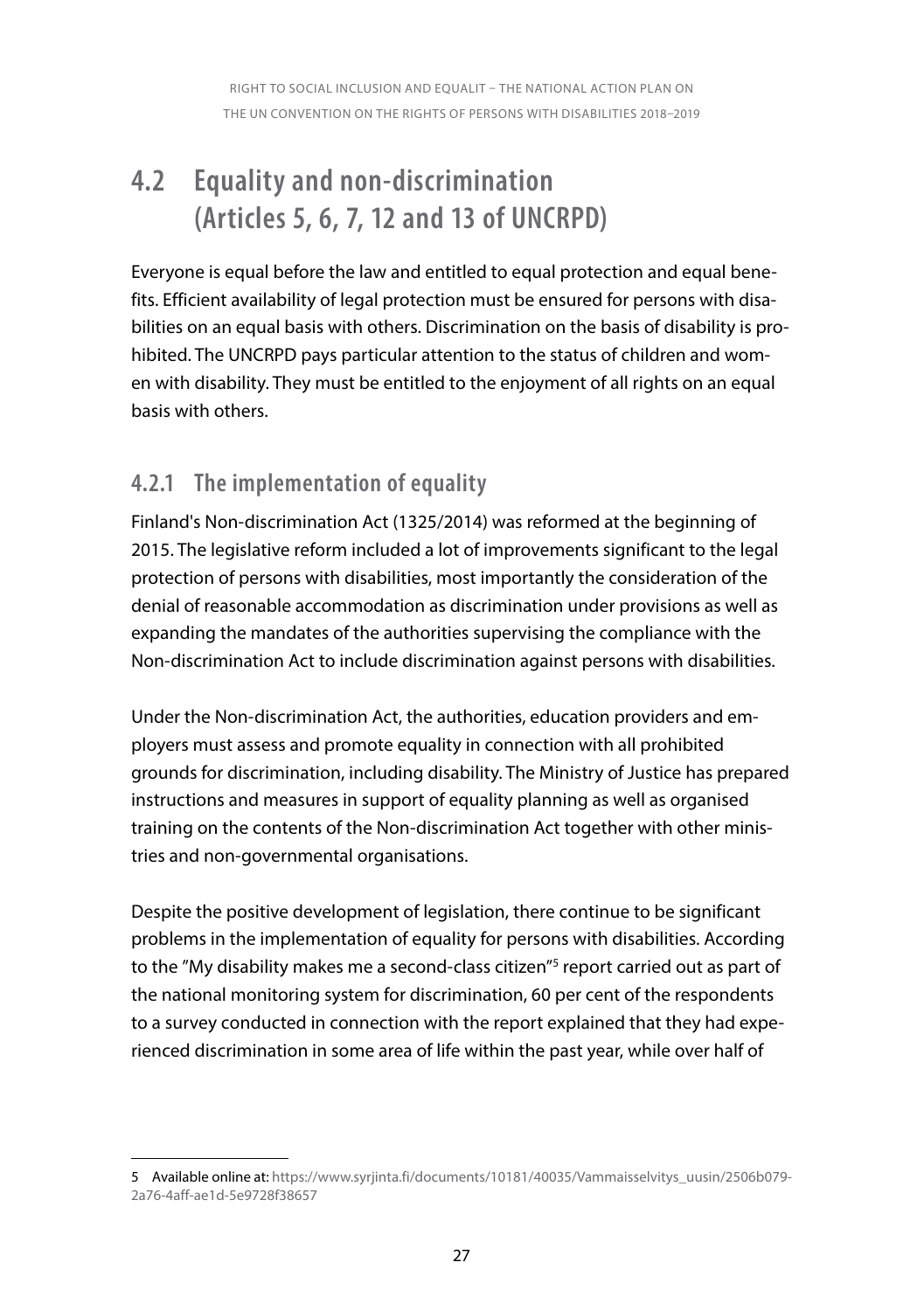them felt that the attitudinal climate towards disabled people in Finland was poor or very poor.

The report indicated that people particularly faced discrimination in connection with the provision of services as well as recruitment and at workplaces. Based on the report, exclusion from the labour market and the attitudinal climate in the working life emerge as central problems related to the equality of persons with disabilities and their involvement in society. A survey conducted by VANE in the autumn of 2017 also supported this study finding – 357 out of 577 respondents felt that the non-discrimination of persons with disabilities was realised either poorly or relatively poorly.

Although the reports on discrimination indicated that persons with disabilities experience a lot of discrimination, they did not actively take advantage of the legal measures available for them. According to the report on the discrimination experienced by persons with disabilities, only 20 per cent of those who had encountered discrimination had filed a complaint on the discrimination. Collaboration between law enforcement authorities and disability organisations should be further increased to raise awareness about rights as well as trust in the authorities.

The attitudinal climate also affects the safety experienced by persons with disabilities. According to studies on hate crimes conducted by the Police University College, hate crimes against persons with disabilities comprise 3–5 per cent of all hate crimes. A report investigating hate speech and harassment commissioned by the Ministry of Justice also indicates that persons with disabilities particularly experience harassment and hate speech in public places (streets, parks, bars, public transport), the internet and when using services.

An increase in different events pointing to terrorism also reduce the basic security of persons with disabilities. In these situations, the position of persons with disabilities is often very poor if the persons are unable to detect or understand what is going on around them or if they are unable to move and find shelter.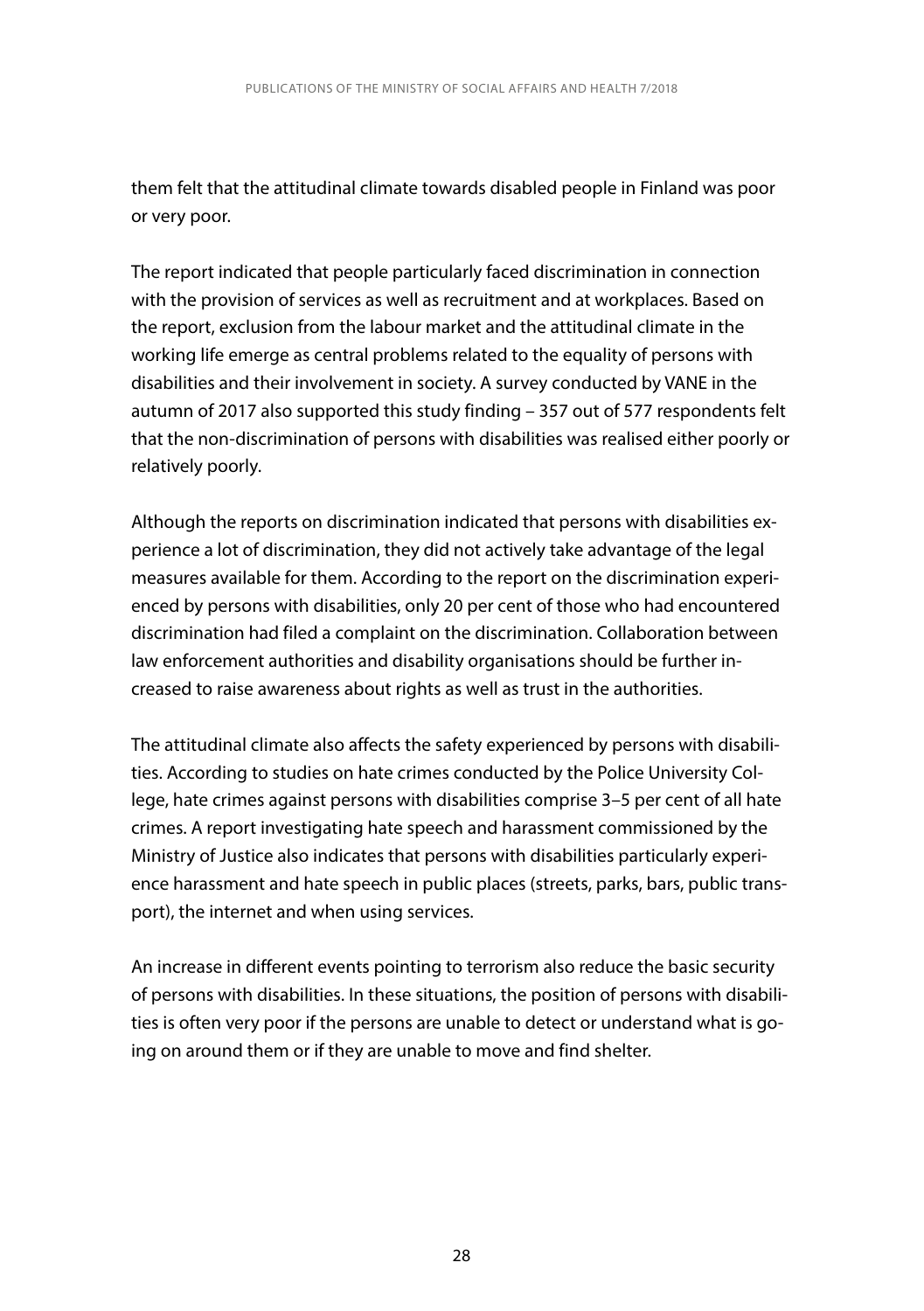## <span id="page-30-0"></span>**4.2.2 Measures for fostering equality**

### **Long-term measures:**

- 7. Promoting the equality of persons with disabilities in the operations of ministries. *Responsible bodies: all ministries*
- 8. Increasing the equality and non-discrimination of working life. *Responsible bodies: Ministry of Economic Affairs and Employment, Ministry of Justice, and Ministry of Social Affairs and Health*
- 9. Developing the monitoring of discrimination against persons with disabilities as part of a national monitoring system as well as a monitoring mechanism for the UN Convention on the Rights of Persons with Disabilities a *Responsible bodies: Ministry of Justice, VANE and the National Institute for Health and Welfare*

### **Measures for the Action Plan period:**

- 10. Implementing training on equality planning and developing training material together with the authorities, non-governmental organisations that represent persons with disabilities and business and commerce. *Responsible bodies: Ministry of Justice and VANE*
- 11. Raising the awareness of persons with disabilities on the available legal remedies by providing information and organising training in cooperation with disability organisations.

*Responsible bodies: Ministry of Justice and Ministry for Foreign Affairs*

# **4.3 Raising awareness and knowledge base (Articles 8 and 31 of the UNCRPD)**

Awareness of persons with disabilities must be raised, and stereotypes, prejudices and harmful practices relating to persons with disabilities must be combated. Statistical data and research knowledge must be compiled for the implementation of the UNCRPD.

### **4.3.1 The current status of awareness and knowledge base**

Awareness and knowledge of disability are closely interlinked. We need knowledge of disability to raise awareness about disability issues. On the other hand, increasing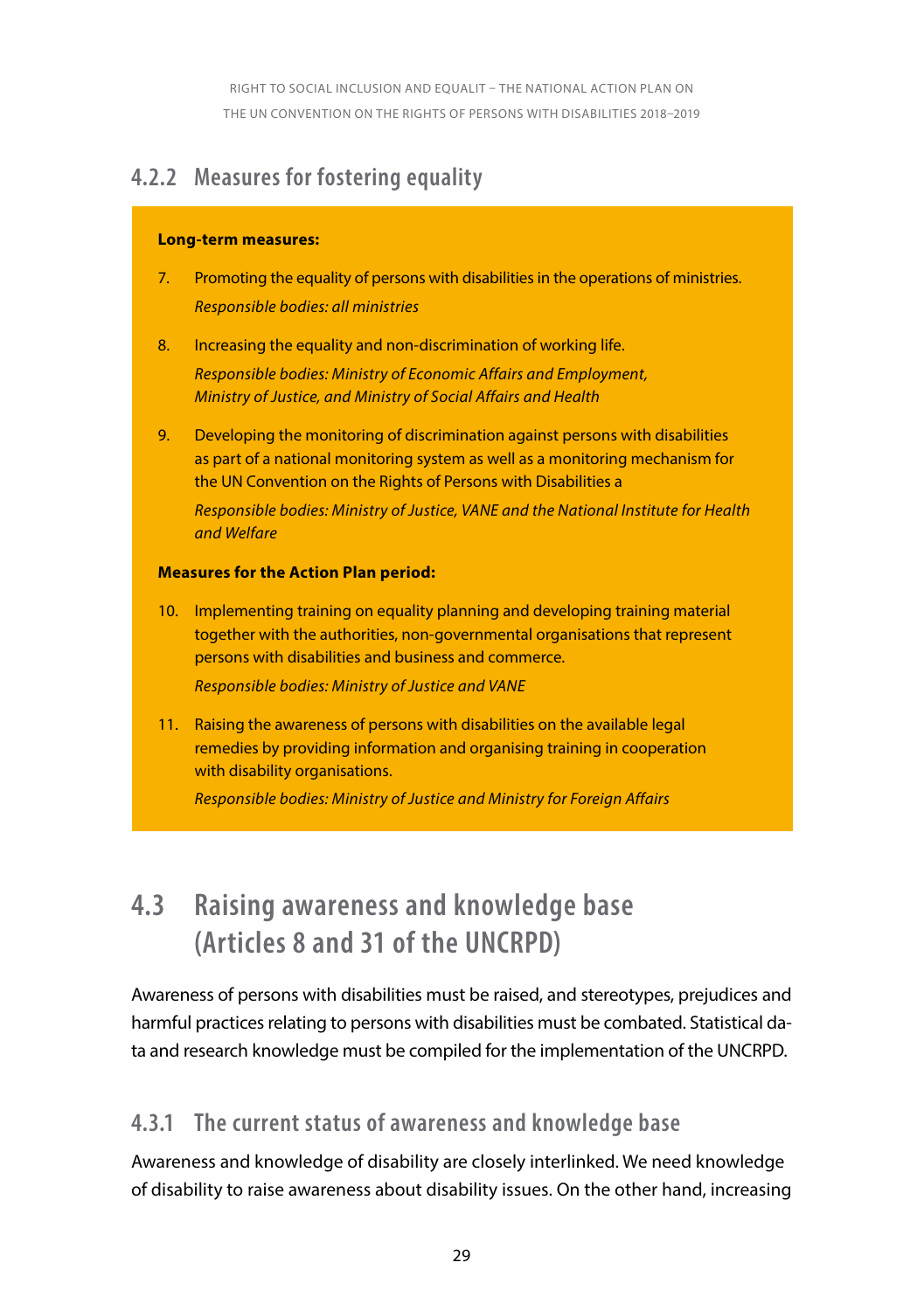awareness raises the need for knowledge. Increasing awareness and knowledge is necessary for service providers, authorities and persons with disabilities alike.

Several authorities in Finland are responsible for collecting data about different issues concerning persons with disabilities (including Statistics Finland, the Social Insurance Institution of Finland Kela, National Institute for Health and Welfare). In addition, different authorities, organisations, service providers and researchers collect and/or utilise data. Finland also has some statutory registers, such as the Finnish Register of Visual Impairment.

The need for knowledge about disability is closely related to not only the monitoring of the UNCRPD, but above all the planning, assessment and provision of social and health services. It is of utmost importance that the future counties are aware of the numbers of persons with disabilities in the region and the nature of their disabilities as well as the needs of these persons and how society will take care of them. Data and knowledge are also needed for monitoring the impacts of legislative amendments.

In order to describe the circumstances of persons with disabilities comprehensively, there is a need for exhaustive data collection and analysis. There is also need for understanding on how disability or functional limitations should be determined in each situation. Over the previous couple of decades, several international organisations have actively developed the definitions related to functional limitations, i.e. disability, in research. The aim has been to obtain reliable, comprehensive and comparable data on functional limitations at the global level.

This work has resulted in several different, at times overlapping, recommendations. One of these is the Washington Group on Disability Statistics (WG)<sup>6</sup>, established under the United Nations Statistical Commission, which began its development work in 2001. The activities of WG involve a large number of statistics centres from different countries, other research institutes as well as disability organisations. The National Institute for Health and Welfare represents Finland in WG.

<sup>6</sup> Further information online at: http://www.washingtongroup-disability.com/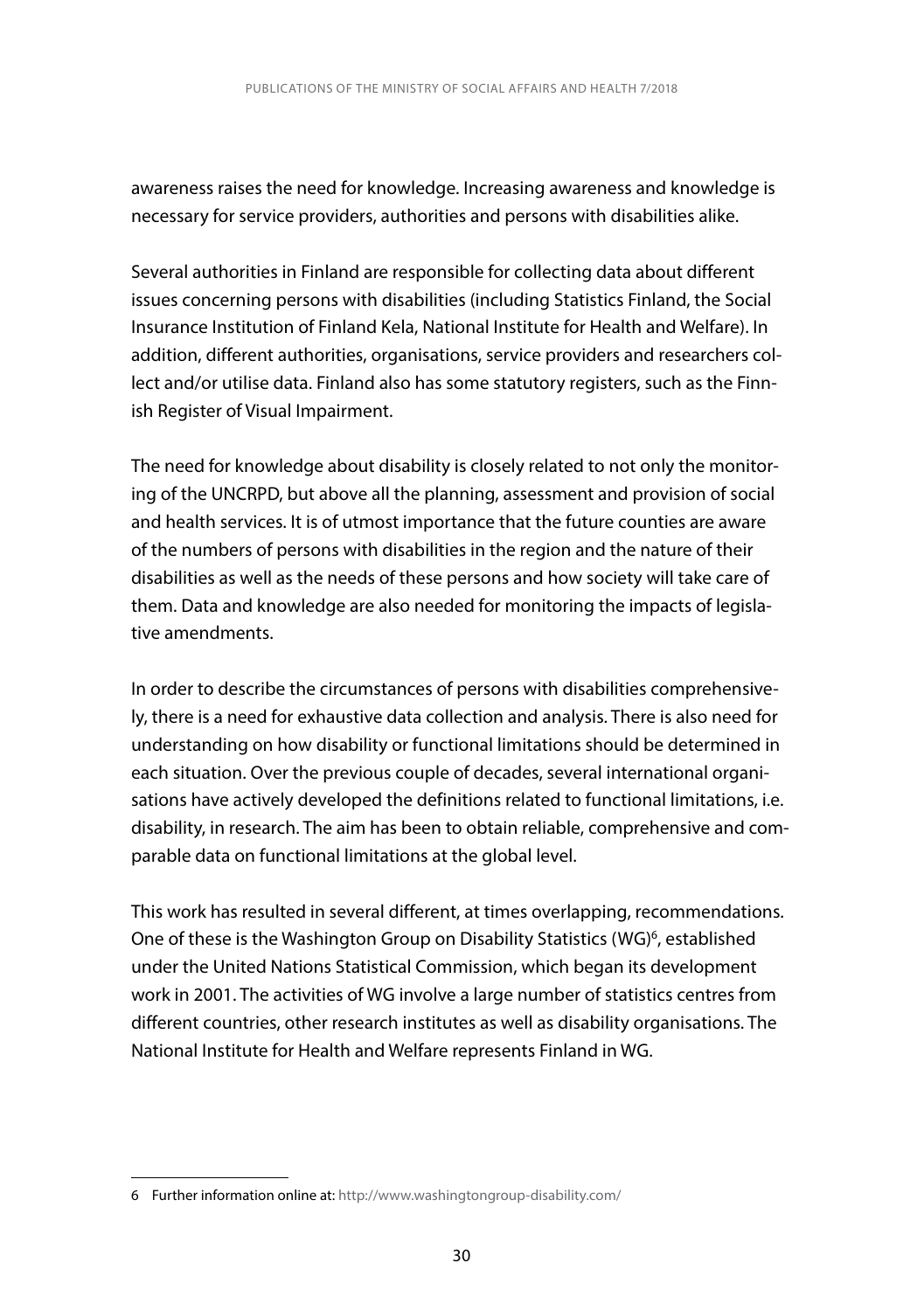Currently, the data of statistical reports published by the National Institute for Health and Welfare has been collected in surveys conducted in municipalities or joint municipal authorities, or register data collected at the level of individuals from social and health services. The National Institute for Health and Welfare also conducts a lot of population surveys.

The statistical reports as well as other reporting are usually formed on a data-oriented approach instead of based on phenomena. As a result, data are distributed between a number of different places, making it potentially difficult to form an overall picture. Therefore, there is need to develop the research on persons with disabilities carried out at universities, for instance. From the perspective of monitoring disability, being able to produce knowledge of temporal changes is key. Therefore, it is important that data is systematically collected and utilised. Comparison with the rest of the population and other phenomena is also essential, and there is therefore need for developing population studies and supplementing these with targeted surveys if necessary.

There continues to be a lack of accurate information on issues such as the number of persons with disabilities in the labour market or children with disability at different levels of education. While information is available on children in need for support and on persons with partial work ability, persons with disabilities hide behind the statistics. In Finland, there is a need for an extensive research and monitoring programme related to disability.7

<sup>7</sup> Source: Disability-related information and information needs – an analysis of data production activities of the National Institute for Health and Welfare http://urn.fi/URN:ISBN:978-952-302-946-0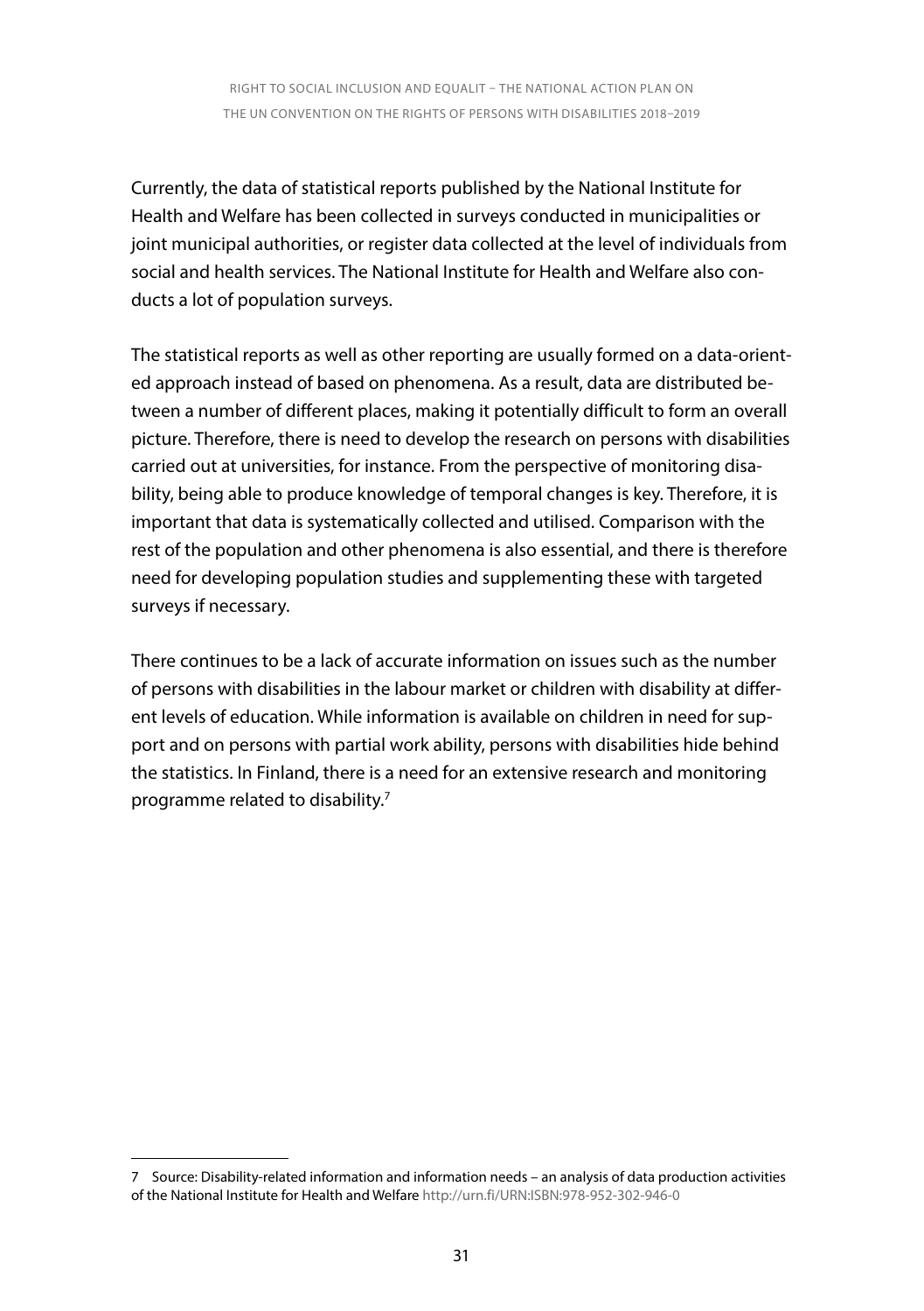### <span id="page-33-0"></span>**4.3.2 Measures for fostering awareness and knowledge base**

#### **Long-term measures:**

- 12. Strengthening the knowledge base concerning persons with disabilities in all administrative branches in support of the implementation of the UNCRPD. *Responsible bodies: all ministries*
- 13. Raising awareness and increasing the knowledge basis on the significance of universal design and accessible construction in new building production and renovations, and as part of systematic property management. *Responsible body: Ministry of the Environment*
- 14. Developing data production methods for the monitoring of the objectives of participatory learning.

*Responsible bodies: Ministry of Education and Culture, Ministry of Social Affairs and Health and VANE*

#### **Measures for the Action Plan period:**

- 15. Raising awareness of the rights of persons with disabilities at different administrative levels and branches. *Responsible body: VANE*
- 16. Including the perspective of the rights of persons with disabilities in the periodic reporting of conventions on human rights. Encouraging the organisations representing the rights of persons with disabilities to participate in the periodic reporting of conventions on human rights.

*Responsible body: Ministry for Foreign Affairs*

17. Preparing a report on the employment of persons with disabilities and creating tools for monitoring their employment. *Responsible body: Ministry of Economic Affairs and Employment*

## **4.4 Accessibility (Articles 9 and 21 of the UNCRPD)**

Persons with disabilities must be guaranteed equal access with others to physical environment, transport, information provision and communications. For instance, access must be ensured to information and communication technology and systems as well as other arrangements and services open or available to the public. The right must be equally realised in both urban and rural areas.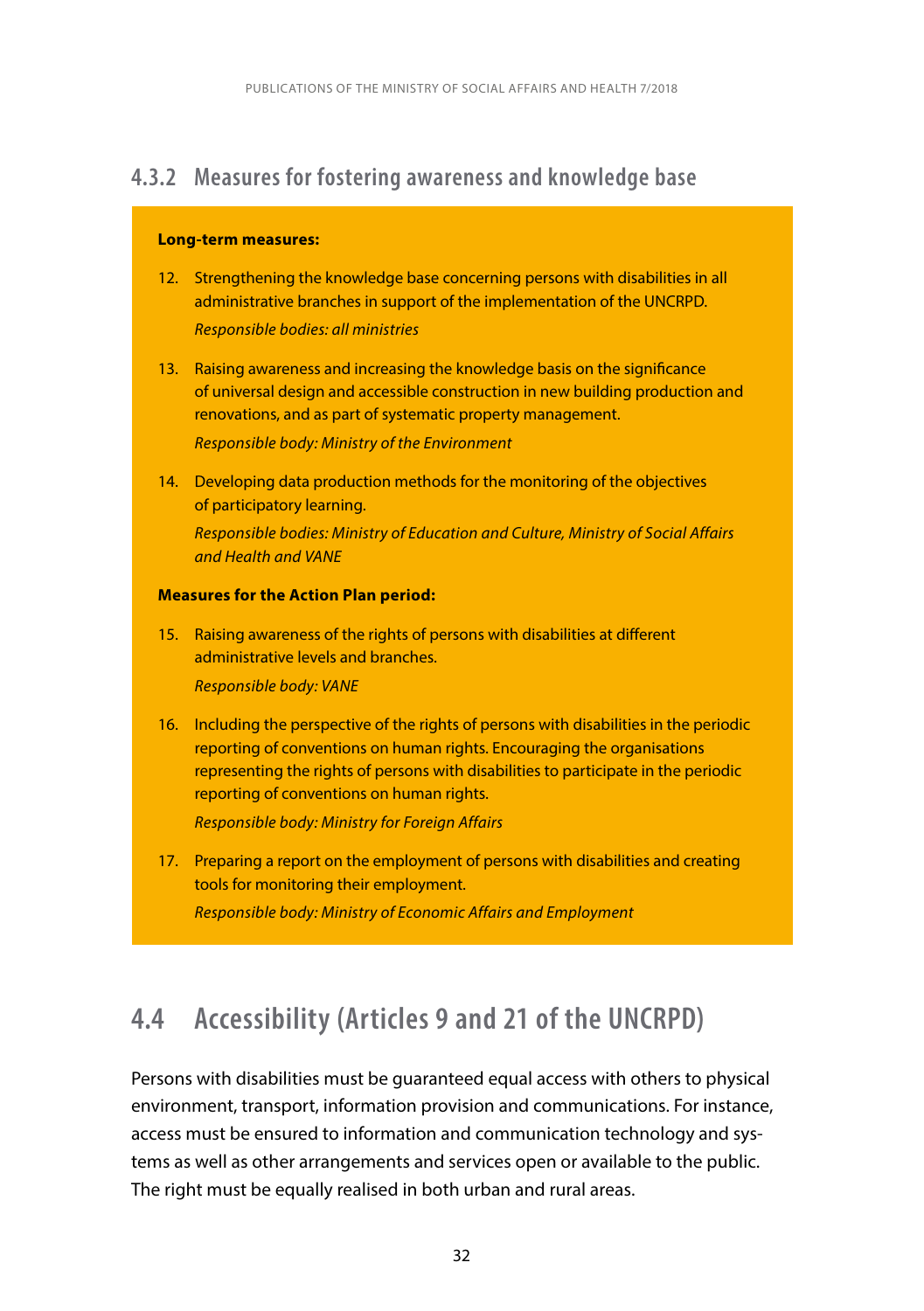<span id="page-34-0"></span>Persons with disabilities must have the right to the freedom of expression and opinion as well as access to information. This includes the freedom to seek, receive and impart information and ideas through the form of communication of one's choice. Private entities and mass media must be encouraged to provide information and services in an accessible format.

Information intended for the general public must be provided to persons with disabilities in an accessible format without additional costs. The modes and formats of communication used by persons with disabilities, including sign languages, Braille, augmentative and alternative communication must be facilitated in official interactions and information provision.

## **4.4.1 The implementation of accessibility**

Housing is an essential element of the physical environment. The current residential building stock of Finland continues to be somewhat inaccessible. Around 10 per cent of the current housing is accessible. There is a need for more accessible housing, not merely through new construction but also through repairs.

Accessibility regulations have been in place ever since the 1970s for constructions other than residential buildings. However, there are no comprehensive assessments on their accessibility status. Basic solutions on the accessibility of transport are realised in new construction; however, these do not always guarantee equal possibilities to act to all users. There also continues to be a lot of room for development in the accessibility of the visual and auditory environment.

The Government has issued a new decree on the accessibility of buildings (241/2017). The decree entered into force on 1 January 2018. Compared to its previous version, the decree was clarified to facilitate its harmonious application. In the decree, different measures have been presented as unambiguously and requirements as accurately as possible.

Separate requirements have been laid down for the measurements of free space in a lobby, kitchen and toilet and wash rooms in dwellings intended for sheltered living or the supported housing of a person with a mobility or functional impairment. Such a dwelling must also otherwise facilitate assistance and the use of special aids. Exclusively in the context of persons participating in education and training that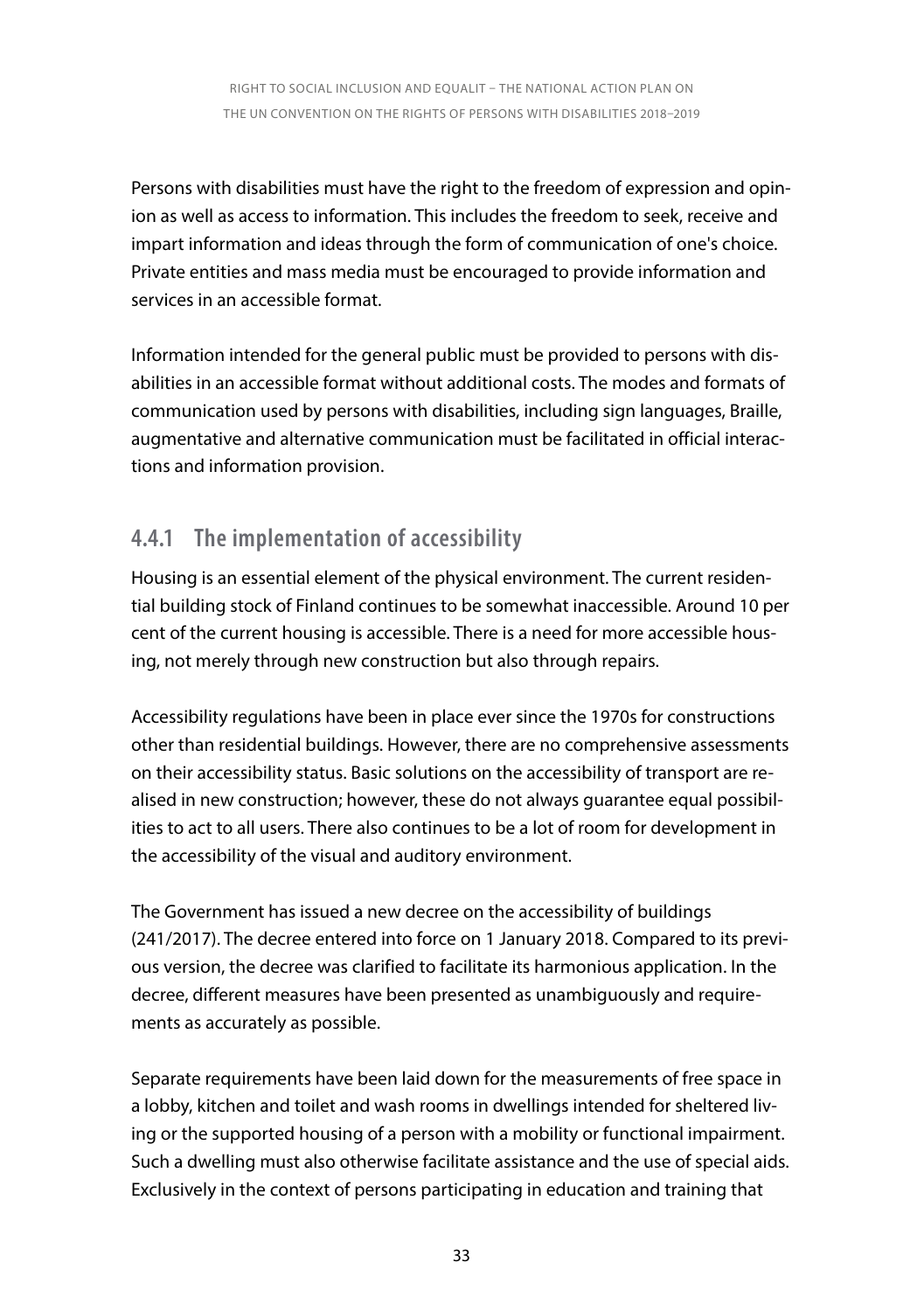entitles them to financial aid under the Act on Financial Aid for Students (65/1994) or in dwellings intended for persons aged 18 to 29 years old, the accessibility decree has been limited to be applied in at least 5 per cent of the toilet and wash room facilities in student housing.

The Ministry of the Environment participates in several training events concerned with the new Accessibility Decree. At the time of drawing up the present Action Plan, application instructions on the decree are under preparation in the Ministry of the Environment. Instructions supporting the decree will be published at the beginning of 2018. A guide to inform planning work, Accessible building and environment, is also currently under preparation.

The Government Decree on the accessibility of construction is also applied in renovation and remodelling subject to a building permit. In this case, the scope of application for residential buildings is limited to the common areas of the residential building. Goal-oriented property management provides instructions on taking accessibility into account even if no measures requiring a building permit are pending. The Housing Finance and Development Centre of Finland (ARA) grants subsidies for installing retrofitted lifts and removing impediments to movement. The subsidies enable the access of a person with a physical disability to a residential building, and the dwellings or other facilities located in it. ARA also grants subsidies for the repair of the dwellings of older persons and persons with disabilities with low income.

The Non-discrimination Act (1325/2014) imposes obligations on taking accessibility into consideration. Nonetheless, the Act puts emphasis on reasonable accommodations instead of alterations aiming to improve basic accessibility.

Digitalisation of services is one of the key projects of Prime Minister Sipilä's Government. In order to accomplish this, it is imperative to ensure the accessibility of e-services and related support for those unable to utilise e-services.

The accessibility of digital services is currently only accomplished at certain service points for specific agents and services even through the Suomi.fi website has been active for 15 years by now. Efforts have been launched under the leadership of the Ministry of Finance to make the website a pivotal accessible service channel. The Ministry of Finance is preparing a government proposal for the implementation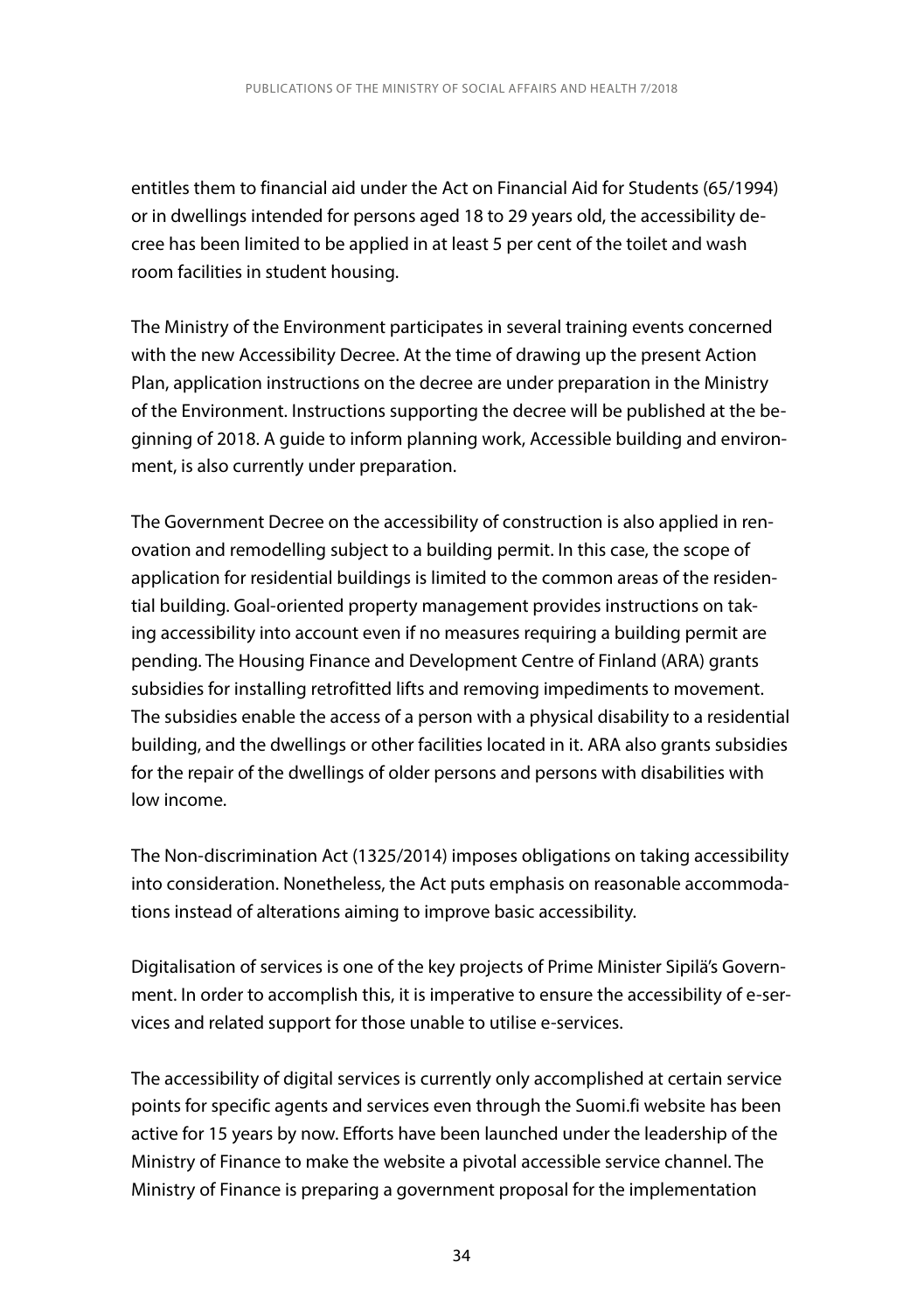RIGHT TO SOCIAL INCLUSION AND EQUALIT – THE NATIONAL ACTION PLAN ON THE UN CONVENTION ON THE RIGHTS OF PERSONS WITH DISABILITIES 2018–2019

of the EU Directive on the accessibility of the websites and mobile applications of public sector bodies. The aim is to harmonise the requirements for accessibility and legal remedy for the online services of public administration at the level of statutes. The aim is to implement the national legislation beginning on 1 September 2018.

On 1 July 2016, the Ministry of Finance set up the AUTA Project for developing an operating model for supporting the use of e-services through experimental schemes carried out at the regional level. The project was completed at the end of 2017. The final report of the project presents an operating model outlining different forms of support for using digital services around the country in order to help customers who are unable to use digital services on their own. A further aim is to produce support, and the practices and models for good support for those providing different forms of support. Other possible producers of support in using digital services for persons with disabilities include public service info, libraries, one-stop public service points, municipal services, and support services of organisations and companies. In 2018, a smartphone owner will be able to download a message application, which can be used to view messages sent by the authorities as well as to personally submit enquiries to the authorities.

Accessibility also requires taking language rights into account. Section 17 of the Constitution of Finland lays down provisions on the right to one's language and culture. Under the Constitution, the national languages of Finland are Finnish and Swedish. The right of everyone to use his or her own language, either Finnish or Swedish, before courts of law and other authorities, and to receive official documents in that language, shall be guaranteed by an Act. The public authorities shall provide for the cultural and societal needs of the Finnish-speaking and Swedish-speaking populations of the country on an equal basis. Under the Constitution of Finland, the rights of persons using sign language and of persons in need of interpretation or translation aid owing to disability shall be guaranteed by an Act (Section 17.3).

The legislation of different administrative branches lays down provisions on language rights, including the right to interpretation. For instance, the Act on Interpretation Services for Persons with Disabilities (133/2010) contains provisions on the right of a person with disabilities living in Finland to an interpretation service arranged by National Pensions Institute (Kela). The purpose of the Sign Language Act (359/2015) is to promote the implementation of the language rights of sign lan-

35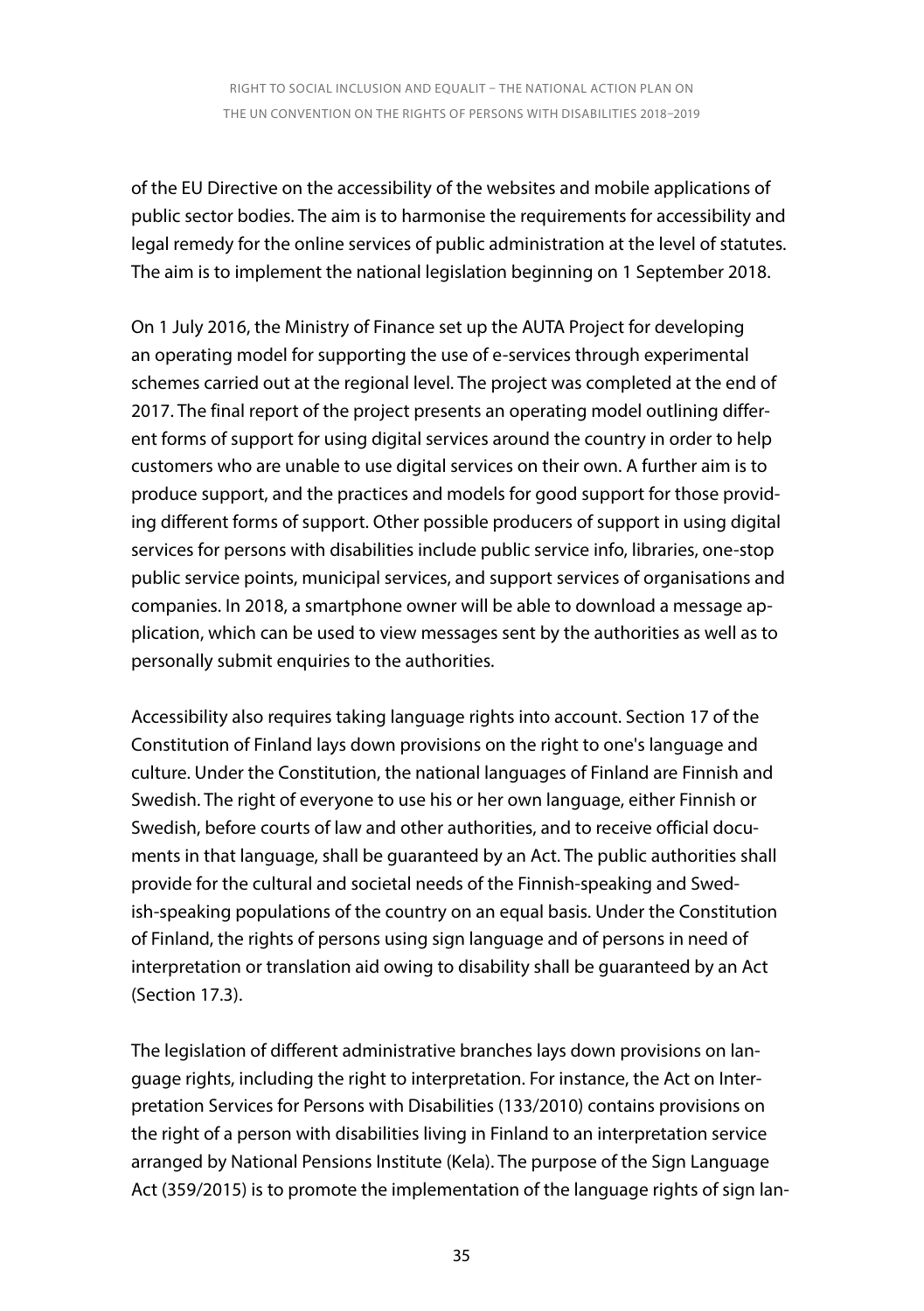guage users. According to the Sign Language Act, the authorities must promote the opportunities of sign language users to use their own language and obtain information with their own language. In accordance with the Administrative Procedure Act (434/2003), the authorities must use language that is clear, easy to understand and to the point.

Nevertheless, the implementation of language rights continues to be lacking. For instance, while the authorities must promote the opportunities of sign language users for using their own language and obtaining information in their own language, this is not always achieved in practice. The preparation of the Action Plan includes improving the interpretation provided in situations of emergency. Using the emergency number 112 by an SMS has been possible since the beginning of December 2017.

The accessibility obligations also apply to television services. An amendment to the Information Society Code (917/2014) also enables imposing obligations pertaining to audio-subtitling and subtitling services to commercial TV broadcasters. In addition to the audio-subtitling and subtitling obligation continuing to apply to the TV operators with a programming

licence for public interest television broadcasting, the Ministry may use its discretion in imposing the obligation to such commercial TV operators with a significant share of viewers that operate under a regular programming licence. The most recent amendment to the Information Society Code increased the share of programming that must include audio-subtitling and subtitling from 50% to 75% on such a channel.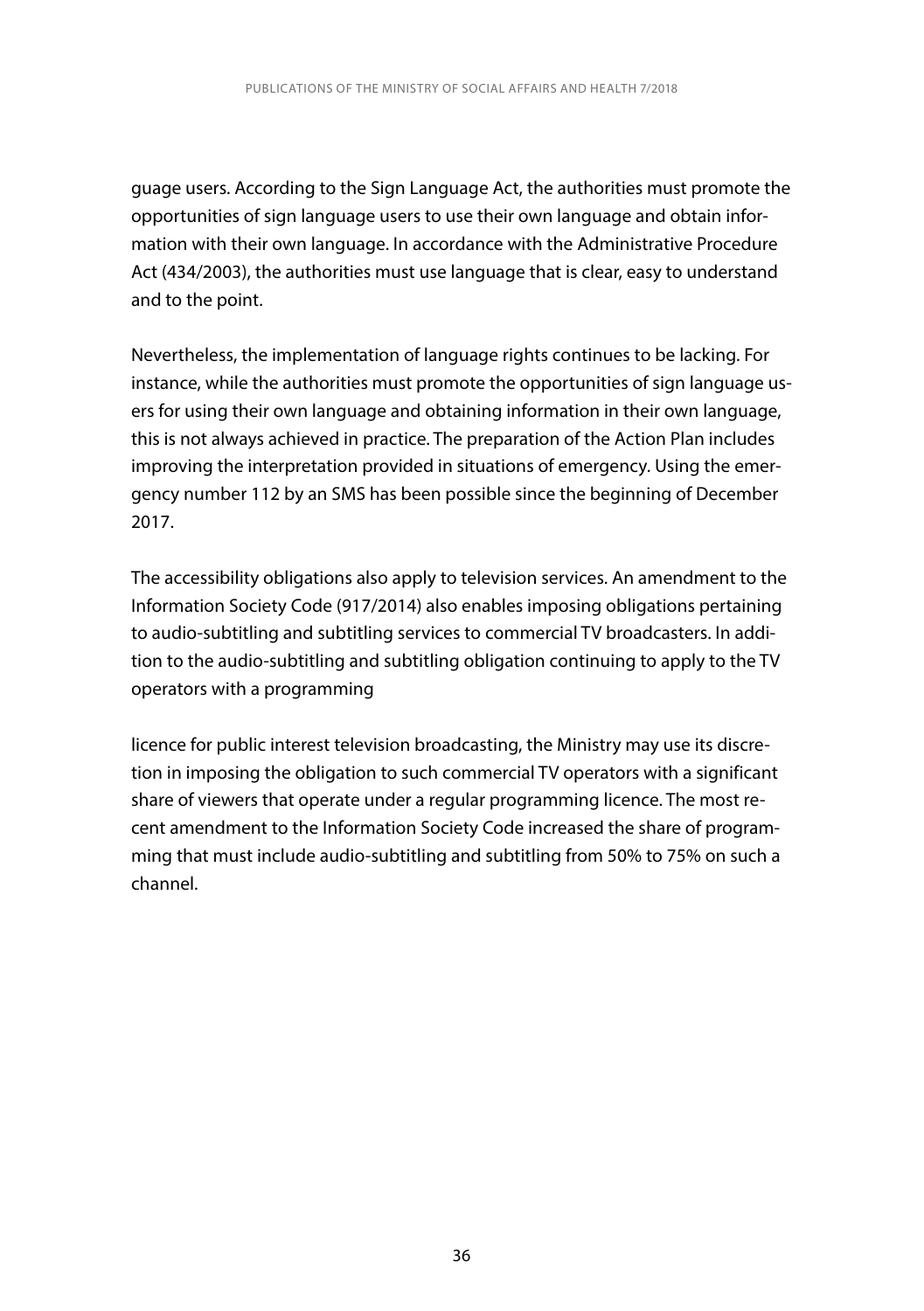## **4.4.2 Measures for fostering accessibility**

#### **Long-term measures:**

18. Taking accessibility into account in the activities of all administrative branches. Considering physical accessibility in different ways from the viewpoint of persons with disabilities as well as access to communications, materials and systems. Taking multi-channel communications as well as sign language and plain language users into account.

*Responsible bodies: all ministries*

- 19. Ensuring the availability of renovation subsidies (subsidies for the renovation of homes for elderly or disabled persons, removing impediments to accessibility and constructing lifts in blocks of flats). *Responsible body: Ministry of the Environment*
- 20. Promoting taking universal design into account and the accessibility of the building stock and living environments though information steering and development activities. *Responsible body: Ministry of the Environment*
- 21. Promoting the opportunities of persons with disabilities to use e-services accessibly while also taking language rights into account. *Responsible body: Ministry of Finance*

#### **Measures for the Action Plan period:**

- 22. Implementing the Action Plan "*Making digital transport and communication services accessible*" through the performance guidance of the areas of responsibility of the administrative branch. *Responsible body: Ministry of Transport and Communication*
- 23. Taking the obligations related of the UN Convention on the Rights of Persons with Disabilities in the implementation of projects related to digitalisation. *Responsible body: Ministry of Finance*
- 24. Promoting the implementation of accessibility and access to information in the health and social services reform. *Responsible body: Ministry of Social Affairs and Health*
- 25. Highlighting the importance of accessible construction in the communications related to the Accessibility Decree. Taking the obligations of the UNCRPD into account in guides and instructions. Participating in the implementation of accessibility training aimed at designers through cooperation networks.

*Responsible body: Ministry of the Environment*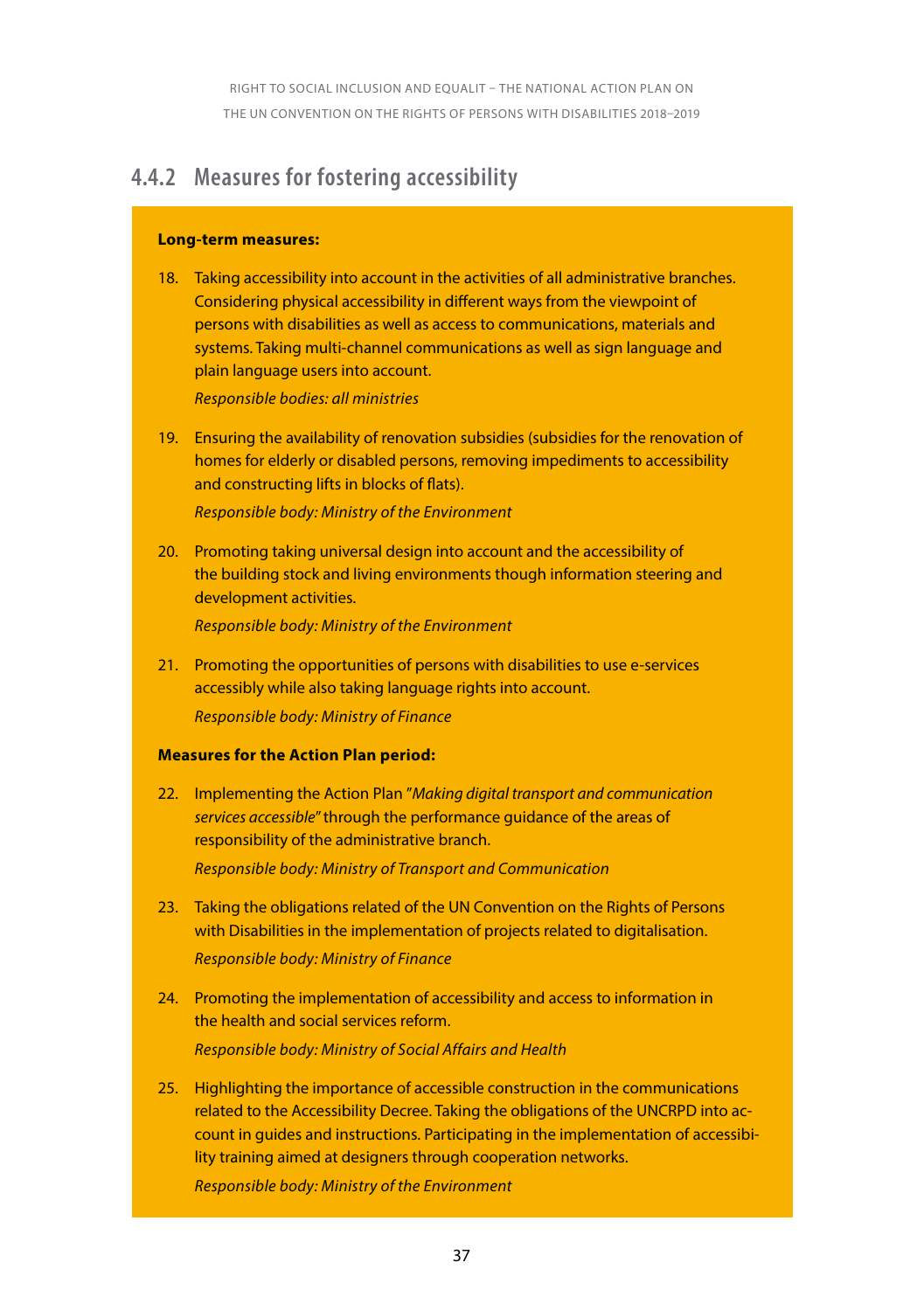# **4.5 Living independently and inclusion (Articles 12, 14, 19 and 29 of the UNCRPD)**

Persons with disabilities must have the opportunity to choose their place of residence and where and with whom they live on an equal basis with others. Persons with disabilities have access to a range of services necessary to support living and inclusion in the community. Such services include residential services and personal assistance. Community services for the general population are available on an equal basis to persons with disabilities. Independent living must be supported with specialised services, and measures and accommodation measures.

Support required in decision-making must be provided to persons with disabilities. Persons with disabilities must be able to effectively and fully participate in political and public life on an equal basis with others.

## **4.5.1 The implementation of independent living and inclusion**

Abolition of institutional housing has been a long-term objective of the disability policy in Finland. In particular, the Kehas programme aimed to promote this goal. By the end of 2016, there were 795 long-term residents in institutions for persons with intellectual disabilities, 17% less than in 2015. Despite the objectives and implementation of the Kehas programme, the reduction in the number of places in institutional care has occurred relatively slowly.

The Housing Finance and Development Centre of Finland (ARA) grants investment subsidies for the construction, basic improvement and acquisition of housing intended for persons with intellectual disabilities. The Funding Centre for Social Welfare and Health Organisations (STEA, formerly known as RAY) grants funding for the acquisition of housing to persons with intellectual disabilities. The housing for persons with intellectual disability financed with the investment subsidy granted by ARA have been primarily group homes for 15 or more residents. The challenge is that not enough decentralised housing solutions have been provided and that the services related to housing have not been developed sufficiently with new housing production.

Attention must be paid to developing versatile housing solutions and services that support these, and living in normal housing stock should particularly be promoted.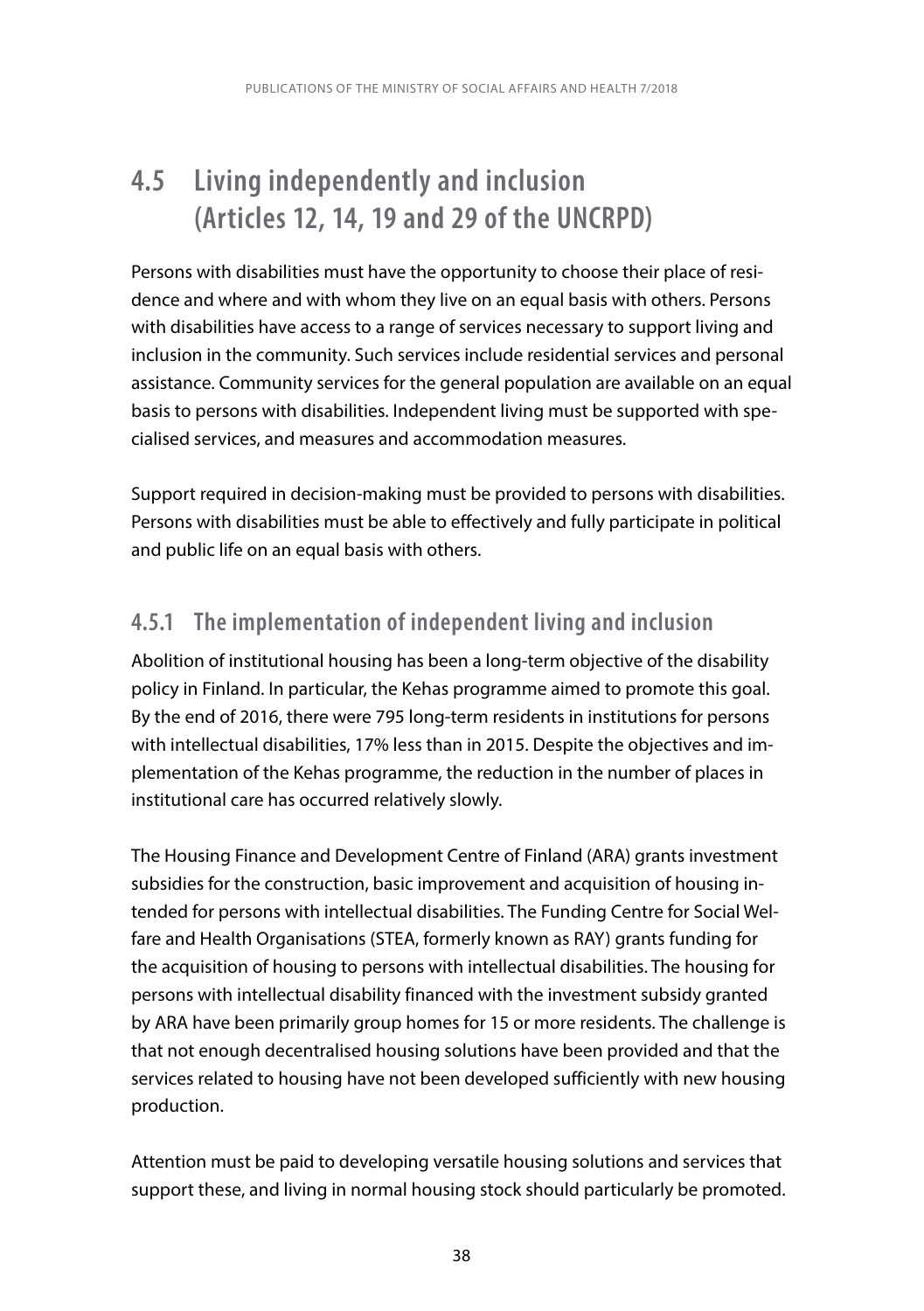RIGHT TO SOCIAL INCLUSION AND EQUALIT – THE NATIONAL ACTION PLAN ON THE UN CONVENTION ON THE RIGHTS OF PERSONS WITH DISABILITIES 2018–2019

The housing solutions should always be based on individual need, and the inclusion of persons with disabilities and their close relatives must be at the focus of the implementation of the housing solutions.

Adequate and high-quality services are also an essential element of the implementation of independent living. A disability legislation reform has been pending for several years already. The new legislation, which would replace both the current Disability Services Act and the Act on Special Care for People with Intellectual Disabilities is intended to be brought before the Parliament in the spring of 2018. The new legislation would enter into force in 2020.

Legislation on the right of self-determination is currently under preparation and will similarly be brought before the Parliament in the spring of 2018. Amendments and appendices necessary for the UNCRPD concerning restrictions to the right of self-determination were made to the Act on Special Care for People with Intellectual Disabilities (519/1977) in the summer of 2016. The future regional government, health and social services reform also affects the lives of persons with disabilities. The national legislation continues to exclude supported decision-making; indeed, developing this is a challenge for the coming years.

In connection with political rights, the Ministry of Justice has prepared instructions to ensure the accessibility of voting facilities. The Ministry of Justice provides information of elections in Finnish and Swedish sign language as well as plain language, and finances voting materials intended for persons with visual impairment. The Ministry of Justice has produced election videos in plain language together with different partners. In 2017, a working group of the Ministry of Justice considering online voting noted that although online voting could benefit certain groups such as persons with disabilities, the risks in online voting continue to be considerable.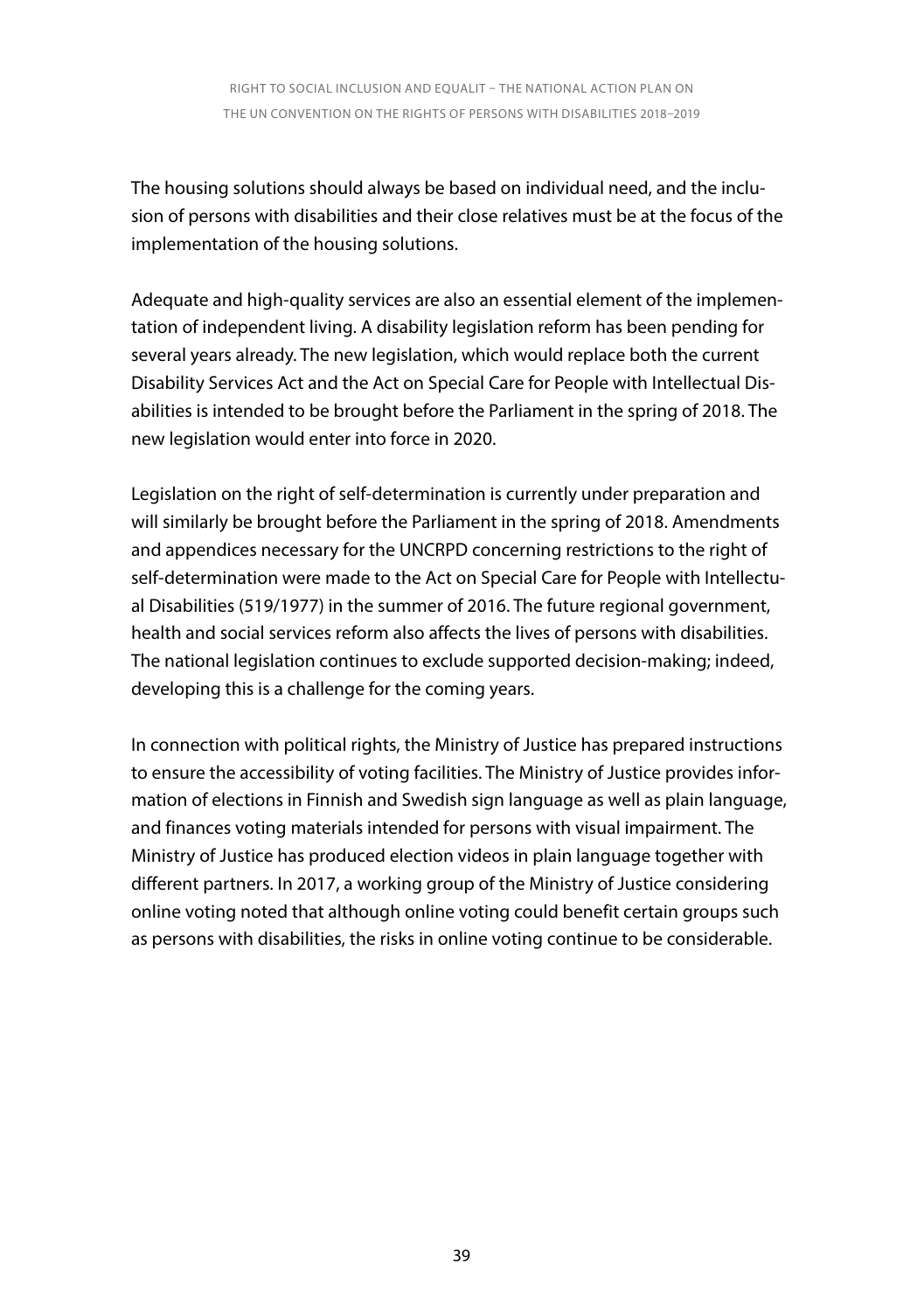## **4.5.2 Measures for fostering independent living and inclusion**

#### **Long-term measures:**

26. Promoting the implementation of freedom of choice in the specialised services for persons with disabilities.

*Responsible body: Ministry of Social Affairs and Health*

- 27. Developing supported decision-making and related good practices. *Responsible bodies: Ministry of Social Affairs and Health and Ministry of Justice*
- 28. Contributing to the abolition of institutional housing by the end of 2020. Contributing to ensuring that the housing production aimed at persons with disabilities facilitates living in accordance with the UN Convention on the Rights of Persons with Disabilities. Paying particular attention to the abolition of children's institutional housing.

*Responsible bodies: Ministry of the Environment and Ministry of Social Affairs and Health*

29. Contributing to providing persons with disabilities with actual freedom to choose their place and form of residence. *Responsible bodies: Ministry of Social Affairs and Health*

#### **Measures for the Action Plan period:**

- 30. Investigating the good practices for supported decision-making together with disability organisations. *Responsible bodies: Ministry of Social Affairs and Health and Ministry of Justice*
- 31. Ensuring that the special needs of persons with disabilities and the obligations pursuant to the UNCRPD are taken into account in the preparation and later implementation of the legislation concerning the right of self-determination. Responsible body: Ministry of Social Affairs and Health
- 32. Ensuring that the new disability legislation and its implementation take into account obligations pursuant to the UNCRPD. *Responsible body: Ministry of Social Affairs and Health*
- 33. Organising a follow-up meeting for the Kehas programme with an aim to promote the abolition of institutional housing and development of individual housing solutions pursuant to the UNCRPD. Contributing to ensuring that enough different housing solutions that fulfil the needs persons with disabilities are available, particularly as part of the ordinary housing stock. *Responsible bodies: Ministry of Social Affairs and Health and Ministry of the Environment*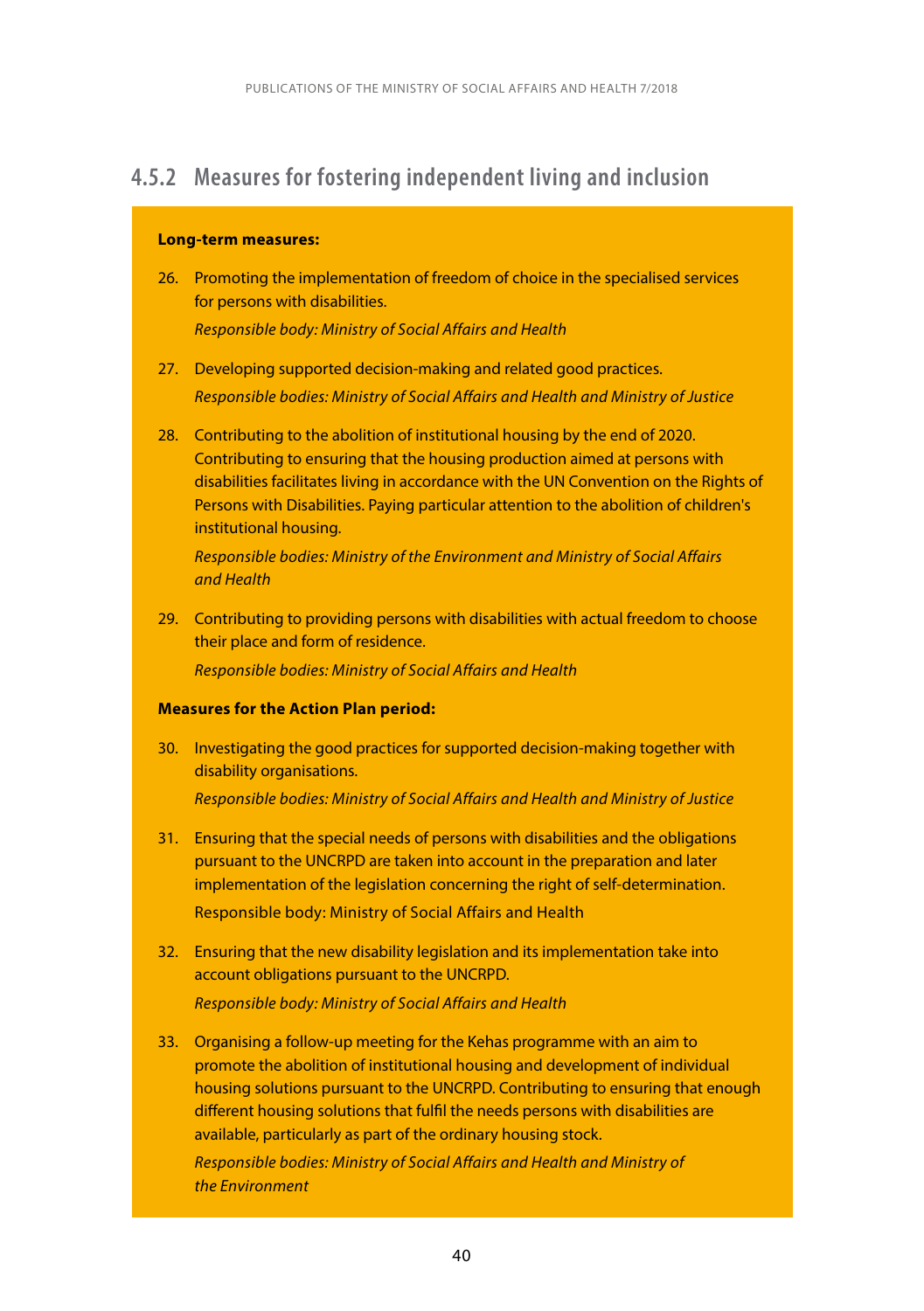- 34. Utilising the results of a survey on the equality of housing for persons with intellectual disabilities in improving their living arrangements. *Responsible body: Ministry of the Environment*
- 35. Specifying the instructions for personal assistance through the Handbook on Disability Services, for instance. Collaborating with experts from disability organisations in this matter. *Responsible body: Ministry of Social Affairs and Health*
- 36. Supporting the implementation by counties: Ensuring that the special needs of persons with disabilities are taken into account and individual solutions are realised. *Responsible body: Ministry of Social Affairs and Health*
- 37. Specifying the application instructions for social welfare and disability services to ensure that the privacy of persons with disabilities is respected and their convictions taken into account when appointing assisting and nursing staff. *Responsible body: Ministry of Social Affairs and Health*
- 38. Raising awareness of the application of the Act on Public Procurement and Concession Contracts to ensure the implementation of the right of persons with disabilities to independent living, necessary services and the right of self-determination.

*Responsible bodies: Ministry of Economic Affairs and Employment and Ministry of Social Affairs and Health*

# **4.6 Movement and mobility (Articles 9, 18 and 20 of the UNCRPD)**

Persons with disabilities must have an opportunity to the liberty of movement. Persons with disabilities are entitled to personal mobility with the greatest possible independence. The personal mobility of persons with disabilities must be facilitated in the manner and at the time of their choice and by providing them with the necessary reasonable assistance and support. Safeguarding accessible transport and accessible information about the services is also important.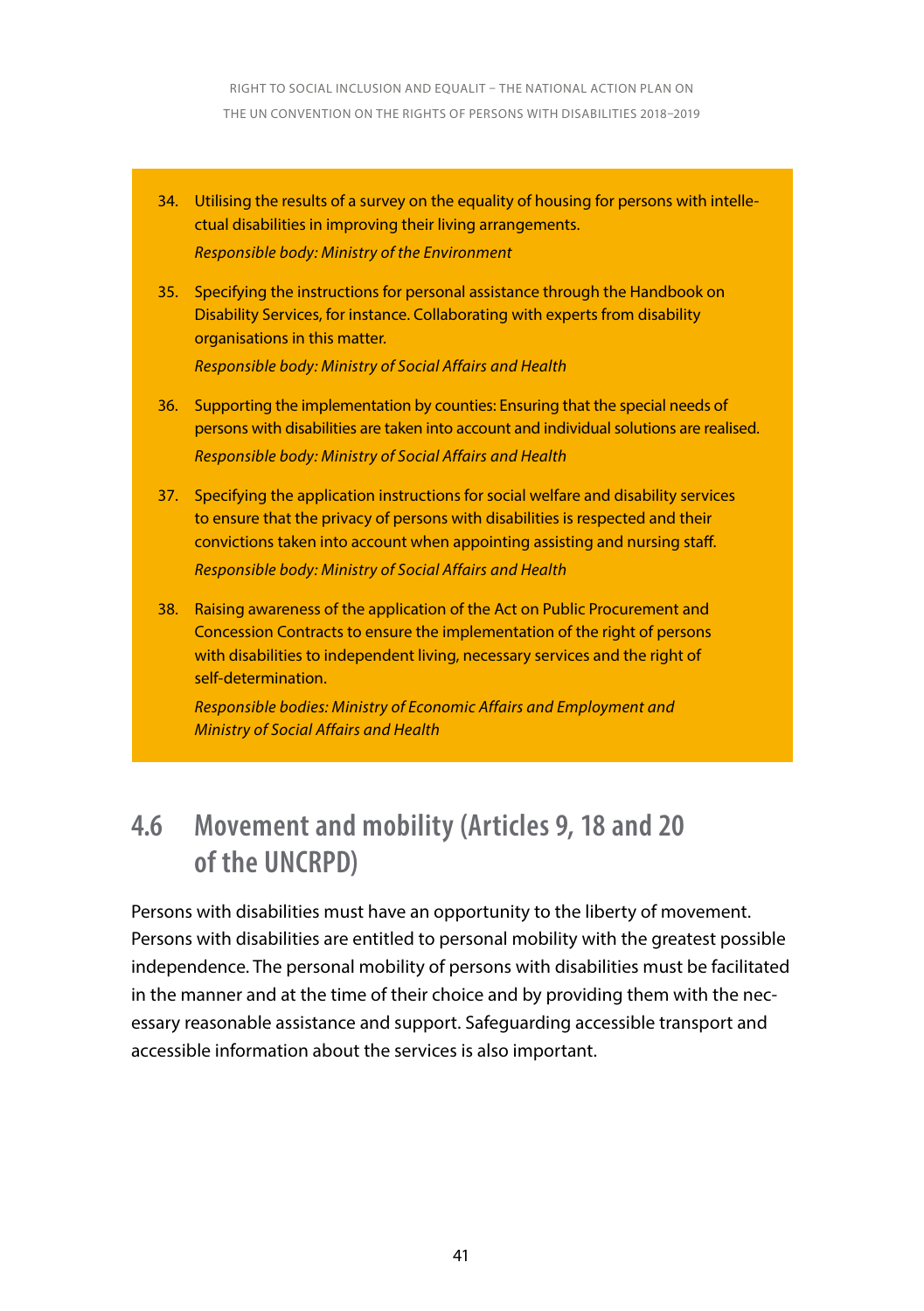## **4.6.1 Implementation of the right to independent movement and mobility**

The comprehensive reform of the legislation regulating transport services also affects the mobility of persons with disabilities. The first stage of implementing the Act on Transport Services is ongoing and includes, for instance, the deregulation of taxi services in the summer of 2018. The second stage parliamentary proceedings were still ongoing at the time of preparing the present Action Plan. The provisions on taxi services are founded on national legislation. Beginning on 1 July 2018, taxi services will be primarily regulated under the Act on Transport Services (320/2017), which gives a special status for the assistance of a client with disability to ensure a good quality of service.

Transport service providers, including both bus and taxi entrepreneurs, have the duty to ensure that essential information about services and accessible fleet is available for passengers. Separate provisions have been laid down on the technical requirements for accessible vehicles and tax reliefs may also be granted to such fleet in the future.

EU directives on the rights of passengers contain regulations on issues such as the assistance of persons with disabilities and reduced mobility. The scope of the rights somewhat varies between different modes of transport. For instance, provisions on training provided to personnel have so far been laid down in all the other regulations except for the regulation on rail passengers' rights and obligations.

However, an amendment to the regulation of rail transport is pending. The European Commission aims to use the amendment to improve the rights of disabled passengers by means such as increasing the requirements concerning the accessibility of passenger information and setting requirements for the competence of personnel. The amendment also aims to ensure that the rights of passengers will correspond with the changes that have occurred in the operating environment and EU legislation as the railway market has been opened for competition.

A common accessibility directive (European Accessibility Act) is under preparation in the EU. For instance, the proposed Act includes suggestions for the accessibility of all transport services and products used in these, including those concerning passenger rights, mostly in order to improve the status of persons with visual and hearing impairments.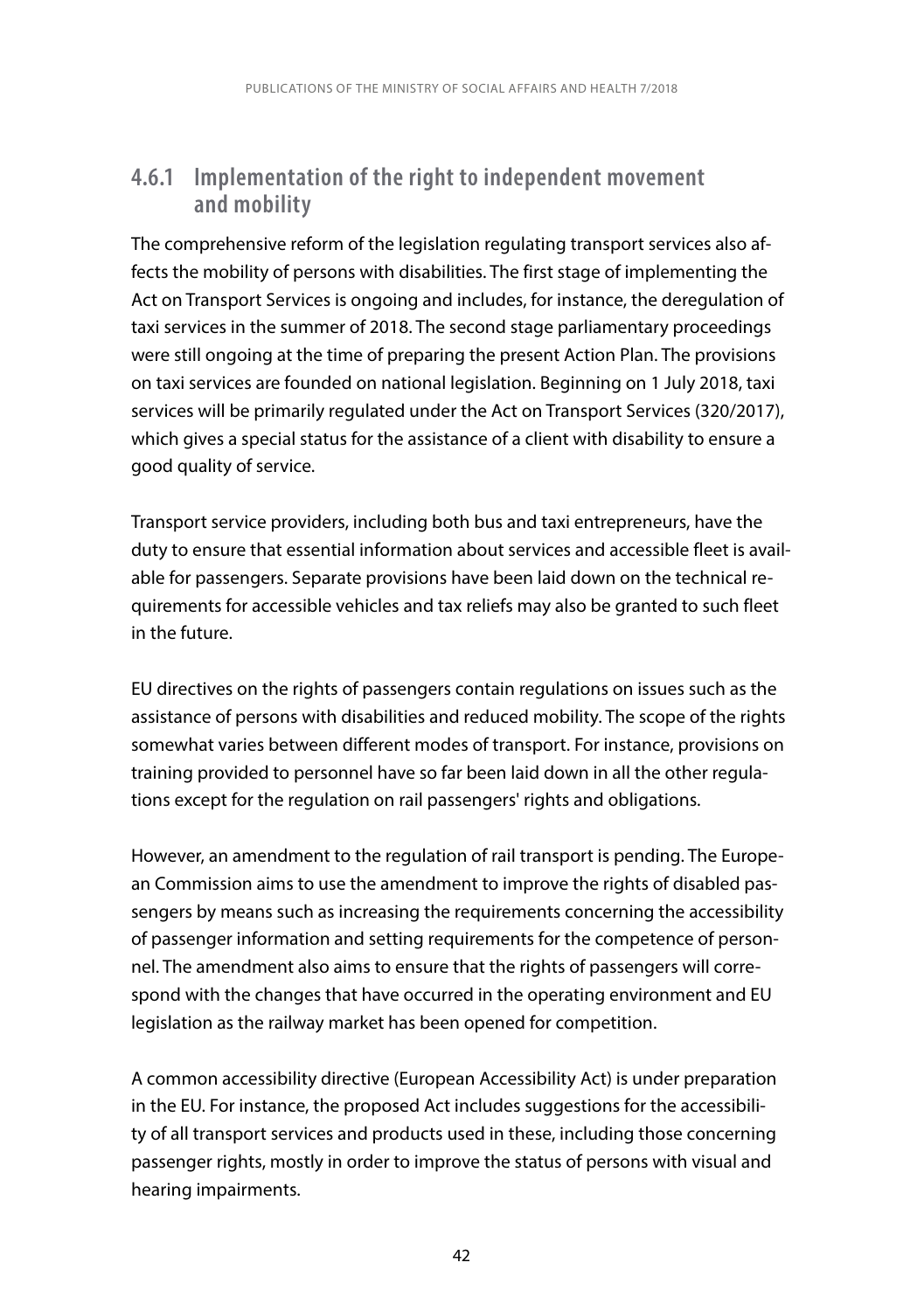The Ministry of Transport and Communications has prepared the Making digital transport and communication services accessible action programme. The programme proposes measures for the Finnish Transport Agency, Finnish Transport Safety Agency and the Finnish Communications Regulatory Authority for the purpose of mainstreaming digital services in transport and communications, increasing the determination and availability of accessibility information and raising awareness among service providers as well as making daily life easier for persons still unable to use e-services and developing studies on accessible digital services. The programme also puts emphasis on the importance of clarifying legislation and updating instructions.

Many persons with disabilities have unreasonable difficulties in using public transport. In such cases, the aim is to ensure their mobility through transport services in accordance with disability legislation. Legislation concerning transport services will be reformed in connection with the comprehensive reform of disability legislation. There are currently over 100,000 users of passenger transport services in Finland and their numbers should be reduced by developing the accessibility of public transport.

## **4.6.2 Measures for fostering the right to independent movement and mobility**

#### **Long-term measures:**

- 39. Promoting the accessibility of transport and communications. *Responsible body: Ministry of Transport and Communication*
- 40. Monitoring the implementation of the rights of persons with disabilities or reduced mobility and the implementation of the rights in accordance with the possible amendments to the regulation on rail passengers' rights and obligations. The Finnish Transport Safety Agency is responsible for the monitoring together with the Consumer Ombudsman. *Responsible body: Ministry of Transport and Communication*
- 41. Assessing the appropriateness of the vehicle tax subsidy for persons with disabilities. Determining the possibility for replacing this by developing the service system of the Ministry of Social Affairs and Health. *Responsible body: Ministry of Finance and Ministry of Social Affairs and Health*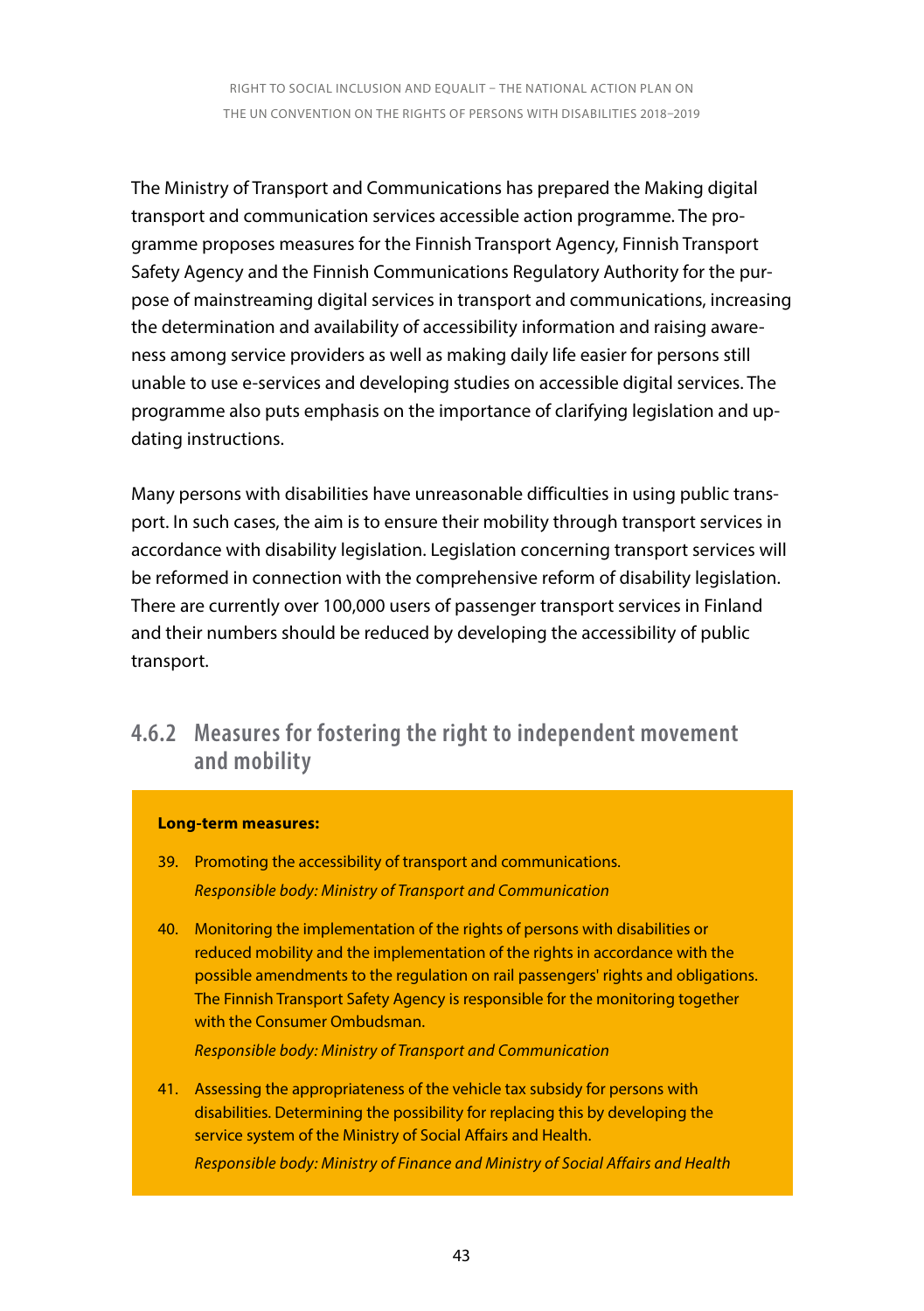#### **Measure for the Action Plan period:**

42. Monitoring the implementation of the Act on Transport Services and following its impacts on the mobility of persons with disabilities in the context of taxi service, for instance.

*Responsible body: Ministry of Transport and Communication*

## **4.7 Education (Article 24 of the UNCRPD)**

Persons with disabilities are entitled to education on an equal basis with others. Persons with disabilities may not be excluded from the general education system on the basis of their disability. Persons with disabilities must be able to access an inclusive, quality and free primary education and secondary education in the communities in which they live. Reasonable accommodation of the individual's requirement must be provided for the persons with disabilities. They must receive the support required, within the general education system.

## **4.7.1 The implementation of equal opportunities for education**

The Ministry of Education and Culture launched the New Comprehensive School programme in 2016 aiming at a renewal of comprehensive schools. Three-tier support is used in comprehensive education. The objectives include improving learning outcomes, responding to future competence challenges, renewing pedagogy through experimentations and making learning inspiring through the course of people's lives. Tutor teachers support the renewal of pedagogy.

The Oppiva Suomi ('Learning Finland') team has started working in connection with the Finnish National Agency for Education, has the duty to support the renewing ecosystem and promote a culture of experimentation in education. Fostering an operating culture that responds to the challenges of the present time is important to prevent education from separating itself into an institution disconnected from the rest of society. Competence in recognising and intervening in mechanisms of social exclusion is fostered by developing teacher education.

As a starting point, the support for the learning of children and young people, pre-primary education and school attendance as well as student welfare services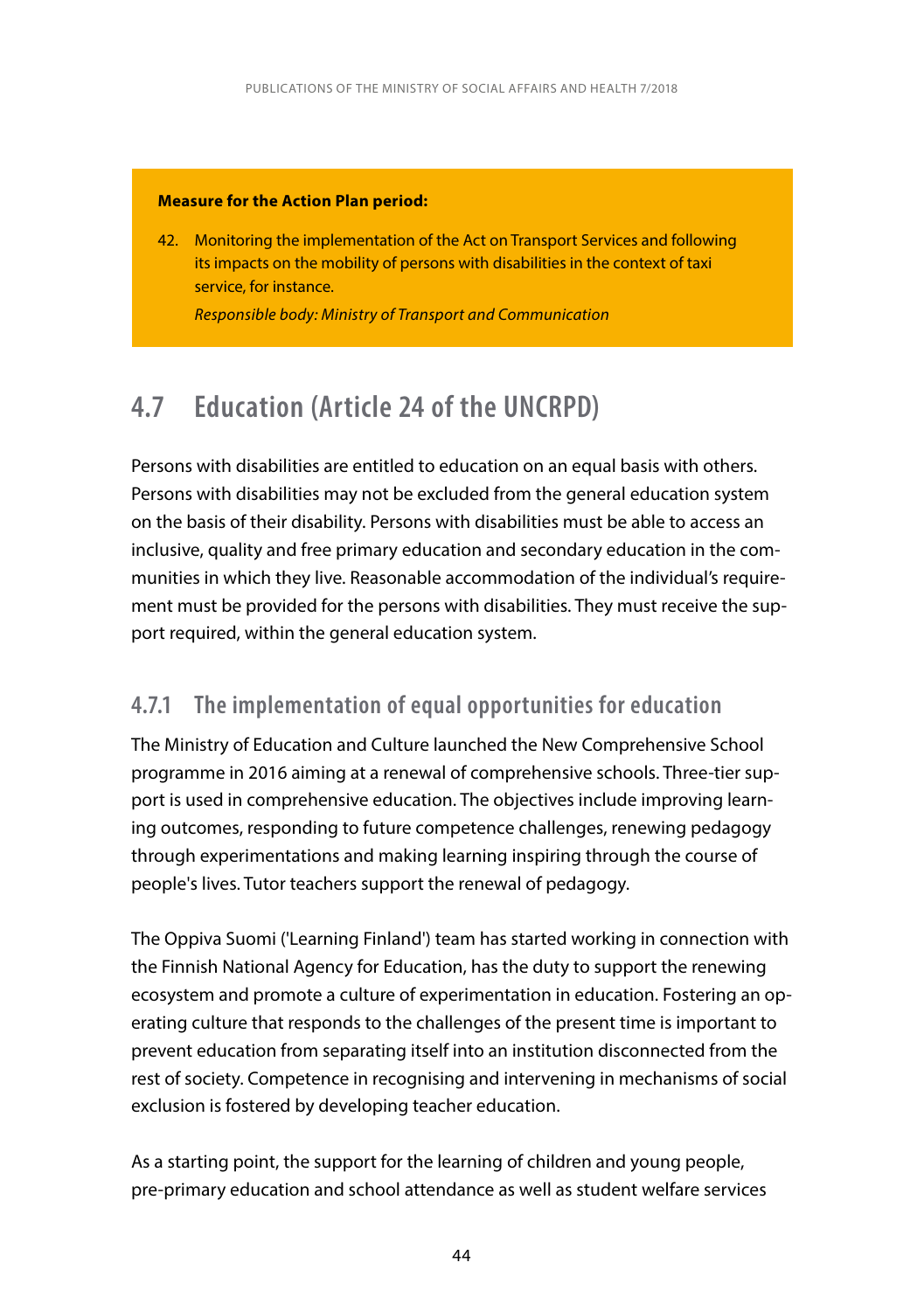RIGHT TO SOCIAL INCLUSION AND EQUALIT – THE NATIONAL ACTION PLAN ON THE UN CONVENTION ON THE RIGHTS OF PERSONS WITH DISABILITIES 2018–2019

form an entity. The aim is to provide sufficient support for learning and school attendance for every child and young person as soon as the need arises. The purpose of this support is to prevent problems from getting more complicated and profound as well as avert their long-term impacts.

In pre-primary education and during school days, the interaction between children, young people and group teachers should be close. The support is primarily based on pedagogical expertise and cooperation with the home as well as multidisciplinary cooperation between teachers and other professionals providing support in detecting need for support, assessing support as well as planning and implementing support. The significance of cooperation between home and school is emphasised in the implementation of the support for children and young people.

Student welfare is closely connected to the educational and teaching task of pre-primary education and schools. As the development environment of children and young people and the operating environment of pre-primary education and school are changing, pupil welfare has become an increasingly important part of the basic activities of the school. The best interest of the child and young person are the starting points of student welfare work. In pre-primary education and schools, this is used to promote the learning, health, welfare and inclusion of children and young people and ensuring early support for those who need it. Student welfare is based on its implementation as a primarily preventive and communal pupil welfare supporting the entire pre-primary education and school community. In connection with pupil welfare, children and young people have an opportunity for individual pupil welfare, including school physician and public health nurse services as well as school psychologist and welfare officer services.

In order to implement the support for learning and school attendance for children and young people, education providers, schools and teachers often need competence from outside. Particularly in the context of the implementation of more demanding support, municipalities not only have major need for external consultation but also for consultation visits, implementation of different support episodes for children and young people, assessment of functional ability, carrying out rehabilitation, preparing individual materials as well as needs related to supported housing.

The Ministry of Education and Culture is about to launch VIP guidance and service networks conforming with the five collaborative catchment areas of the health and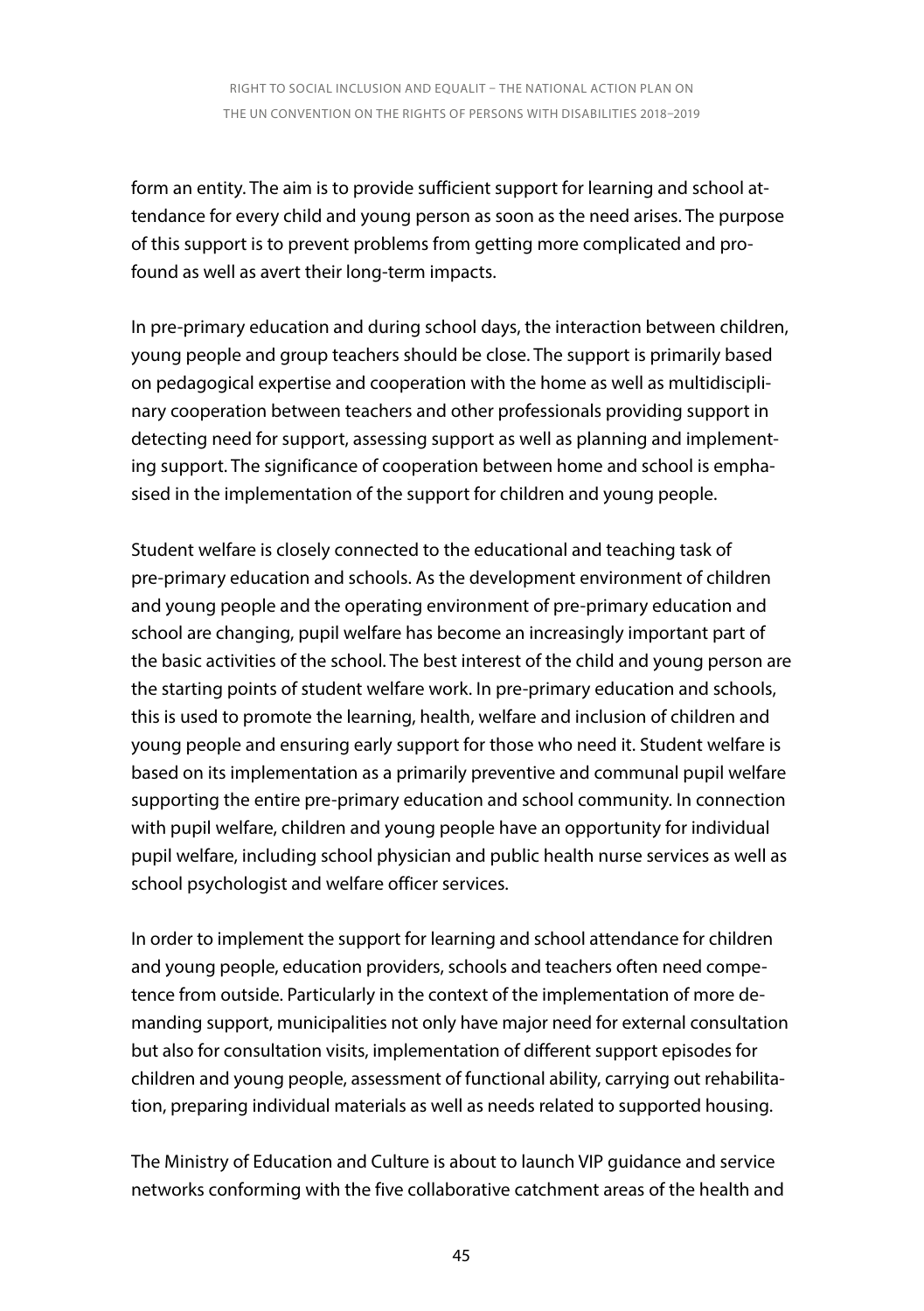social services reform. The purpose of the networks is to support the opportunities for municipalities and private education providers to utilise the competence in hospital schools, Elmeri schools, reform schools, research and education units in special pedagogics at universities as well as the competence of Valteri Centre for Learning and Consulting.

The purpose of the VIP activities is to update, develop and establish the organisation of the cooperation of education providers in demanding special support. The networks have the duty to develop demanding special support, supporting and guiding the schools of municipal and private education providers in questions concerning demanding specialised support in their area as well as to consult individual teachers in planning, implementing and assessing demanding specialised support.

The reform of vocational education and training is one of the Government's key projects. The reform of vocational education involves reforming the legislation concerning the operations of the entity of vocational education and training. This includes repealing the Act on Vocational Education (630/1998) and Vocational Adult Education Act (631/1998) and enacting the new act on vocational education and training (531/2017). The act on vocational education and training and the decrees laid down on the basis of the act will enter into force on 1 January 2018. Competence-basis and customer orientation are starting points.

The act on vocational education and training also includes renewing the financing, guidance and operating processes, degree system and structures of education and training providers. These renewals are needed as the entire operating environment is changing. The renewal is unavoidable as new kind of competence and proficiency is required in the working life of the future.

The objective of the reform of vocational education and training is to enable flexible access to training via different application channels and safeguard a study place to every person finishing basic education, including the applicants in need of demanding special support. The education and training for those in need of special support is primarily organised together with others in vocational education and training. The free right to apply to education and training enables those in need of demanding specialised support to study in a vocational special education institution.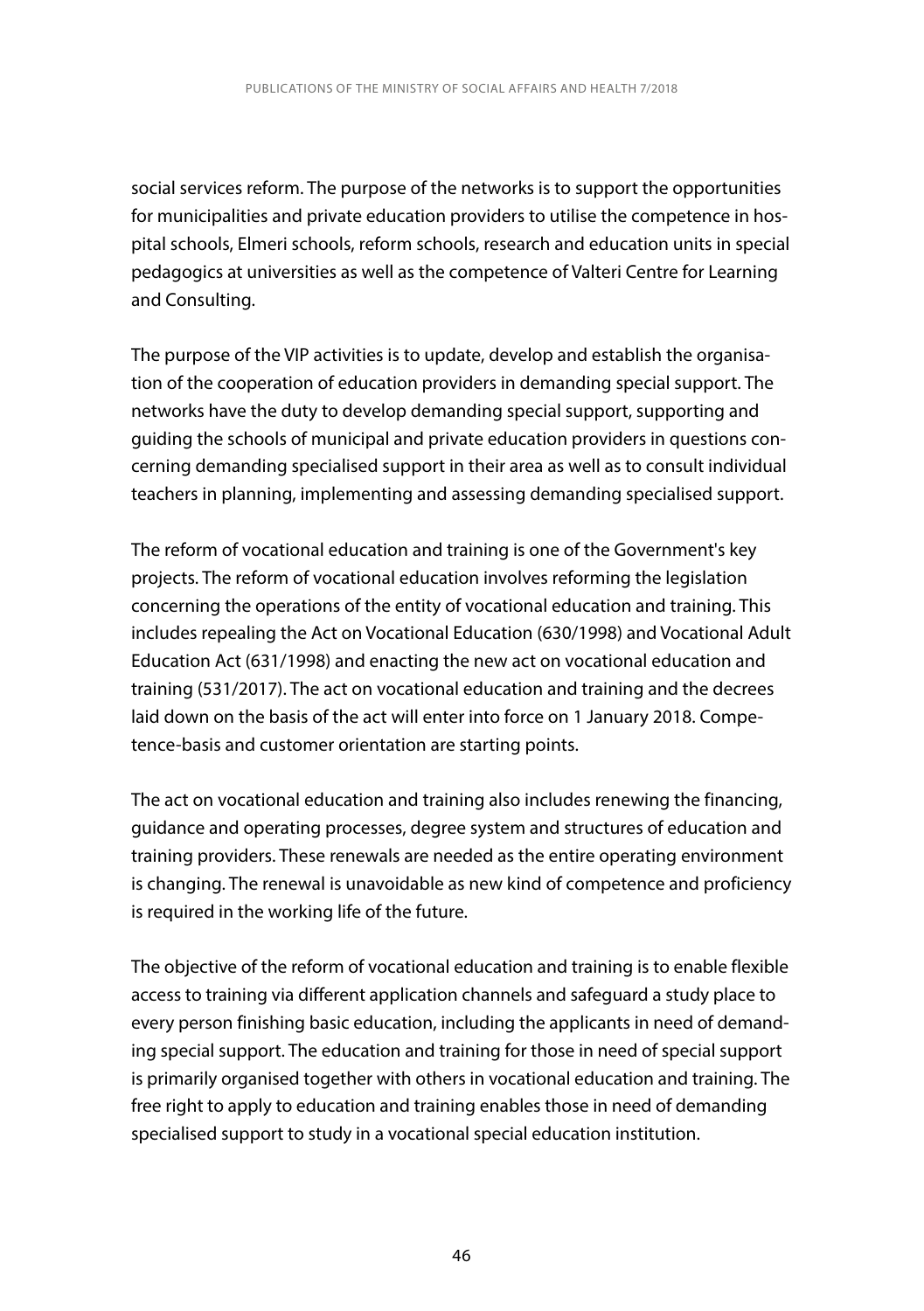RIGHT TO SOCIAL INCLUSION AND EQUALIT – THE NATIONAL ACTION PLAN ON THE UN CONVENTION ON THE RIGHTS OF PERSONS WITH DISABILITIES 2018–2019

The aim is to find a degree or education or training which best suits the individual and enables the person to find employment after the completion of studies or otherwise meaningful work or life (vocational qualification, preparatory education for vocational training Valma or preparatory training for work and independent living Telma). Personal competence development plans are prepared for students. The different needs of individuals, including their need for support and guidance, need for special support, and need for studies supporting study skills or preparatory training, are taken into account as part of the plans. Learning under a training agreement is realised with the help of necessary support and guidance or special support at workplaces, which promotes students in finding employment after their studies.

Exceptions can be made on the qualification criteria by adjusting the assessment of competence for those studying for a vocational upper secondary qualification. The need for reasonable accommodation in accordance with the Non-discrimination Act must also be taken into account in the training. There is an aim of increasing the inclusion of students and hearing students, e.g. through a student body.

A group for developing demanding specialised support in vocational education and training will be established to support the implementation of the reform, whose task is to promote the cooperation between different actors and determining the challenges and needs related to the implementation of vocational education and training for students in need of demanding special support. Suggestions for developing demanding specialised support and a report aiming to improve the education and training opportunities for students in need of demanding specialised support will be prepared as part of this work.

## **4.7.2 Measures for fostering equal opportunities for education and training**

#### **Long-term measures:**

43. Monitoring the implementation of inclusive education under Article 24 of the UNCRPD in the implementation of legislation for all levels of education. *Responsible body: Ministry of Education and Culture*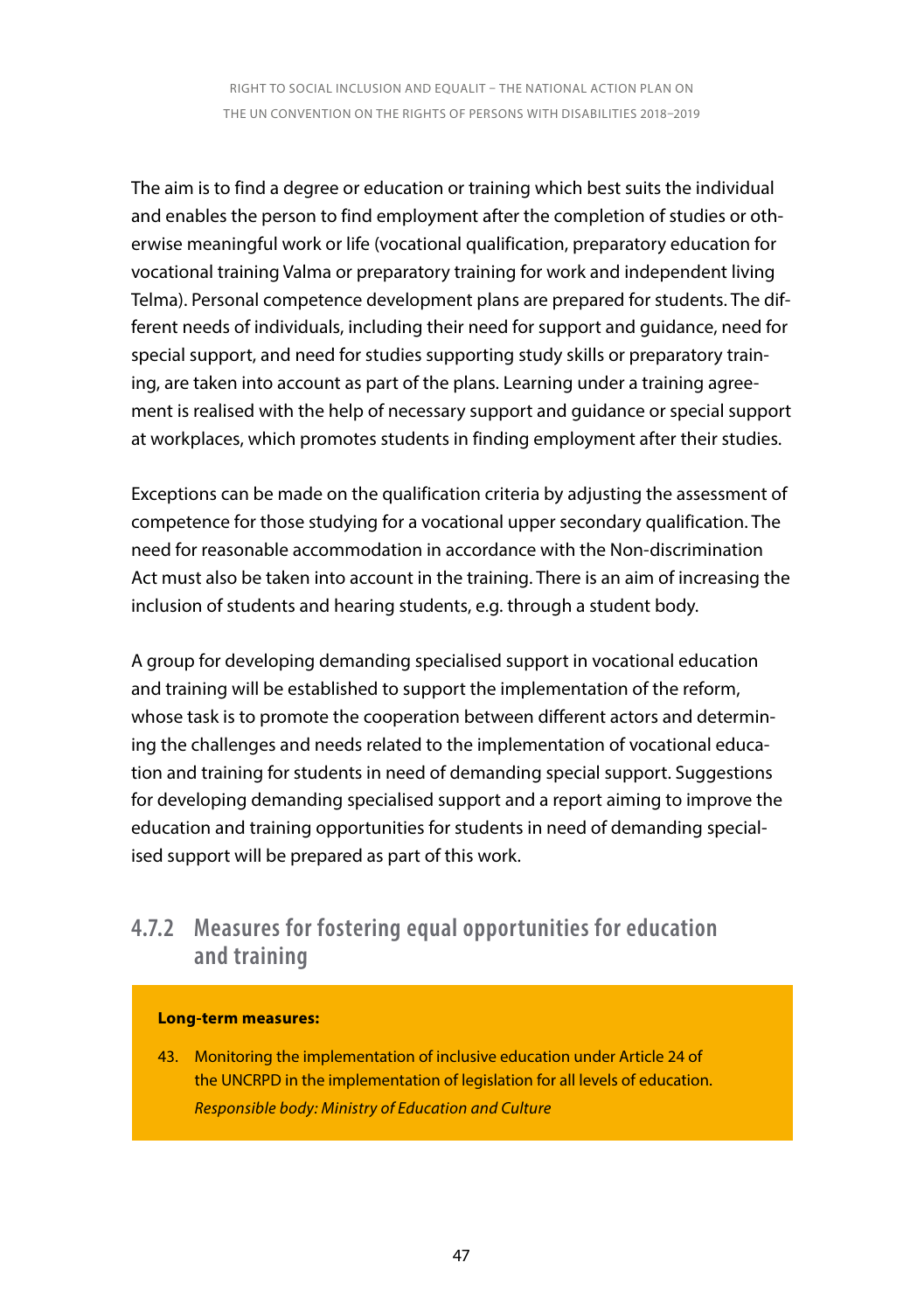- 44. Enabling persons with disabilities to have access to education and training and allowing them to participate in education and training in a manner that takes their individual needs into account and enables necessary support services. *Responsible body: Ministry of Education and Culture*
- 45. Promoting equal opportunities for education and training as well as the acquisition of competence at different stages of life according to education and training needs from the perspective of lifelong learning (degrees, parts of degrees, re-education, supplementing competence etc.) *Responsible body: Ministry of Education and Culture*
- 46. Promoting the equal participation of persons with disabilities in early childhood education and care, basic education, general upper secondary education, vocational education and training, liberal adult education and higher education by raising awareness of the rights of persons with disabilities.

*Responsible body: Ministry of Education and Culture*

47. Raising awareness of the possibilities for reasonable accommodation in education and training in accordance with the Non-discrimination Act. *Responsible body: Ministry of Education and Culture*

#### **Measures for the Action Plan period:**

- 48. Contributing to taking special needs of children and young people into account in the Finnish Schools on the Move programme. *Responsible body: Ministry of Education and Culture*
- 49. Promoting and following the preparation of equality plans in education and training. *Responsible body: Ministry of Education and Culture*
- 50. Collecting and spreading good practices of inclusive instruction. *Responsible body: Finnish National Agency for Education*
- 51. Promoting the utilisation of accessible technology in education and training as well as in the guidance and communications concerning education (including special aids and accessible digital learning environments). *Responsible body: Ministry of Education and Culture*
- 52. Promoting the inclusion of persons with disabilities in the work of pupil and student bodies.

*Responsible body: Ministry of Education and Culture*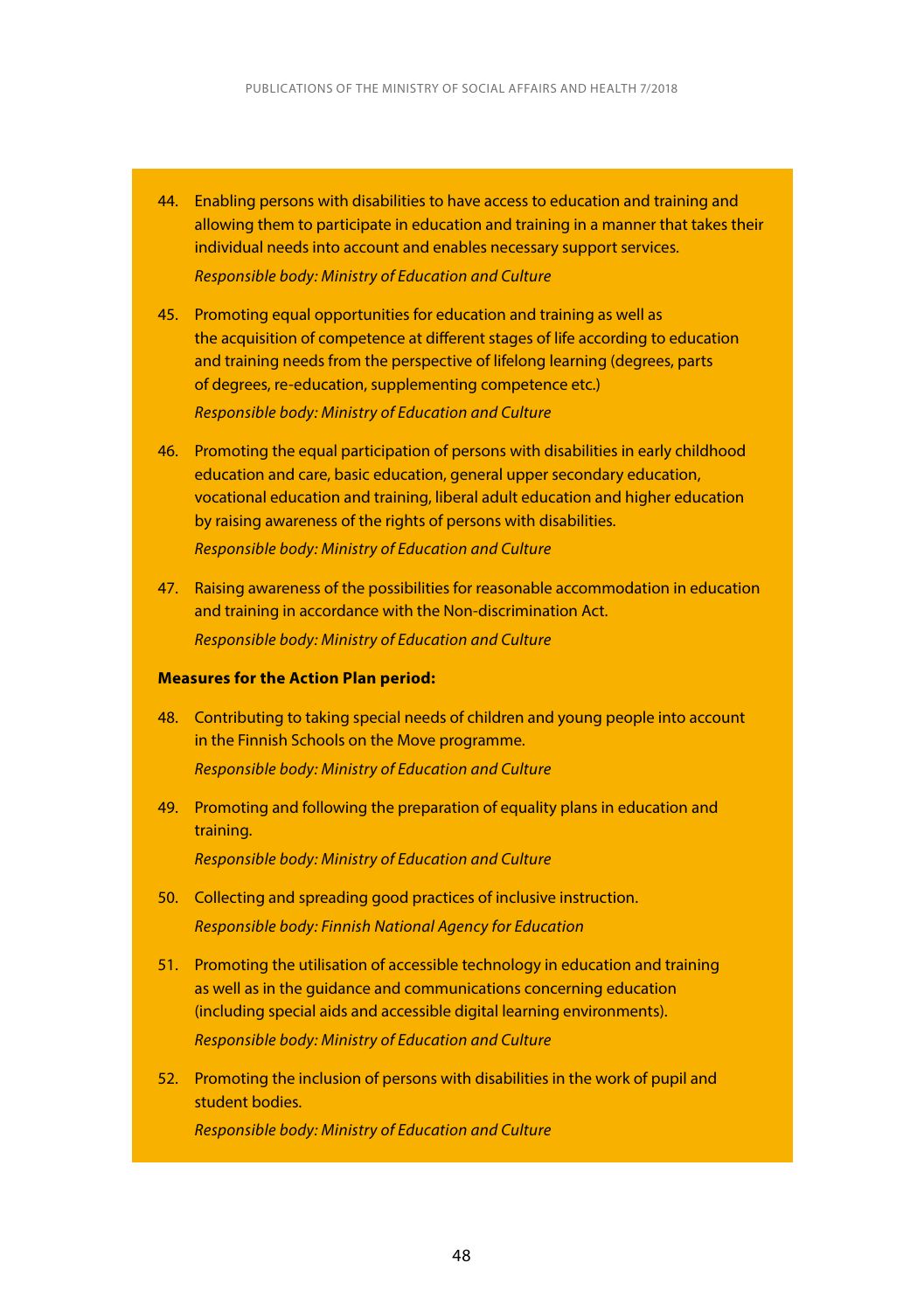RIGHT TO SOCIAL INCLUSION AND EQUALIT – THE NATIONAL ACTION PLAN ON THE UN CONVENTION ON THE RIGHTS OF PERSONS WITH DISABILITIES 2018–2019

# **4.8 Health and rehabilitation (Articles 25 and 26 of the UNCRPD)**

Persons with disabilities have the right to the enjoyment of the highest attainable standard of health without discrimination on the basis of disability. Persons with disabilities must be provided with the same range, quality and standard of free or affordable services as provided to other persons. Persons with disabilities are also entitled to the health services that they need particularly due to their disability. The health services must be provided as close as possible to people's own communities, including in rural areas.

Comprehensive rehabilitation services must be provided to persons with disabilities, for instance, through peer support, to enable persons with disabilities to attain and maintain maximum independence, full physical, mental and social ability, and full inclusion and participation in all aspects of life.

## **4.8.1 Implementation of equal access to rehabilitation and health services**

The ongoing regional government, health and social services reform also affects the access of persons with disabilities to health services. When enacted, the legislation concerning the freedom of choice will also affect persons with disabilities. In the future, direct-choice services and unincorporated county enterprise services will also increase the opportunities for persons with disabilities to choose the health care that suits them the best. The equal opportunities for persons with disabilities to choose services may be restricted by, for instance, accessible possibilities for mobility or lack of accessible information on the available services.

One of the objectives of Prime Minister Juha Sipilä's Government was implementing a comprehensive reform of rehabilitation. The current legislation on rehabilitation is comprised of a number of acts concerning service and insurance systems enacted at different times. Over past decades, the system has formed into a fragmented entity where partial systems have different, at times overlapping, functions from the perspective of the whole. Separate provisions on the tasks of different agents related to rehabilitation and the division of responsibilities and funding in rehabilitation are laid down in the legislation concerning each agent.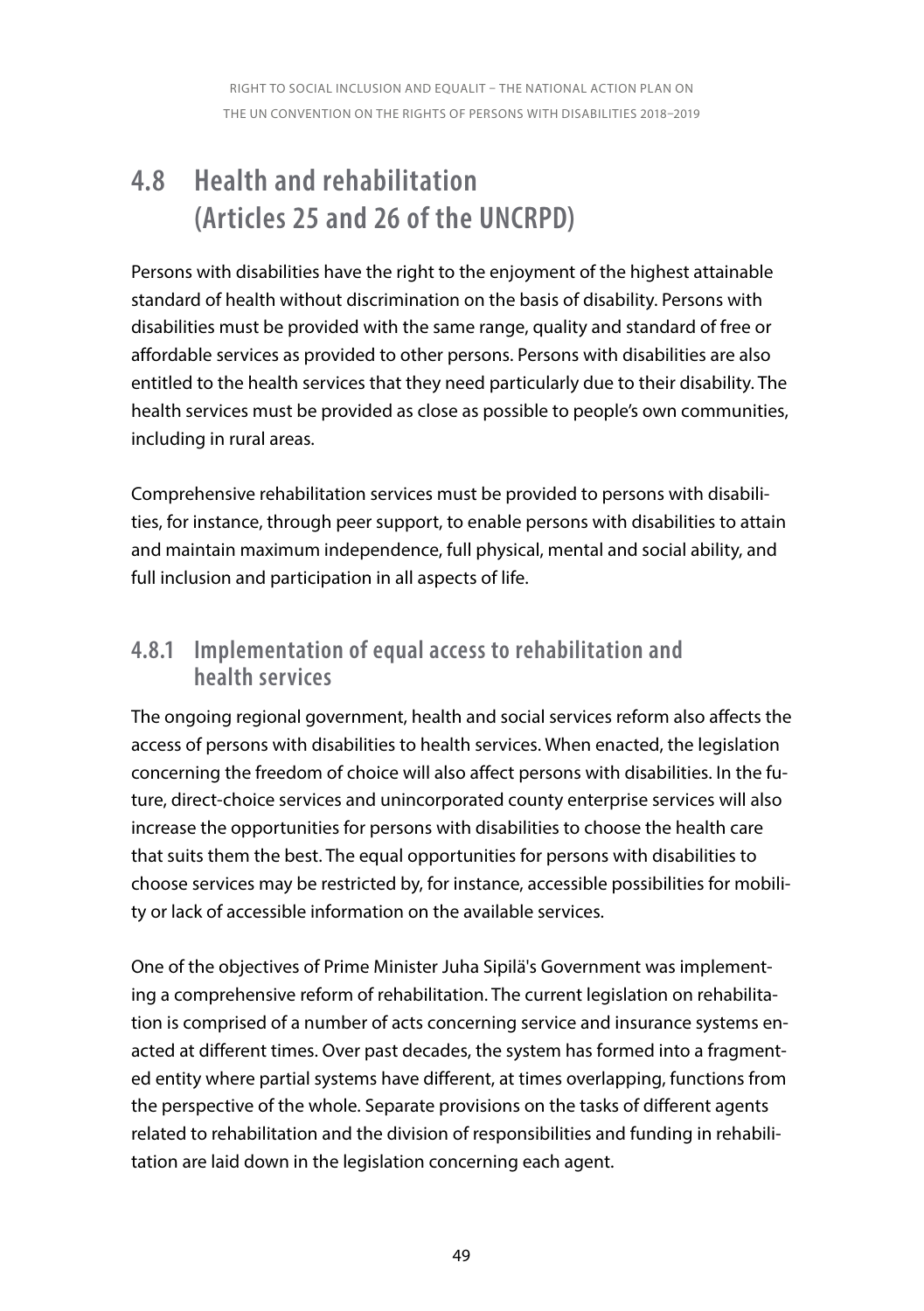The reform is concerned with the development of the legislation, guidance and cooperation processes of the development of the medical, social and vocational rehabilitation whose aim is to improve access to rehabilitation and the effectiveness of rehabilitation. For this reform, the Ministry of Social Affairs and Health set up a rehabilitation reform committee in the autumn of 2016. Suggestions prepared by the committee were submitted to the ministry in November 2017.

The 55 proposals by the committee are concerned with the rehabilitation process and a common operating model for rehabilitation, including the processes of rehabilitees at different stages of life, as well as the provision of rehabilitation. Proposals on the provision of special aids services have also been made. Other proposals concerning the rehabilitation system deal with the information system, training for rehabilitation, research and development, and incentives.

Based on the proposal, the responsibility for the provision and funding of the medical and social rehabilitation of social and health care would be transferred to counties. For the time being, National Pensions Institute (Kela) will organise demanding medical rehabilitation and rehabilitation psychotherapy until decisions have been made on the final content of the health and social services reform, the reform of multisource financing and the appeal systems concerning rehabilitation. The committee also proposes regional experiments and their assessment.

Proposals concerning the rehabilitation process of persons of working age are concerned with issues such as clarification of the role of occupational health care, regular assessment of the rehabilitation need as well as legislative adjustments to acts. In connection with the provision of rehabilitation, it is proposed that persons with long-term unemployment and partial work ability as well as persons on a disability pension are taken into account when organising growth services. The most essential contents requiring further examination include studies on appeals on social and health care and rehabilitation services, the legal protection of clients, and the development of incentives.

According to the committee, the arrangements for special aid services and renovations must create clear ground rules between actors at the level of the entire country, regions and counties. Special aid centres in counties coordinate all special aids services (including service voucher) and renovation work in the local region. They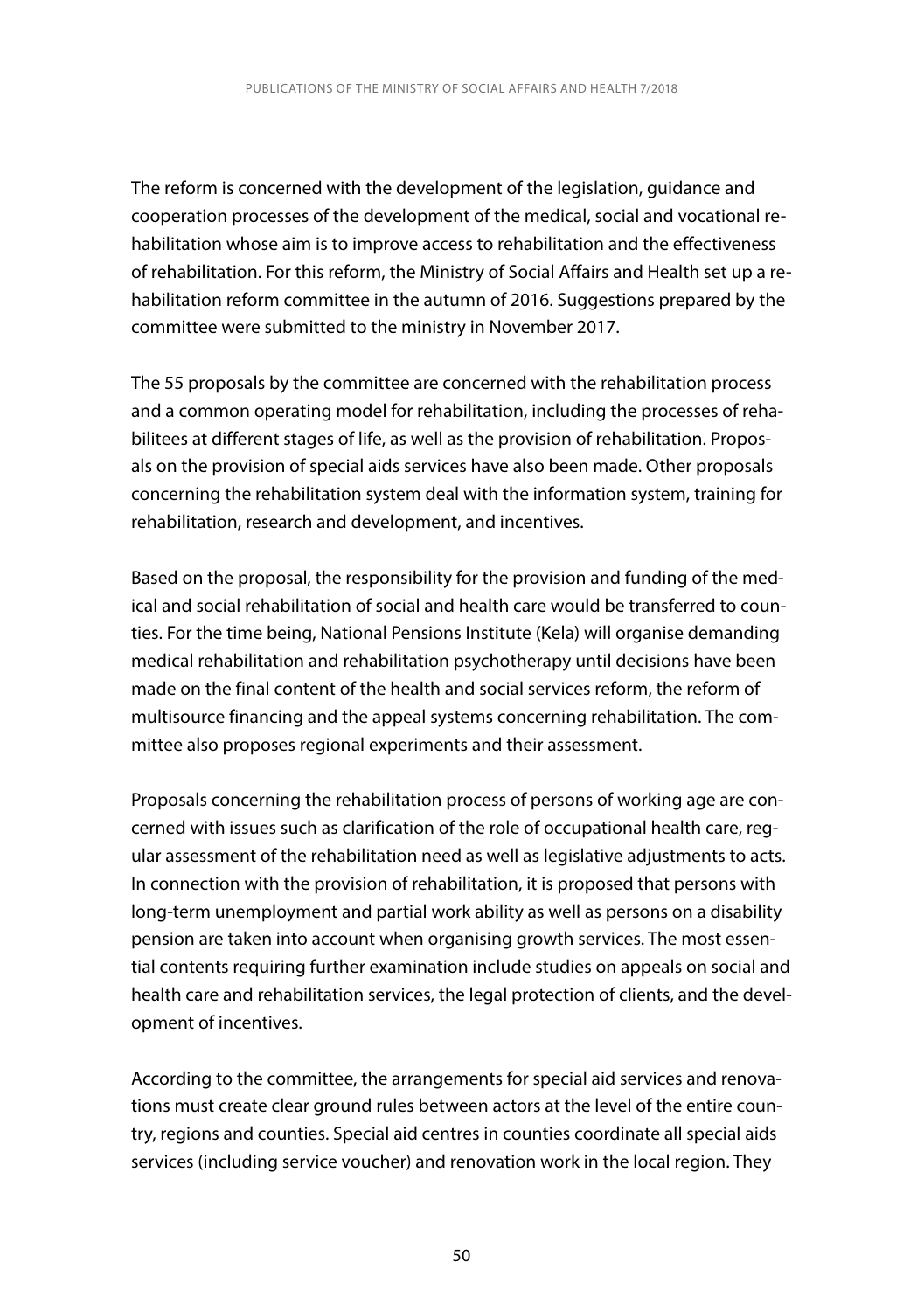RIGHT TO SOCIAL INCLUSION AND EQUALIT – THE NATIONAL ACTION PLAN ON THE UN CONVENTION ON THE RIGHTS OF PERSONS WITH DISABILITIES 2018–2019

can make arrangements for short-term borrowing of necessary special aids related to the treatment of illness on an on-call basis.

At the moment, the decision-making processes (legal protection and appeals) concerning special aids vary under different statutes. Medical rehabilitation aids are provided pursuant to the Health Care Act. The renovation work, instruments, machinery and equipment in accordance with the Disability Services Act will also be transferred to the new legislative proposal on disability services, where the right of appeal has been retained.

Based on a proposal by the committee, the special aids of vocational rehabilitation can be transferred as part of the legislation on disability services under section 8 of the Act on the Social Insurance Institution of Finland's Rehabilitation Benefits and Rehabilitation Allowance Benefits. If this is carried through, the fact that not all persons with disabilities fall under the scope of the legislation on disability services must be taken into account. Therefore, it is vital to also ensure the availability of vocational rehabilitation aids for these persons under other legislation. This requires applying a customer-oriented approach in assessing needs and cross-sectoral collaboration in organising special aids as well as clear regulation on the responsibility for organising the services (responsibilities of health and social services, education and growth services).

Special aids related to studies and work have been related to the vocational rehabilitation offered by the Social Insurance Institution of Finland. The proposal would transfer the responsibility for organising the services to the counties. The currently prepared national criteria for the provision of special aids has not taken this possibly oncoming change into account.

## **4.8.2 Measures for fostering the access to rehabilitation and health services**

#### **Long-term measure:**

53. Ensuring the access of persons with disabilities to rehabilitation and health services in accordance with the UNCRPD. *Responsible body: Ministry of Social Affairs and Health*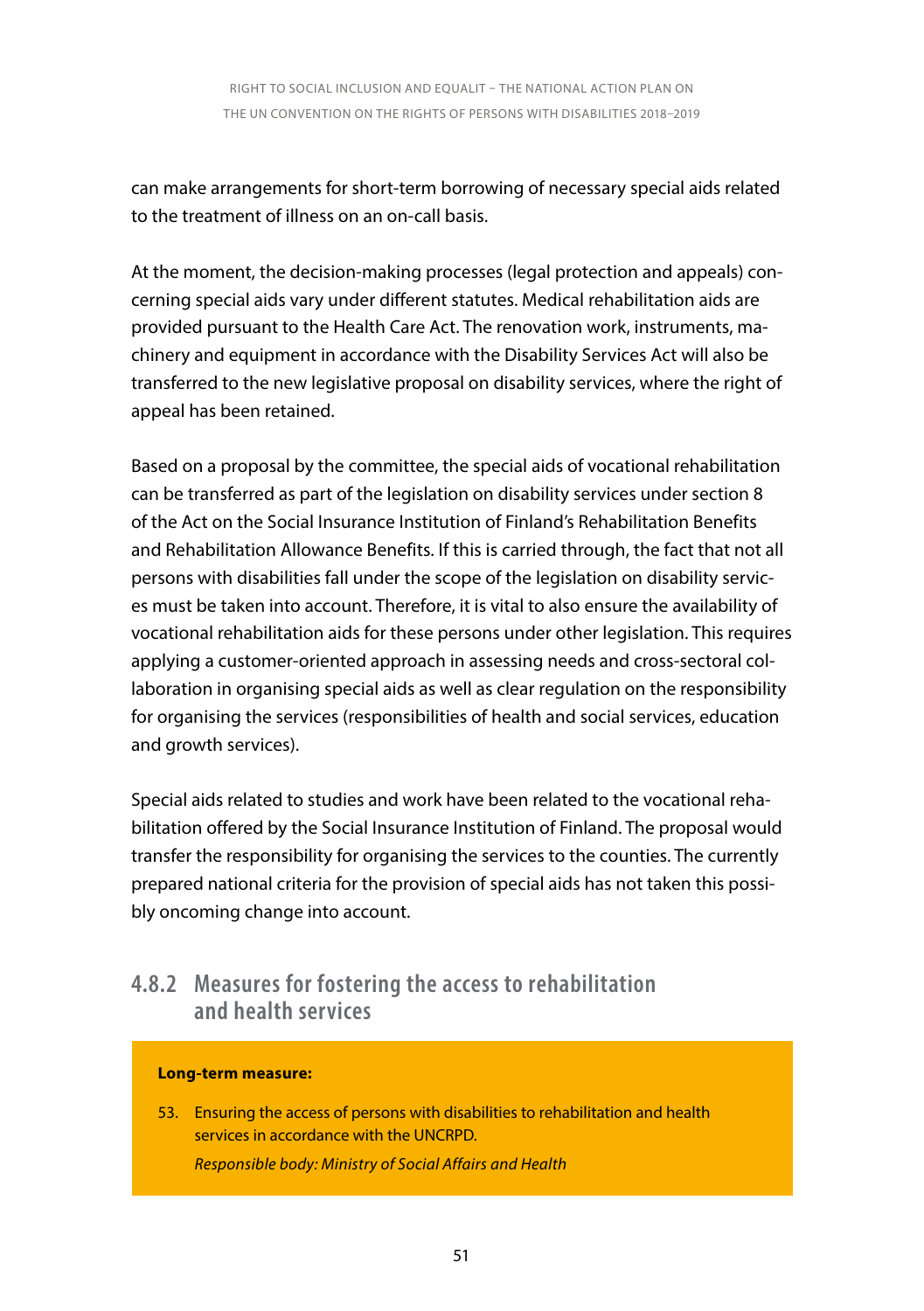#### **Measures for the Action Plan period:**

- 54. Taking obligations under the UNCRPD into account in the comprehensive reform of rehabilitation in accordance with the Government Programme. *Responsible body: Ministry of Social Affairs and Health*
- 55. Guaranteeing sufficient and high quality special aid services by specifying the criteria for the provision of special aids and improving legal protection. *Responsible body: Ministry of Social Affairs and Health*

# **4.9 Work and employment (Article 27 of the UNCRPD)**

Persons with disabilities are entitled to work on an equal basis with others. They have the right to gain a living by work freely chosen. The work environment must be open, inclusive and accessible to persons with disabilities. The right to work must also be ensured for those who acquire a disability during the course of employment.

## **4.9.1 The implementation of equal work and employment**

According to a survey conducted by VANE, out of all disability rights, the right to work is realised the worst in Finland. While no precise numbers are available on the employment rate of persons with disabilities, studies on the social status of persons with visual impairment carried out by the Finnish Register of Visual Impairment have noted that only slightly over 20% of the working-aged persons with visual impairment are in full-time employment.

Around 1.9 million Finns of working age, i.e. over half of the working-age population have a long-term disease or injury. Of them, 600,000 evaluate that their disease or injury affect their work or opportunities for work<sup>8</sup>. People with partial work ability are also at a higher risk of unemployment than other people. Injury or long-term illness often prevents a return to work or to getting a job in the first place.

<sup>8</sup> Labour force survey of Statistics Finland, 2011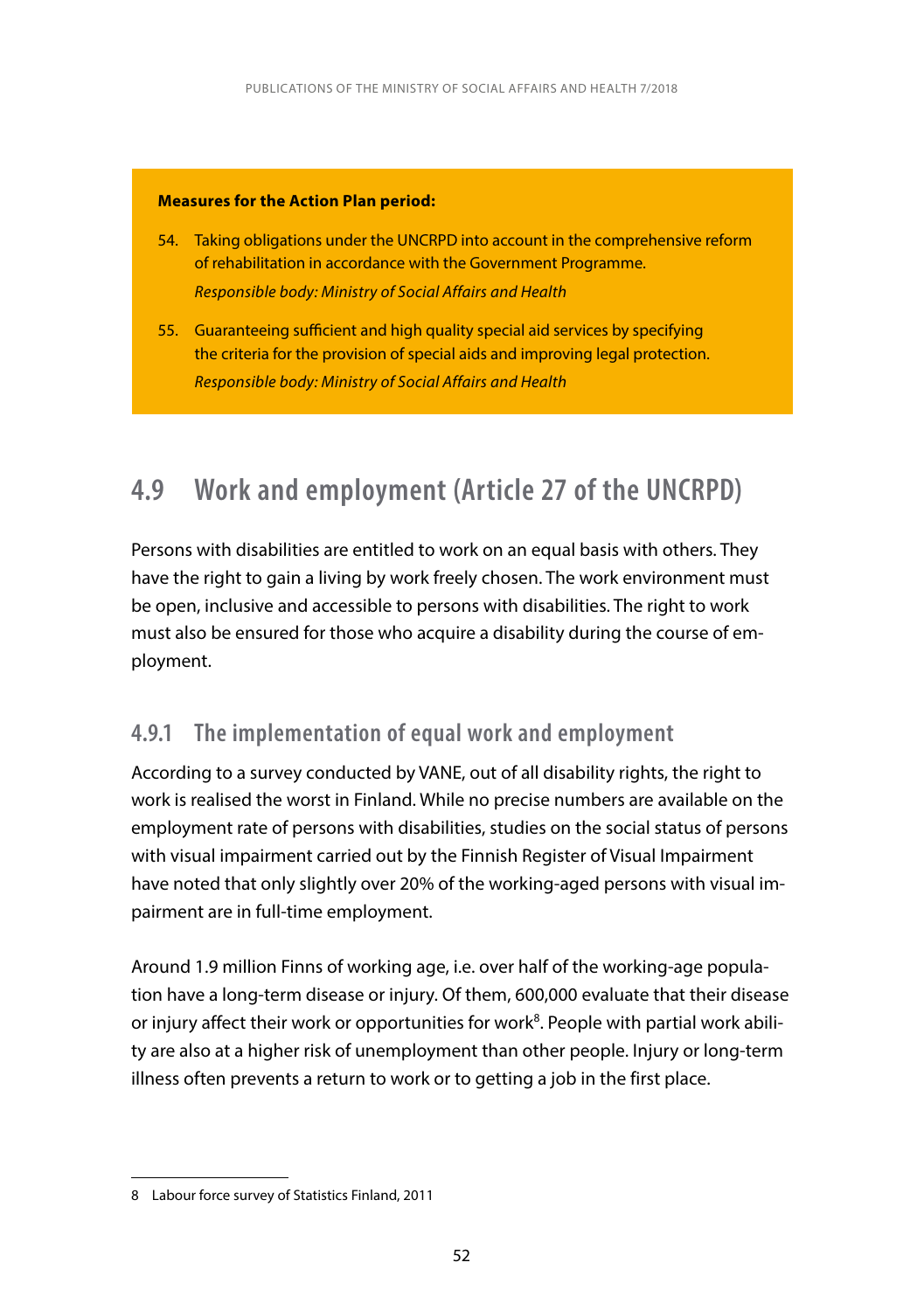At the end of November 2017, there were in total 33,625 unemployed persons with partial work ability in a customer relationship with Employment and Economic Development Office (TE Office). This is 5,647 (14.4 %) fewer than at the same time in the previous year. Despite this positive development, the employment of persons with partial work ability is increasing at a slower rate compared to persons with full work ability. As no register is kept of persons with disabilities in Finland, no upto-date information on the employment or unemployment rates of the group is available. At the moment, such information must be obtained with separate studies whose data concerns the provision of a specific benefit or service.

The key project Career opportunities for persons with partial work ability (see below), which has collaborated with a working group to address inequality issues led by Juho Saari, has obtained research data on the working life inclusion and entrepreneurship of those receiving a care allowance for a pensioner or a disability allowance for persons aged 16 years or over from the Social Insurance Institution of Finland. Out of the persons whose disability has been categorised in these ways, 38.4% have been in full-time employment and 31.0% in part-time employment during the previous two years. Out of the respondents who had been employed, 53.5% were satisfied with their current working hours/time and only 13.2% wished for an increase in their working hours. Out of those interested in joining the workforce, 26.1% wished for full-time employment and 25.1% for part-time employment. 33% of the respondents considered themselves unable to work. The rest of the respondents wished to work occasionally at most.

Career opportunities for people with partial work ability is one of the key projects of Prime Minister Sipilä's Government. The project seeks solutions to improve the position of persons with partial work ability in being able to continue in the working life or fare better at finding employment in the open market. The key project (2016– 2018) includes eight projects which create and test new measures for supporting the employment and inclusion of persons with partial work ability.

The Career opportunities for people with partial work ability disseminates the models supporting the employment of persons with partial work ability, which were developed in the Osku programme for persons with partial work capacity (2013– 2015). For example, work and working conditions can be adapted to ensure that a person's disability or illness has no effect on his or her ability to work. The competence of professionals working in the services for people with partial work ability is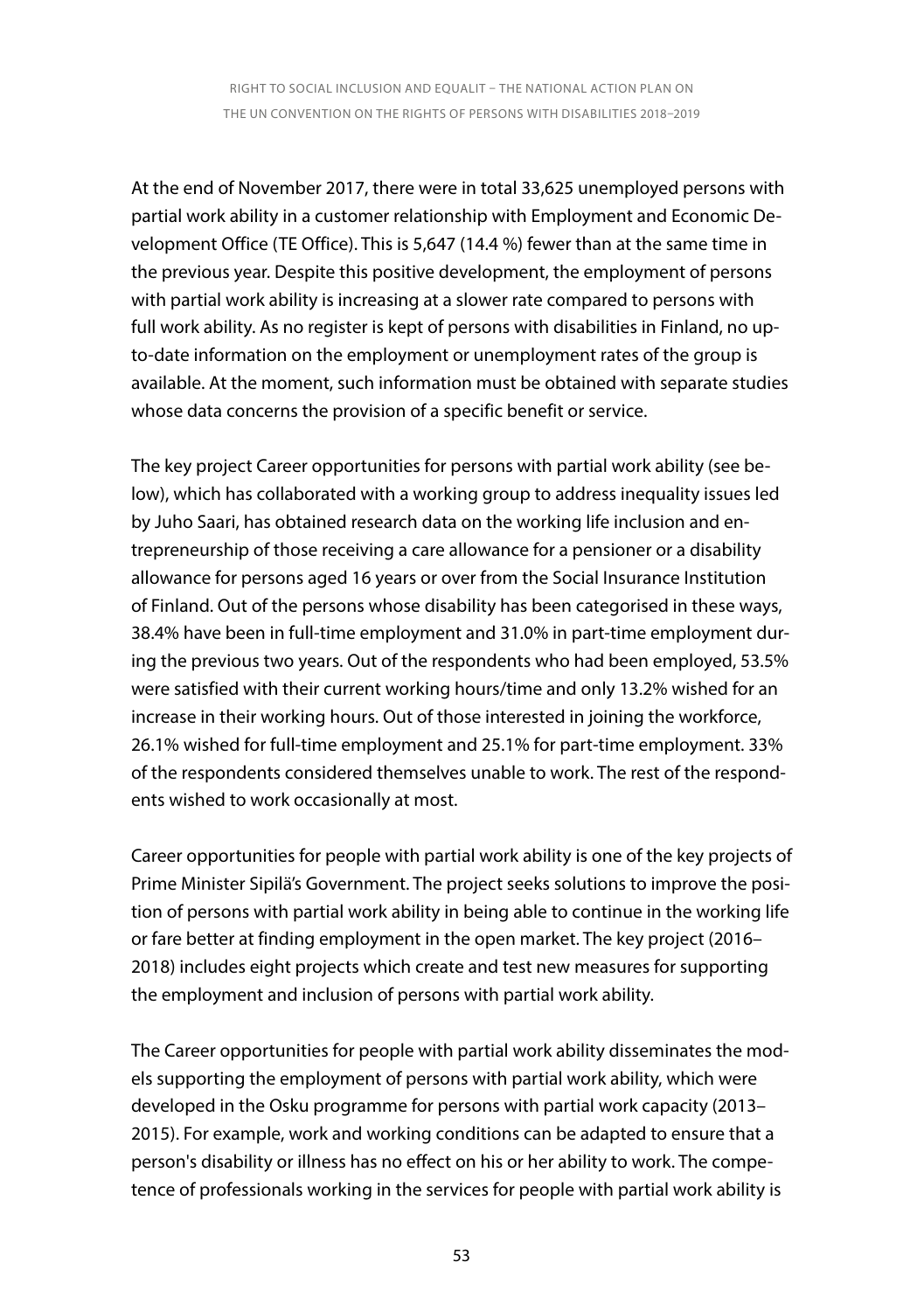developed by organising training for work ability coordinators around Finland. The OSKU online service<sup>9</sup> includes topical information about the services and benefits related to partial work ability, the effectiveness of the measures as well as research and up-to-date legislation.

A study was conducted of the factors preventing and promoting entrepreneurship of persons with disabilities and partial work ability<sup>10</sup>. In addition, the key project has obtained further information through research materials acquired through the aforementioned working group to address inequality issues led by Juho Saari. This material and the proposals of a study by the Government's analysis, assessment and research activities are used as the basis for concrete measures promoting the entrepreneurship of persons with disabilities together with labour market organisations, entrepreneur organisations and disability organisations.

A research project investigating the views of employers on the opportunities and barriers for persons with partial work ability in finding employment was carried out as part of a national ESF project, Work ability coordinator pilots for promoting the employment of persons with partial work ability coordinated by the Southwest Finland Centre for Economic Development, Transport and the environment (ELY Centre). The project was funded by the European Social Fund and the Ministry of Economic Affairs and Employment. According to the study, most companies perceive motivation to work as the most important criterion and quality, even when a jobseeker is a person with partial work ability. A disability or an illness is therefore not the deciding factor when hiring new employees. Based on the study, it appears that attitudes towards partial ability to work are taking a more positive turn. Measures for lowering the threshold for recruitment will be implemented based on the recommendations of the study. Information about and examples of well-functioning solutions and models will be disseminated to employers, for instance, in the form of regional training.<sup>11</sup>

The operating models and culture of the services required by persons with partial work ability as well as related legislation will be reformed to allow persons with

<sup>9</sup> Further information: www.tietyoelamaan.fi

<sup>10</sup> Publications by the Government's analysis, assessment and research activities 22/2017

<sup>11</sup> Publications of the Ministry of Economic Affairs and Employment Publications 42/2017.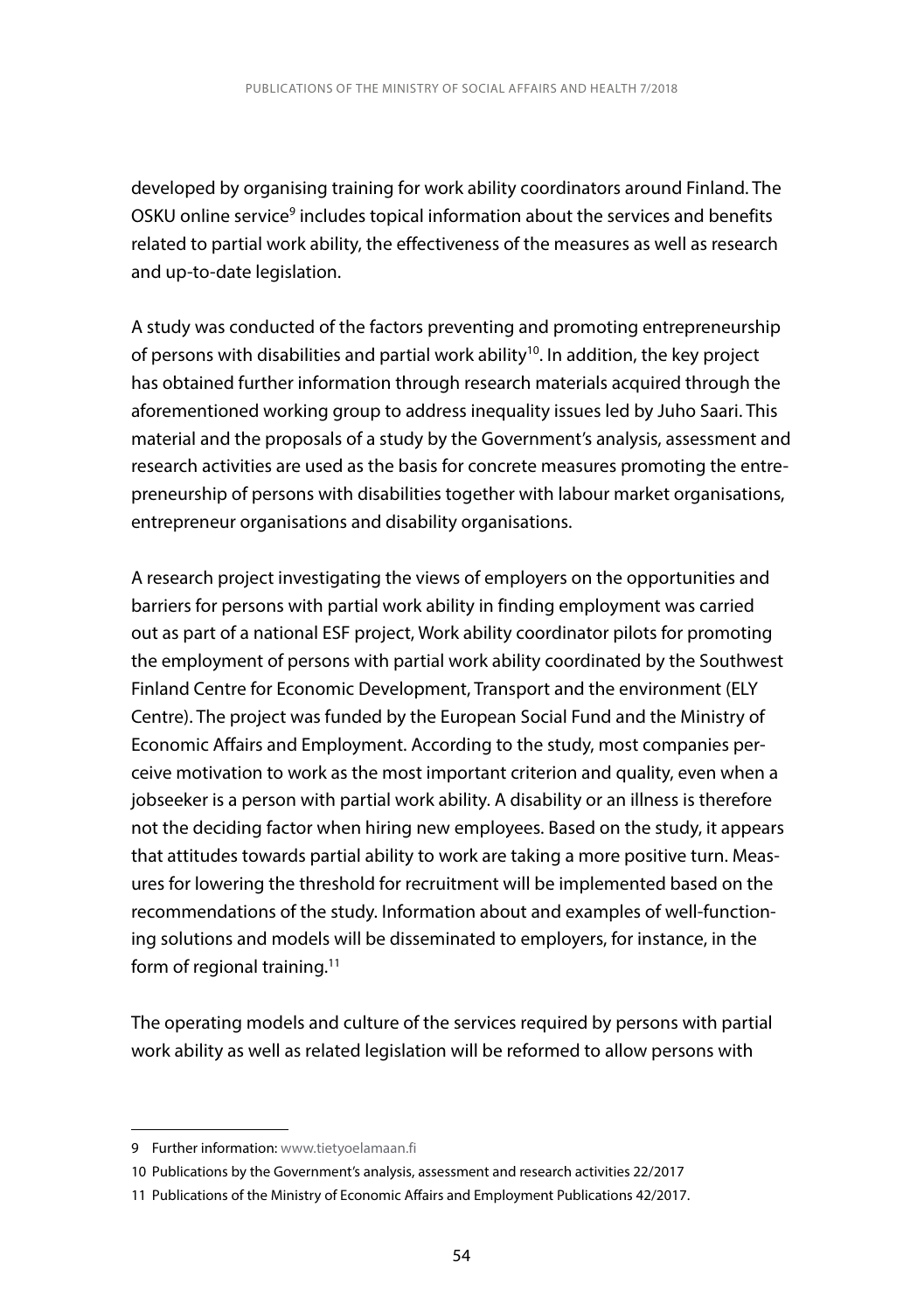disabilities and partial work ability to have access to the services they need more efficiently than currently. Another aim is for an increasing number of persons with partial work ability to be able to proceed on their path for finding employment. The reform is concerned with the training for work activities of, e.g. persons with physical and intellectual disabilities. The objectives and working approaches of the activities will be changed so that the aim is more on work under an employment contract. The intention is to change the training for work activities carried out at companies (known as community employment of disabled people) to work trials on a fixedterm basis. A timely and customer-oriented operating model for supporting work ability used in treatment and rehabilitation will also be created for persons with partial work ability. The operating models will be developed in regional experiments.

In the Career opportunities for people with partial work ability, a tripartite working group prepared a report on reducing incentive traps related to partial work ability. The working group proposed a so-called linear model, which refers to combining pension and earned income and where the income reduces the pensions currently being paid in a straightforward manner. As a result of the linear model, a raise in the work income will increase the amount of gross income and will not lead to incentive traps.

As part of the regional government reform, which has been proposed to come into force in 2020, the Ministry of Economic Affairs and Health is preparing a reform of growth services and related legislation. The reform will transfer the task of the current ELY Centres, TE Offices and regional councils to counties, clarifying services and increasing their customer-orientation. The intention is to submit government proposals for legislation on regional development and growth services as well as regulations concerning the growth services to the Parliament in the spring of 2018.

 Some of the growth services would be organised at the national and others at the county level. All services should be implemented as harmonised and appropriate entities. The counties would be responsible for organising sufficient growth services promoting the opportunities for unemployed persons to find work at the county level. A future possibility for counties to provide services corresponding to the needs of clients can foster equality among clients. The counties must follow the international obligations that bind Finland, and the state may impose obligations related to these for the counties. In particular, these obligations include equality in the availability of services as well as the non-discriminating treatment of different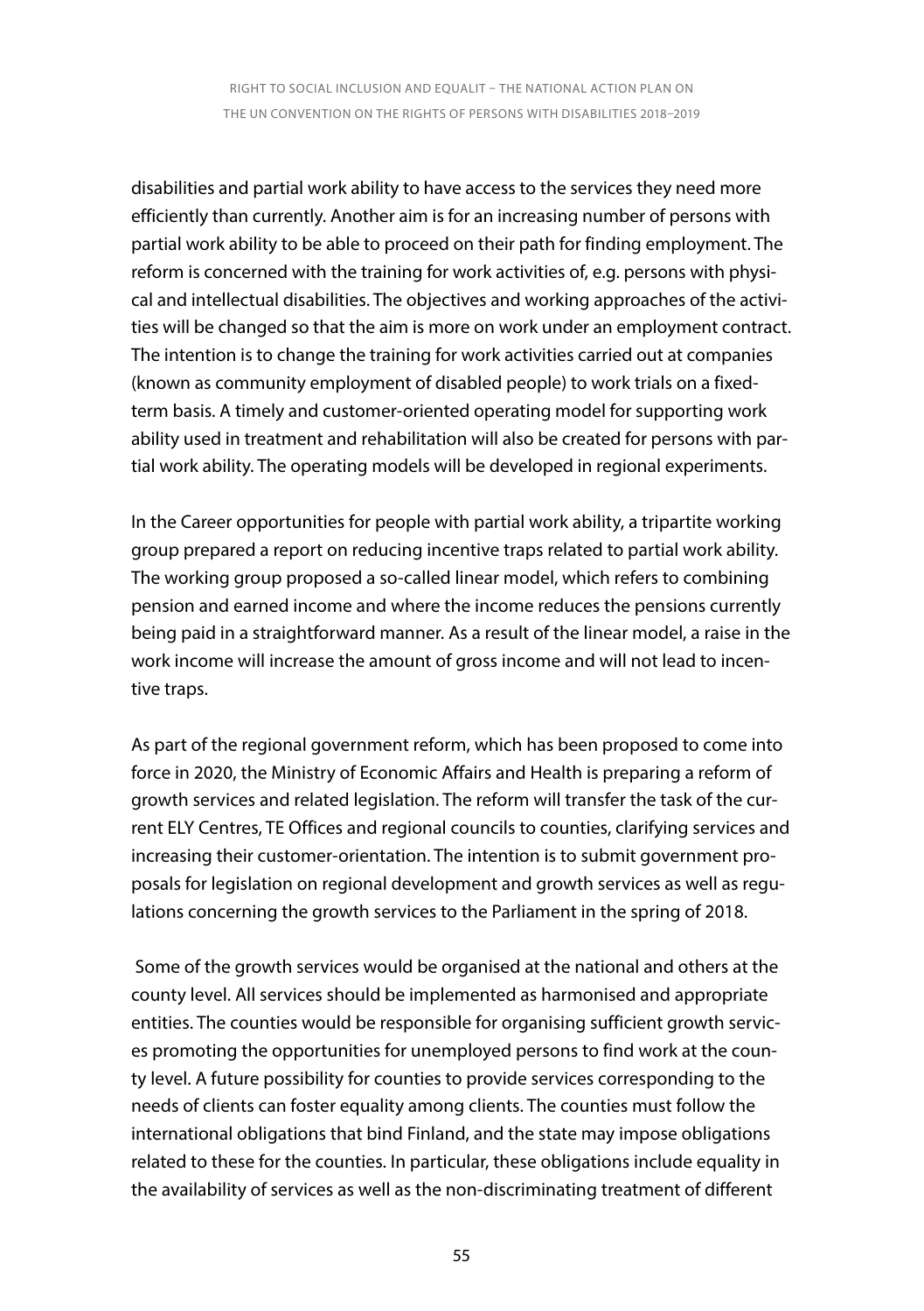client groups and individual clients. Their implementation will be annually evaluated in a dialogue between the state and counties.<sup>12</sup>

## **4.9.2 Measures for fostering equal employment and access to work**

#### **Long-term measures:**

- 56. Reducing the gap in the employment rates of persons with and without disabilities.
	- a. Reducing the length of the unemployment of persons with disabilities to correspond with other jobseeker groups. The reasons for ending client relationships must better correspond with the distribution of other jobseeker groups.
	- b. Increasing registration as jobseekers among persons with disabilities.
	- c. Increasing registration as jobseekers among persons with disabilities. *Responsible body: Ministry of Economic Affairs and Employment*
- 57. Ensuring that persons with disabilities will be provided with the support they need for finding employment in the new service structures. *Responsible body: Ministry of Economic Affairs and Employment*
- 58. Raising awareness about the available services and forms of support among employers. *Responsible body: Ministry of Economic Affairs and Employment*
- 59. Reducing incentive traps preventing the employment of persons with disabilities. *Responsible body: Ministry of Social Affairs and Health*

#### **Measures for the Action Plan period:**

60. Adapting working conditions at workplaces is promoted as part of the Career opportunities for people with partial work ability key project. *Responsible body: Ministry of Social Affairs and Health*

<sup>12</sup> Further information: http://tem.fi/aluekehittamis-ja-kasvupalvelulakiuudistus (draft acts on regional development and growth services in October 2017) http://tem.fi/kasvupalvelun-sisaltolait-marraskuussa-2017 (draft acts on growth services in November 2017)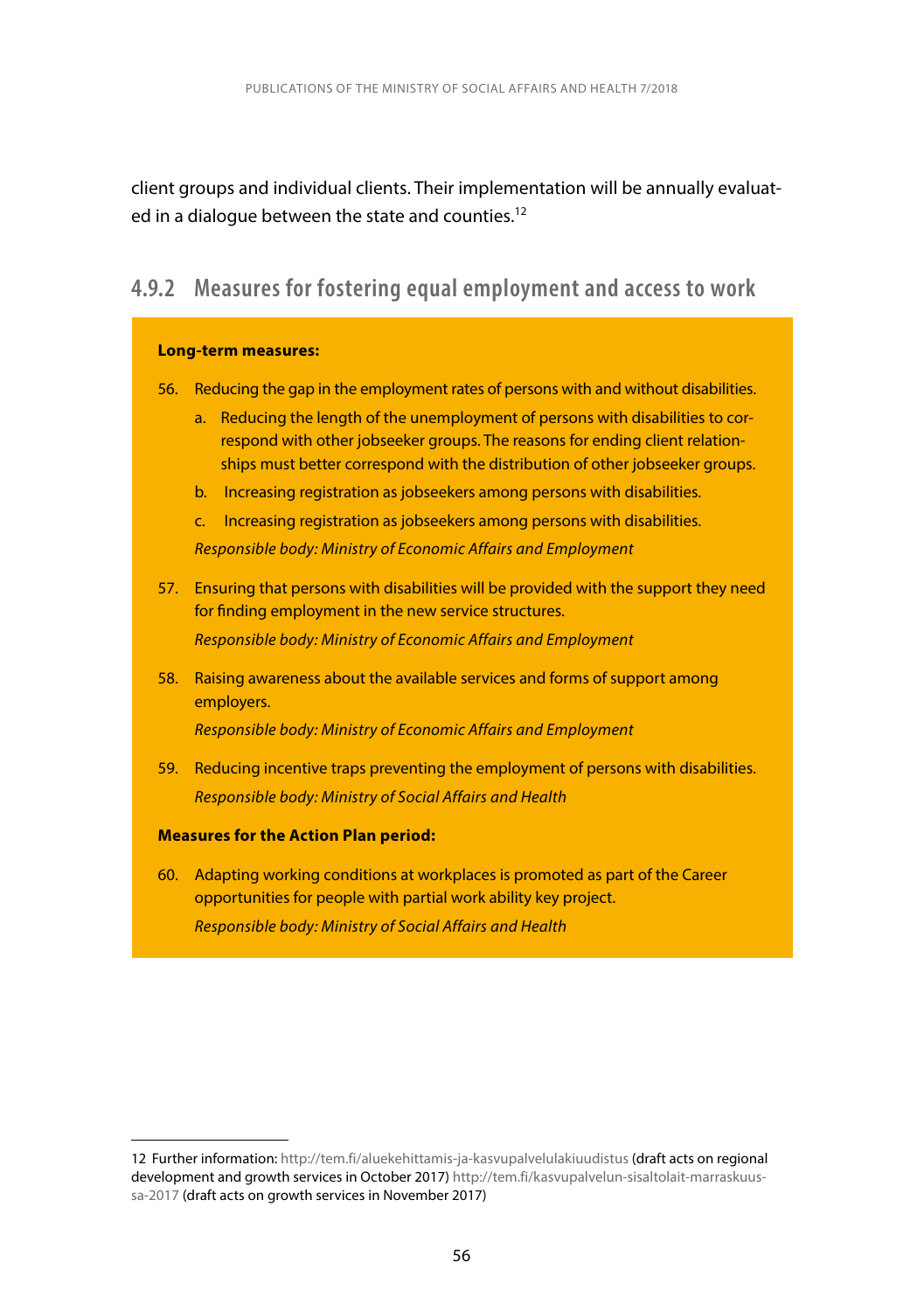61. Renewing legislation on training for work activities for persons with physical and intellectual disabilities as part of the Career opportunities for people with partial work ability key project. Laying down more detailed provisions on the training for work activities carried out at workplaces (known as community employment of disabled people).

*Responsible body: Ministry of Social Affairs and Health*

62. Reducing incentive traps relating to disability pension and earned income by preparing a government proposal on legal reforms caused by the so-called linear model as part of the Career opportunities for people with partial work ability key project.

*Responsible body: Ministry of Social Affairs and Health*

# **4.10 Adequate standard of living and social protection (Article 28 of the UNCRPD)**

Persons with disabilities must be ensured an adequate standard of living and social protection for themselves and their families. Their right to adequate food, clothing and housing must be recognised. Ensuring access to affordable services, devices and other assistance for needs related to disability is key.

## **4.10.1 Implementation of an adequate standard of living and social protection**

Persons with disabilities have often low income and face a lot of extra costs and customer payments caused by their disability despite compensations. The Act on Guarantee Pensions has been valid since 2011 (703/2010). A guarantee pension has been introduced to ensure an income for persons with low incomes. There have been aims to revise the extent of the quarantee pension from time to time; at increase of some EUR 15 was added to the guarantee pension at the beginning of 2018, raising the total guarantee pension to around EUR 775.27. The minimum amount of rehabilitation allowance for young people and the rehabilitation allowance for persons in vocational rehabilitation was also increased to correspond with the amount of the guarantee pension.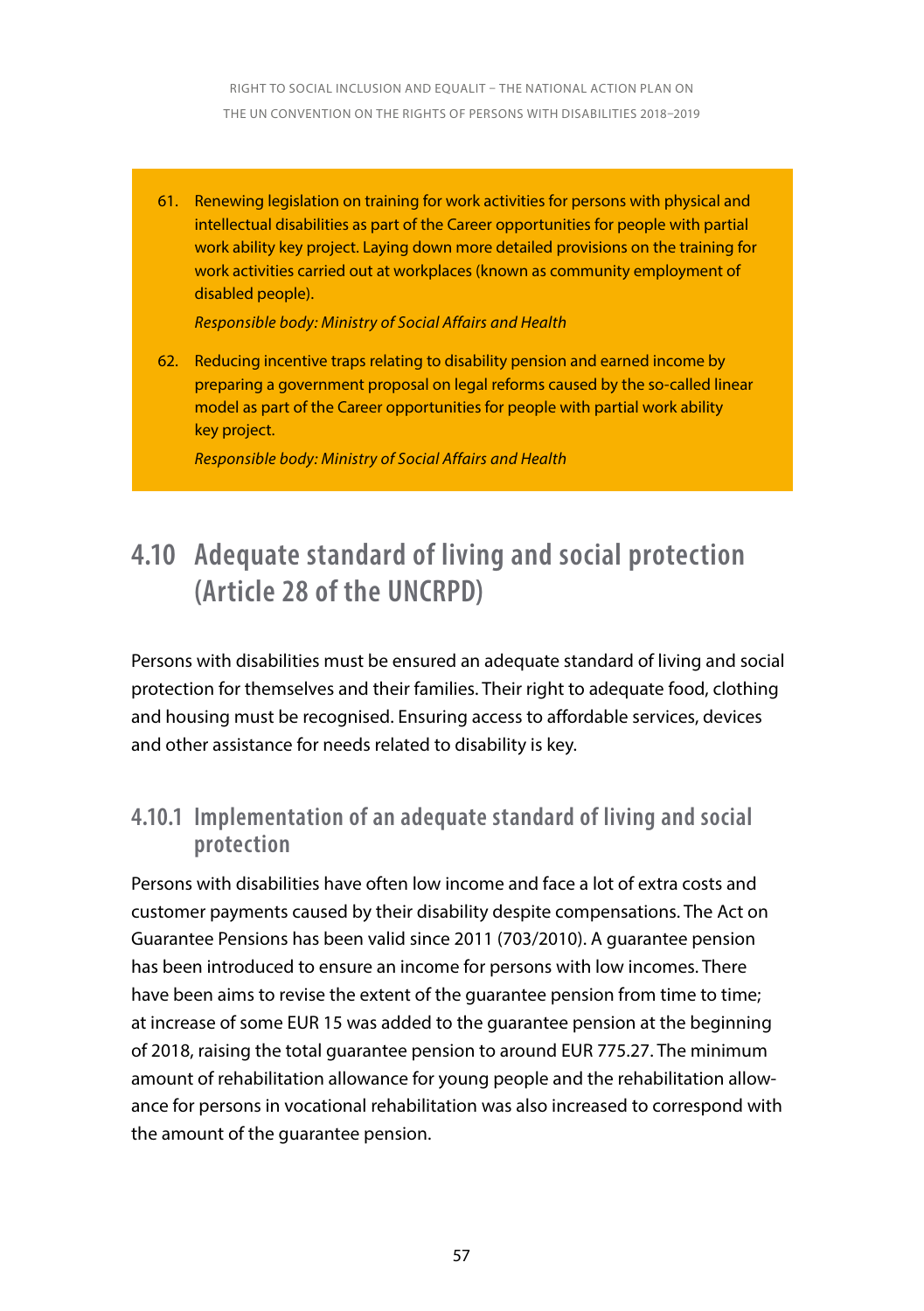Payment caps have been introduced to ensure the adequacy of the income of those who need a lot of services. Nevertheless, client fees cause financial difficulties for those in need of a lot of services. Reforming client fees is considered in a working group established by the Ministry of Social Affairs and Health. For example, the copayment of travel costs related to health care reimbursed under health insurance schemes is currently EUR 25 per each trip, which causes difficulties for persons with disabilities in need of therapies, for instance, at the beginning of the year before the payment cap has been reached.

The TOIMI project is carried out by the Prime Minister's Office. The project aims at preparing a comprehensive reform of basic security which improves employment and activity and reduces inequality.

 The project includes preparing several alternative models for the comprehensive reform.

## **4.10.2 Measures for fostering adequate standard of living and social protection**

#### **Long-term measures:**

63. Ensuring the right of persons with disabilities to an adequate standard of living and social protection.

*Responsible body: Ministry of Social Affairs and Health*

64. Examining and developing the entity of client fees and copayments to ensure that it is clear and the fee burden to clients is reasonable and does not prevent them from using services.

*Responsible body: Ministry of Social Affairs and Health*

#### **Measures for the Action Plan period:**

65. Taking the obligations of the UNCRPD into account in issues pertaining to client fees, pharmaceutical reimbursements and travel reimbursements as well as any changes that concern these. Ensuring the right of persons with disabilities to adequate social protection in connection with the reforms.

*Responsible body: Ministry of Social Affairs and Health*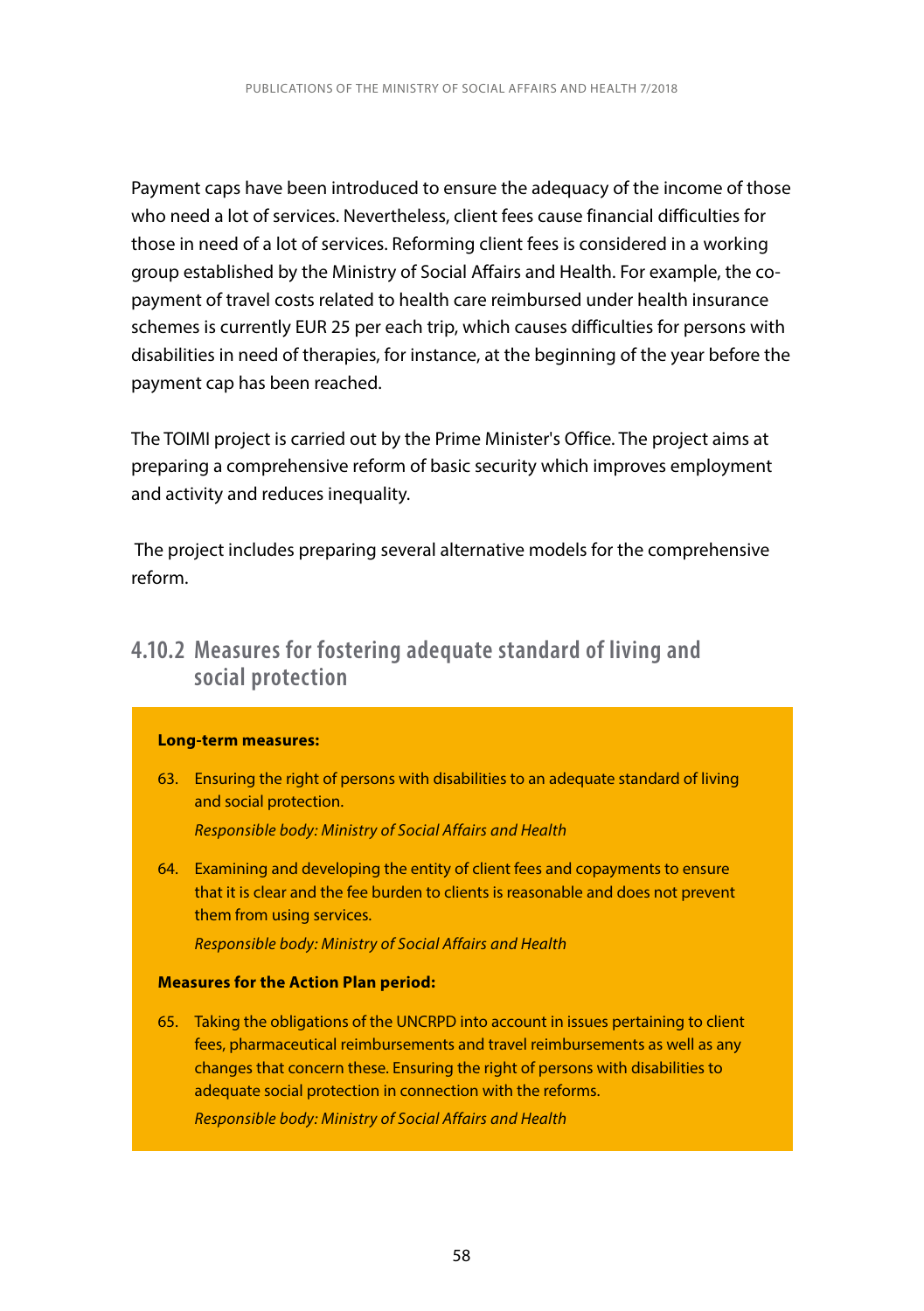66. Contributing to ensuring that the obligations of the UNCRPD are taken into account in the preparation of the comprehensive reform of social protection (the TOIMI project).

*Responsible body: Prime Minister's Office, Ministry of Social Affairs and Health*

67. Paying attention to issues such as an opportunity to reduce and alleviate client fees in the implementation of the Act on client fees in social welfare and health care.

*Responsible body: Ministry of Social Affairs and Health*

# **4.11 Participation in cultural life, recreation, leisure and sport (Article 30 of the UNCRPD)**

Persons with disabilities are entitled to participate in cultural life, and develop their creative, artistic and intellectual potential and understanding. It is key to ensure the accessibility of facilities and services as well as equal opportunities for participation.

Persons with disabilities are entitled, on an equal basis with others, to recognition and support of their specific cultural and linguistic identity, including sign languages and deaf culture.

## **4.11.1 Implementation of equal participation in cultural life, recreation, leisure and sport**

The goal state of the Strategy for Cultural Policy 2020 is that cultural and library services are accessible and available to all on an equal basis, and the inclusion of different population groups and their opportunities for cultural pursuits are realised in the Finnish cultural scene. A guide on the accessibility of cultural events was published in 2015. Opportunities for persons with disabilities to consume and produce culture have been promoted in multiple ways, for instance, by improving accessibility and granting their assistants free access to cultural and sport events. The EU Disability Card, which will be made available in the summer of 2018, is prone to increase these opportunities. However, only few cultural and sport events are provided in sign language and descriptive interpretation.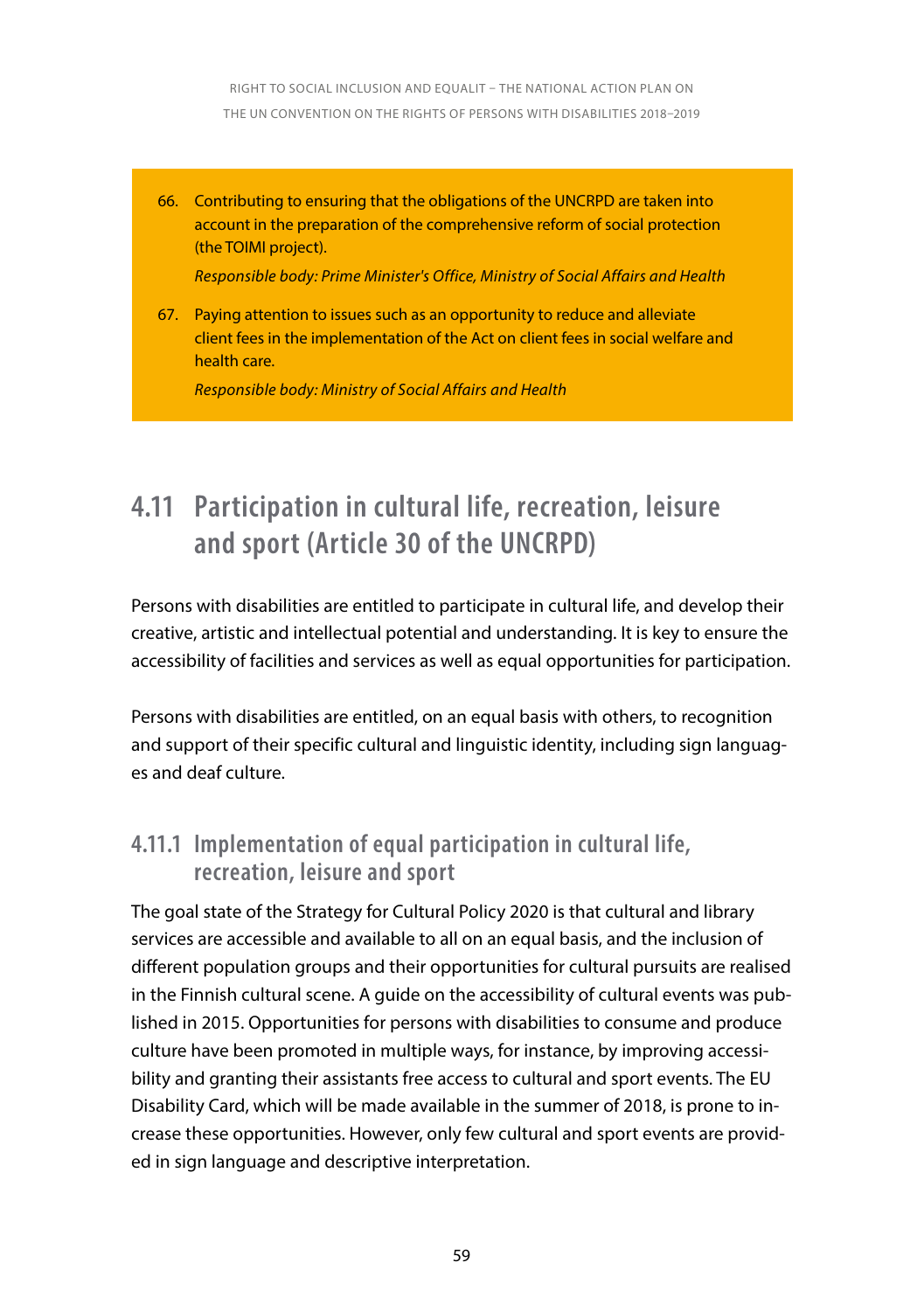The aim of the National Sports Council is to assess the impacts of the central government measures in the area of sport. This assessment task refers to making visible the objectives, measures and resourcing as well as the outcomes and impacts of the measures in all areas of responsibility. Based on the assessment, the Council must make proposals on the promotion and development needs of exercise and sport as part of the central government activities during each term.

The assessment by the National Sports Council is constructed on four central content areas, namely the promotion of physical activity, engagement in independent and guided physical activity or leisure time physical activity, civic action related to physical activity as well as top-level sports. The premises of equality and non-discrimination are also assessed in connection with all of these content areas. Central government is responsible for creating preconditions for the population to engage in wide-ranging physical activity and top-level sports.

The implementation of the rights and opportunities of persons with disabilities related to the physical activity, engaging in exercise or top-level sports require for the Council to take questions of equality and non-discrimination extensively into account when processing central government objectives, measures, resourcing as well as performance and effects of the activities in different areas.

There is an ongoing assessment of adapted physical activity, one of whose areas concerns the opportunities for persons with disabilities to exercise as well as engage in physical activity and competitive and top-level sports. The assessment is comprised of seven entities, including issues such as recommendations for developing central government steering, knowledge base and an impact assessment system as well as increasing collaboration between different actors. The assessment will be carried out between September 2017 and March 2018.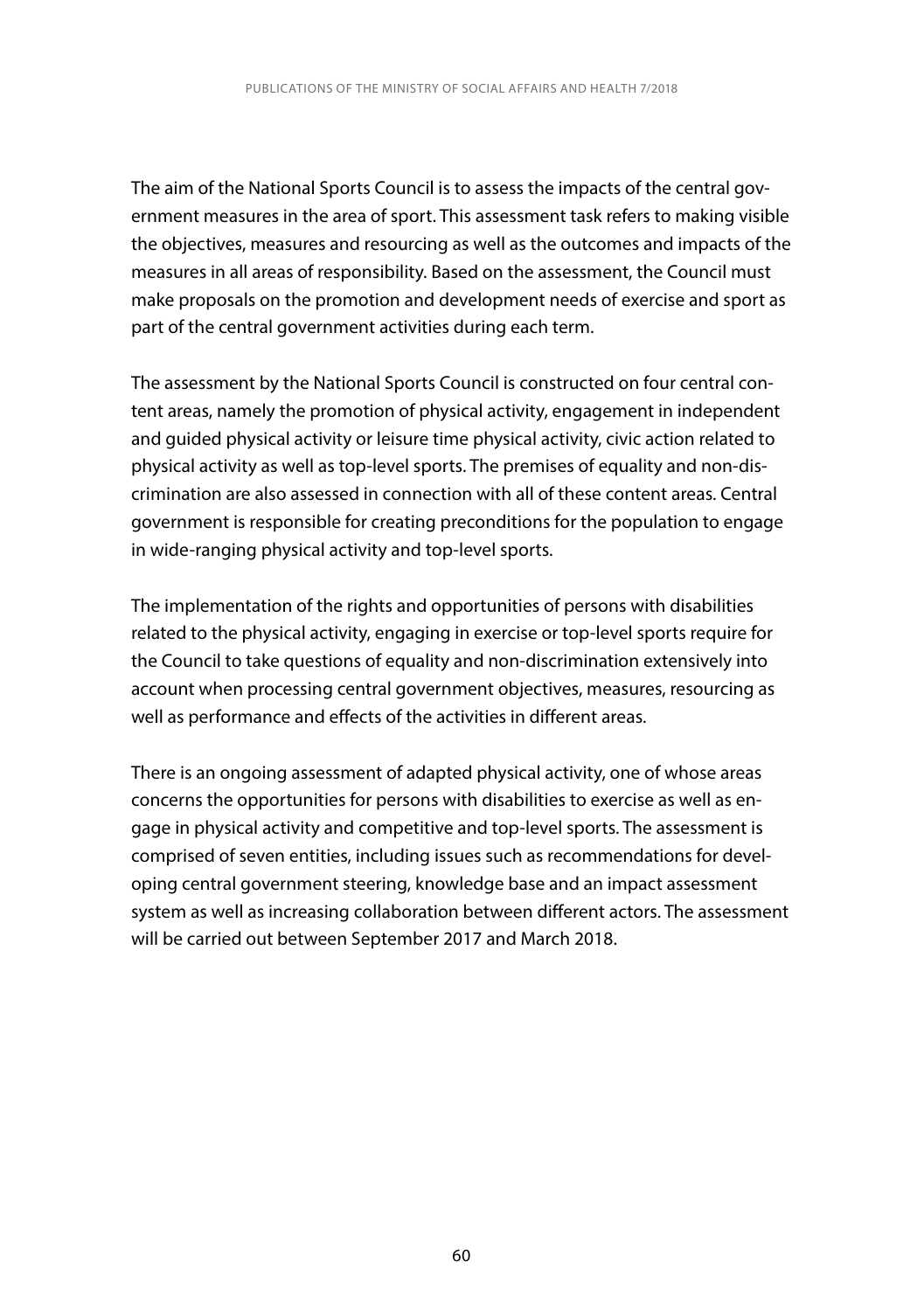## **4.11.2 Measures for fostering equal participation in cultural life, recreation, leisure and sport**

#### **Long-term measures:**

68. Promoting the equal participation of persons with disabilities in exercise, art and culture as well as youth work activities by raising awareness of the rights of persons with disabilities.

*Responsible body: Ministry of Education and Culture*

69. Paying an increasing amount of attention to the implementation of equality and putting it into practice in subsidy programmes for practical implementation and in information steering. *Responsible body: Ministry of Education and Culture*

## **Measures for the Action Plan period:**

- 70. Taking children and young people and their special needs into account in the Harrastustakuu ('Recreational activity guarantee') programme. *Responsible body: Ministry of Education and Culture*
- 71. Assessing the measures and policy instruments of the central government related to the daily exercise, physical activity and top-level sports of persons with a mobility or functional impairment.

*Responsible body: Ministry of Education and Culture and National Sports Council*

# **4.12 International cooperation (Articles 11, 32 and 33 of the UNCRPD)**

The rights of persons with disabilities must also be ensured in situations of risk, including situations of armed conflicts humanitarian emergencies and the occurrence of natural disasters. The participation of persons with disabilities in international cooperation must be supported. Development activities must be supported by means including the exchange and sharing of information, experiences, training programmes and best practices internationally.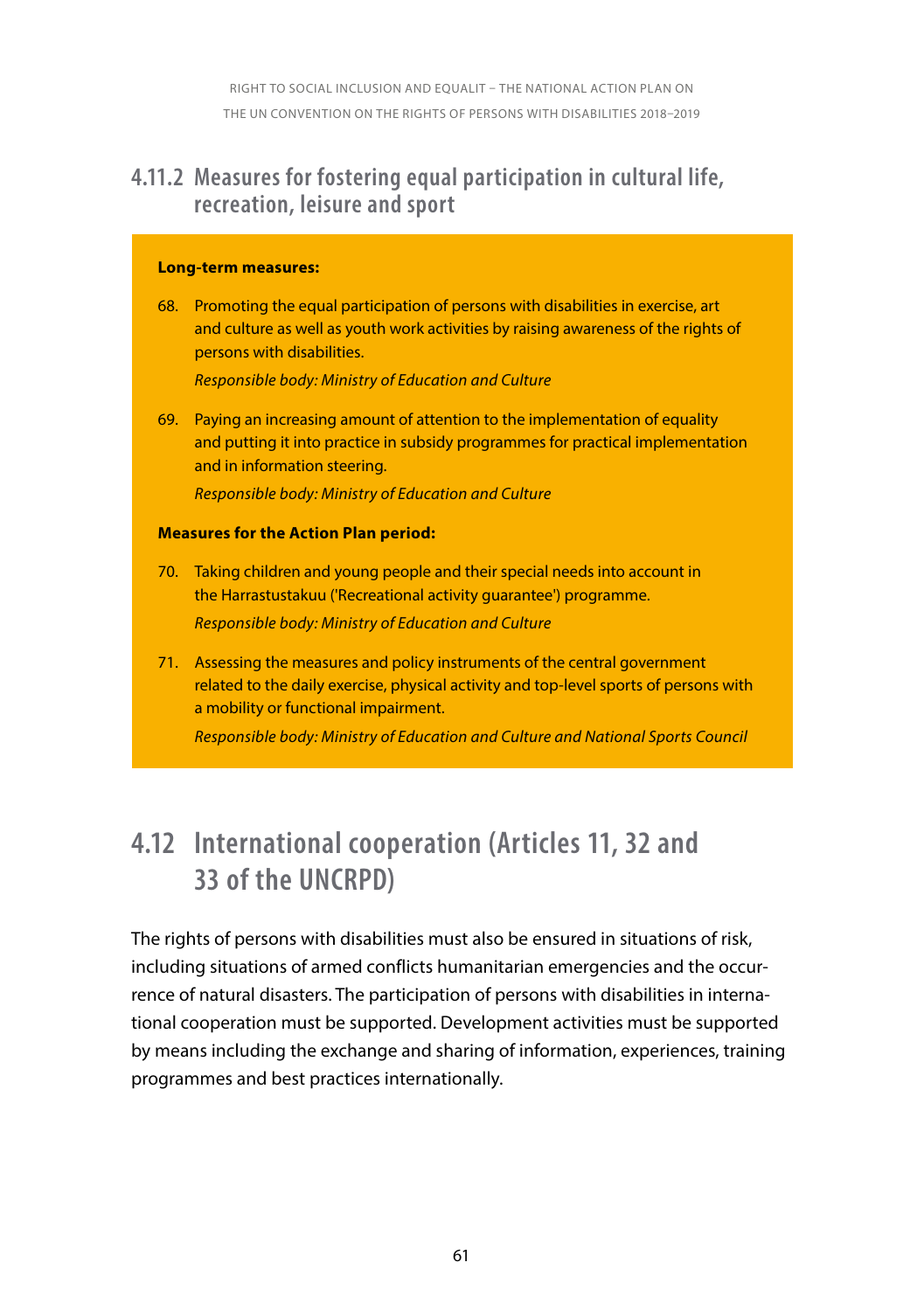## **4.12.1 Implementation of the rights of persons with disabilities in international cooperation**

The implementation of the rights of persons with disabilities is one of the focus areas of Finland's human rights policy and a cross-cutting goal in the country's development policy. The objective is to foster the implementation of the rights of persons with disabilities through means such as supporting the involvement of persons with disabilities in political decision-making in both Finland and internationally. The rights of persons with disabilities are taken into account as part of international promotion of human rights by the EU, UN, the Council of Europe, OSCE and also other international organisations according to possibilities.

The views of persons with disabilities and the organisations that represent them will be taken into account as extensively as possible when forming Finland's policies. Hearings will be held within the framework of the International coordination working group for disability policy led by the Ministry for Foreign Affairs, for instance. The rights of persons with disabilities are highlighted in addresses held by different organisations in Finland as well as in negotiations on resolutions. Marko Vuoriheimo, also known as Signmark, serves as a special representative of the Ministry for Foreign Affairs in questions concerning the rights of persons with disabilities.

According to Finland's report on development policy, persons with disabilities must be taken into account in all activities. Finland actively promotes the rights of persons with disabilities in international forums, in its efforts in exerting influence and by implementing an approach based on human rights in a development according to which all Finland's development cooperation projects must make sure that human rights principles, including non-discrimination, accessibility, inclusion and involvement, and transparency, are implemented.

Finland is committed to promoting the rights of persons with disabilities through three primary channels: through special projects, mainstreaming as well as political influence and dialogue. Finland finances projects that promote the rights of persons with disabilities around the globe. In order to strengthen related financial monitoring, the Ministry for Foreign Affairs introduced the so-called disability funding marker in 2016. Disability funding is also developed as a more strategical part of the development policy.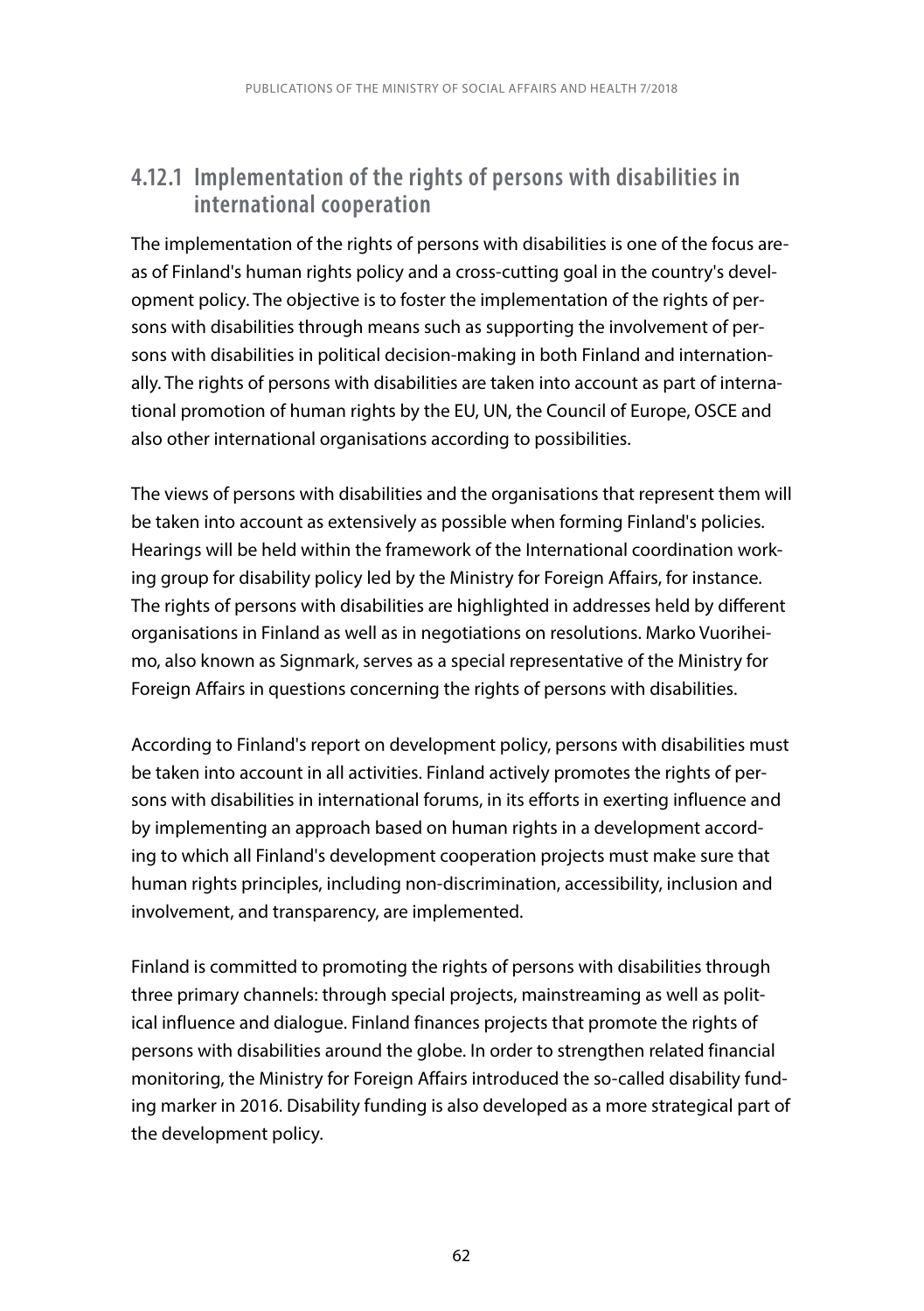The world has around a billion persons with a physical or intellectual disability who are among the most vulnerable people at the occurrence of a humanitarian crisis. In a crisis, persons with disabilities often end up being discriminated against and are often left without the necessary help, services and information. For example, if access to information is insufficient, information about evacuations or other security measures may not reach persons with disabilities in time. According to studies, the number of persons with disabilities perishing in natural disasters and conflicts has been estimated to be four times higher than persons without disabilities. Women and girls are at a particularly high risk at becoming victims of sexual violence as well as abuse and intersectional discrimination.

In recent years, Finland has been paying particular attention to the status of persons with disabilities in humanitarian crises. Finland has also strengthened taking into account the status of persons with disabilities, especially in the context of refugees. A total of EUR 2 million has been allocated for 2014– 2017 to implement the project.

Since the beginning of 2014, World Vision Finland has carried out operations in refugee camps in Uganda, Kenya and Iraq with the humanitarian assistance funding of the Ministry for Foreign Affairs. The focus of the operations has been to improve the availability of clean water and sanitation possibilities to ensure the recognition of the right and possibility of persons with disabilities living in the camps to more independent life. The humanitarian projects of other organisations have also included components supporting the status of persons with disabilities, such as FinnChurch Aid and Finnish Red Cross. Finnish organisations have also used the expertise of disability organisations in planning humanitarian aid.

As a result of the advocating by the Inter-Agency Standing Committee (IASC), a network for cooperation of humanitarian assistance, has started developing guidelines dealing with the status of persons with disabilities in the context of humanitarian action. This process widely affects the practices of the agents involved in humanitarian aid. Finland financially supports the preparation of the guidelines. The instructions create standards for good practices and strengthen the effectiveness, efficiency and human rights basis for humanitarian aid.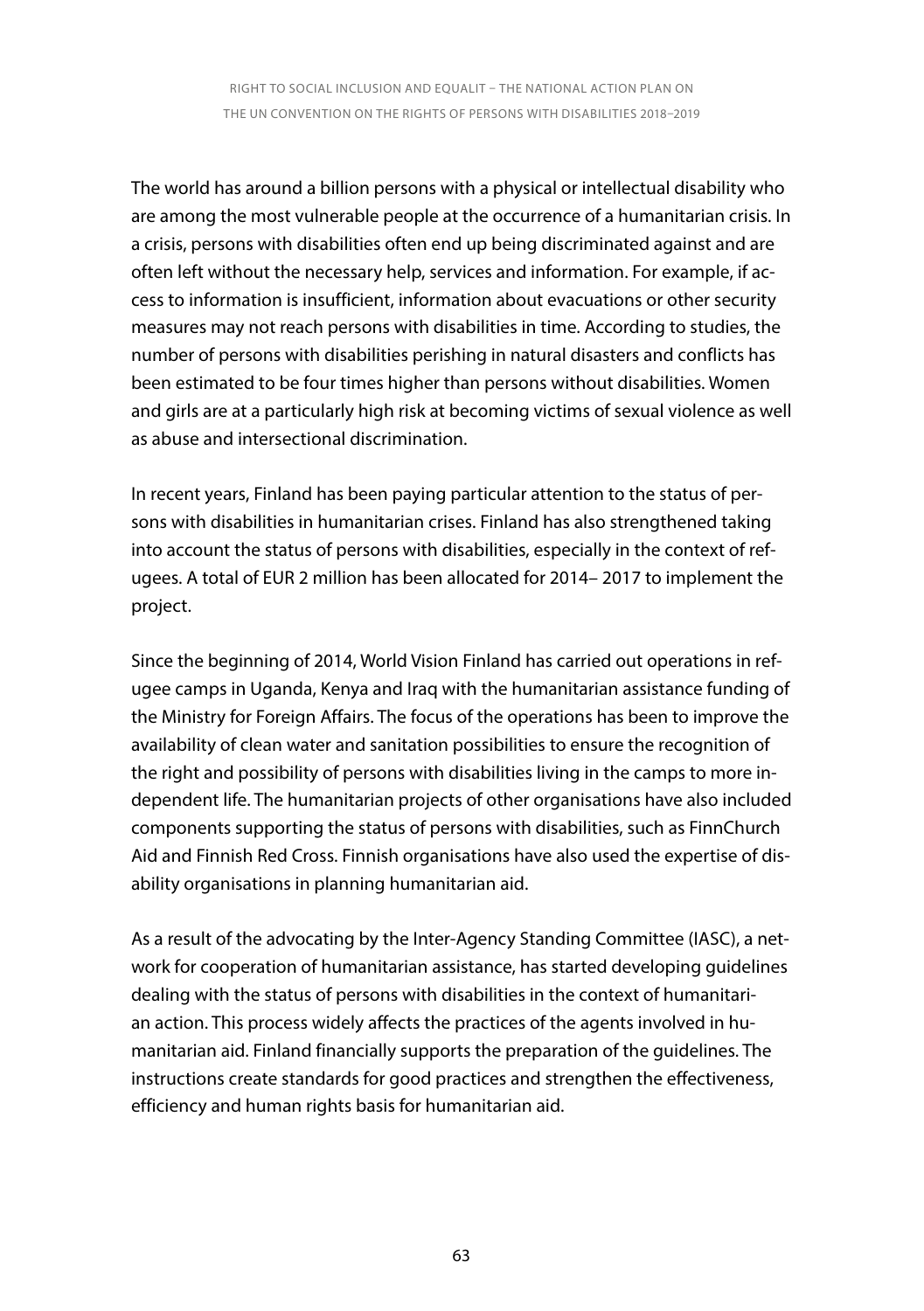## **4.12.2 Measures for fostering the rights of persons with disabilities in international cooperation**

#### **Long-term measure:**

72. Working actively in favour of mainstreaming the perspective of persons with disabilities in the policies and programmes of UN organisations and Finnish non-governmental organisations concerning humanitarian aid. *Responsible body: Ministry for Foreign Affairs*

#### **Measures for the Action Plan period:**

73. Actively highlighting the rights of persons with disabilities in the operations of international organisations, including the EU, UN, the Council of Europe, OSCE and other international organisations if possible as well as different global political processes and negotiations, including the framework on the rights of refugees and migrants.

*Responsible body: Ministry for Foreign Affairs*

74. Continuing providing political and, if possible, also financial support for the activities of the Special Rapporteur on the rights of persons with disabilities as well as the work on disability by the Office for Democratic Institutions and Human Rights (ODIHR) of the OSCE.

*Responsible body: Ministry for Foreign Affairs*

75. Linking the promotion of persons with disabilities more closely with the focus areas, objectives and performance reports of the development policy, and developing follow-up indicators for disability funding.

*Responsible body: Ministry for Foreign Affairs*

76. Continuing advocating with UN organisations, for instance, by highlighting the need to appoint a person in charge of disability issues in the boards of directors of UN organisations, allocate funds to disability activities and acquire the necessary know-how.

*Responsible body: Ministry for Foreign Affairs*

77. Putting emphasis on disability activities in humanitarian crises. Finland financially supports the humanitarian aid work of UN organisations and Finnish organisations and is engaged in active dialogue with them about the mainstreaming of the disability perspective.

*Responsible body: Ministry for Foreign Affairs*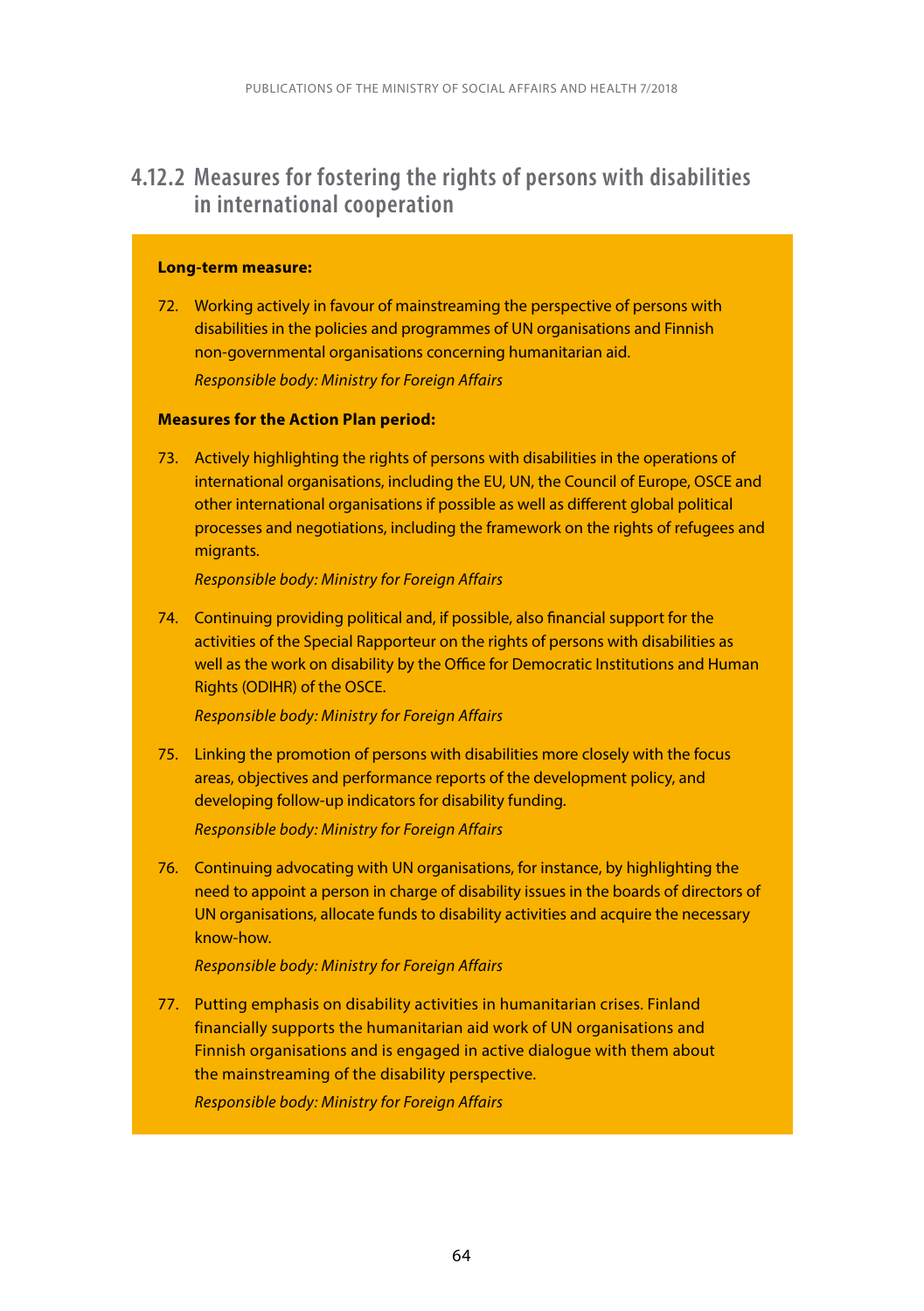78. Continuing supporting the UN Guidelines on Inclusion of Persons with Disabilities in Humanitarian Action and its implementation in the activities or the organisations.

*Responsible body: Ministry for Foreign Affairs*

- 79. Taking the rights of persons with disabilities into account in the training on human rights organised by the Ministry. In addition, better integrating the rights of persons with disabilities in the training on the cross-cutting objectives and the implementation of a human rights-based approach. *Responsible body: Ministry for Foreign Affairs*
- 80. Promoting the status of sign language in the Council of Europe, particularly during the Presidency of the Committee of Ministers of the Council of Europe (from November 2018 to May 2019).

*Responsible body: Ministry for Foreign Affairs*

81. Under Article 35 of the Convention on the Rights of Persons with Disabilities, preparing the first interim report on the implementation of the Convention for the Committee on the Rights of Persons with Disabilities. Taking the participation of organisations representing persons with disabilities into account in accordance with Article 4(3) of the Convention.

*Responsible body: Ministry for Foreign Affairs*

82. Fostering the involvement of persons with disabilities in planning and implementing development cooperation. *Responsible body: Ministry for Foreign Affairs*

65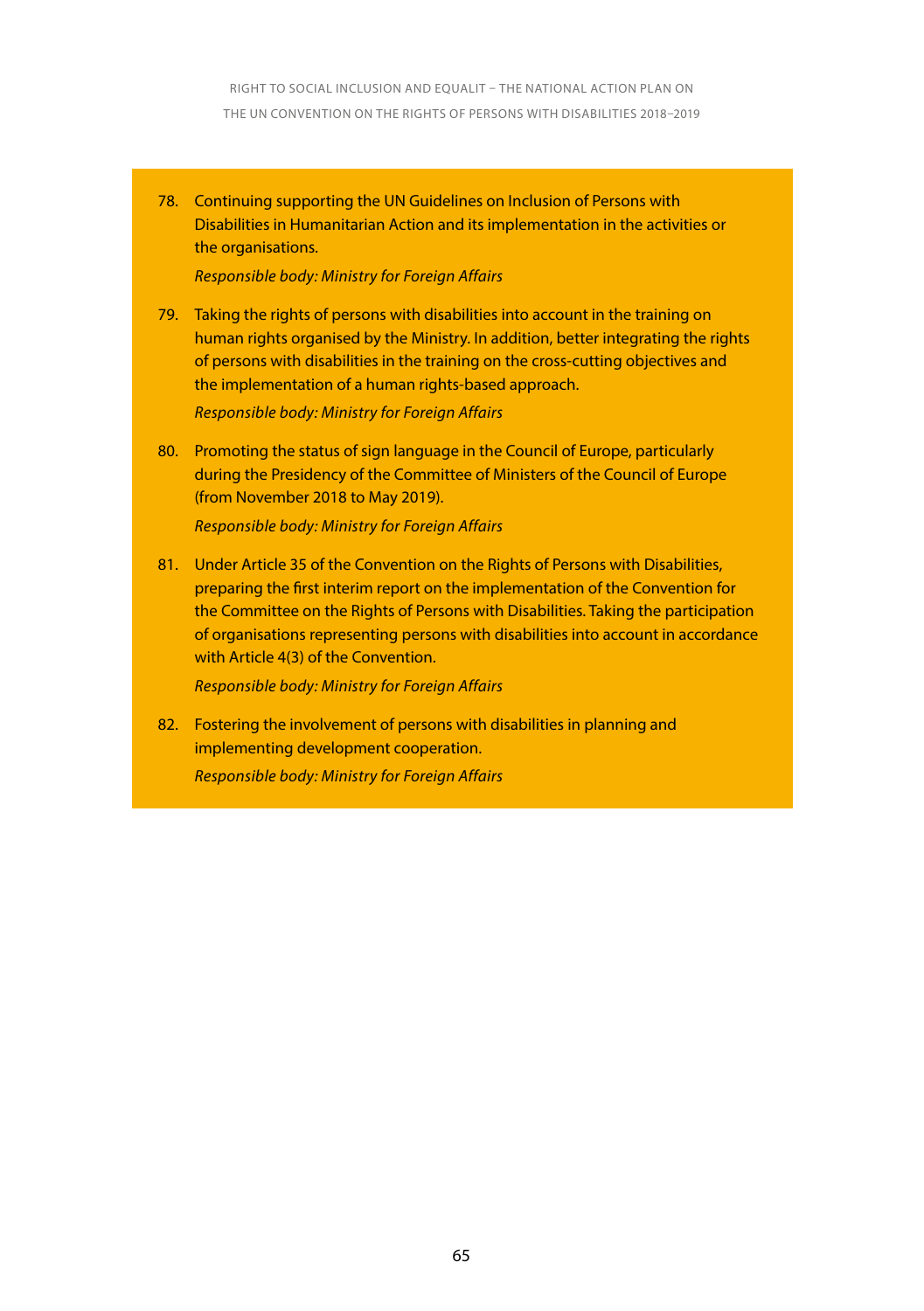# **5 Monitoring**

The current term of office of the Advisory Board for the Rights of Persons with Disabilities (VANE) will last until the end of April 2019. The duration of the measures set for this term of office is shorter than regularly. VANE coordinates the monitoring of the implementation of the measures. The parties responsible for the different measures report on the progress of the measures at the end of the Action Plan period. The Ministries have also been asked to reflect on the indicators which could be used for monitoring the implementation of the measures.

In the future, as VANE will operate based on four-year terms, the monitoring will occur in two stages: interim monitoring and reporting will take place midway through the term and another monitoring will be implemented at the end of the term.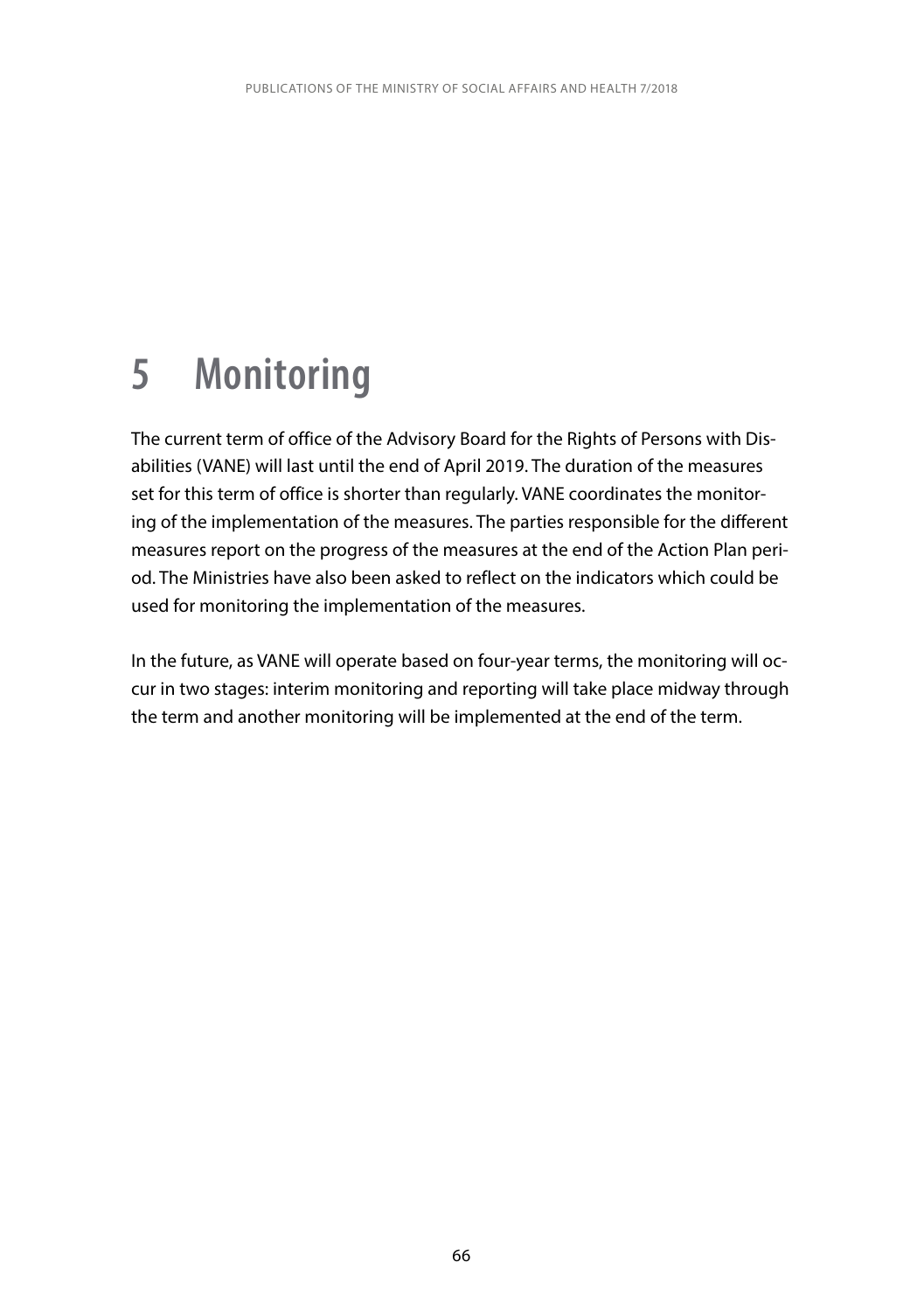# **Appendix 1 List of measures**

# **Measures for fostering inclusion**

#### **Long-term measures:**

- 1. Developing the practices for the inclusion of persons with disabilities in the drafting of legislation and development projects. *Responsible bodies: all ministries*
- 2. Promoting the genuine inclusion of persons with disabilities at the levels of both municipalities and counties. Ensuring the inclusion of persons with disabilities in the regional government reform. Supporting the operations of municipal and regional disability councils to ensure their opportunities to exert influence through information steering and spreading good practices.

*Responsible bodies: Ministry of Finance, Ministry of Social Affairs and Health and Ministry of Justice*

## **Measures for the Action Plan period:**

3. Ensuring that both disability organisations as well as the disability councils in counties and municipalities are involved in the preparations for the health and social services reform carried out in counties.

*Responsible body: Ministry of Social Affairs and Health*

- 4. Supporting municipalities and counties in establishing disability councils. *Responsible bodies: Ministry of Finance, Ministry of Social Affairs and Health and Ministry of Justice*
- 5. Providing accessible information about the participation rights, the new roles of municipalities and counties as well as new e-services. Investigating the need for accessible materials and brochures. *Responsible body: Ministry of Justice*
- 6. Supporting the participation of a representative of the disability organisations in the Conference of States Parties to the UN Convention on the Rights of Persons with Disabilities.

*Responsible body: Ministry for Foreign Affairs*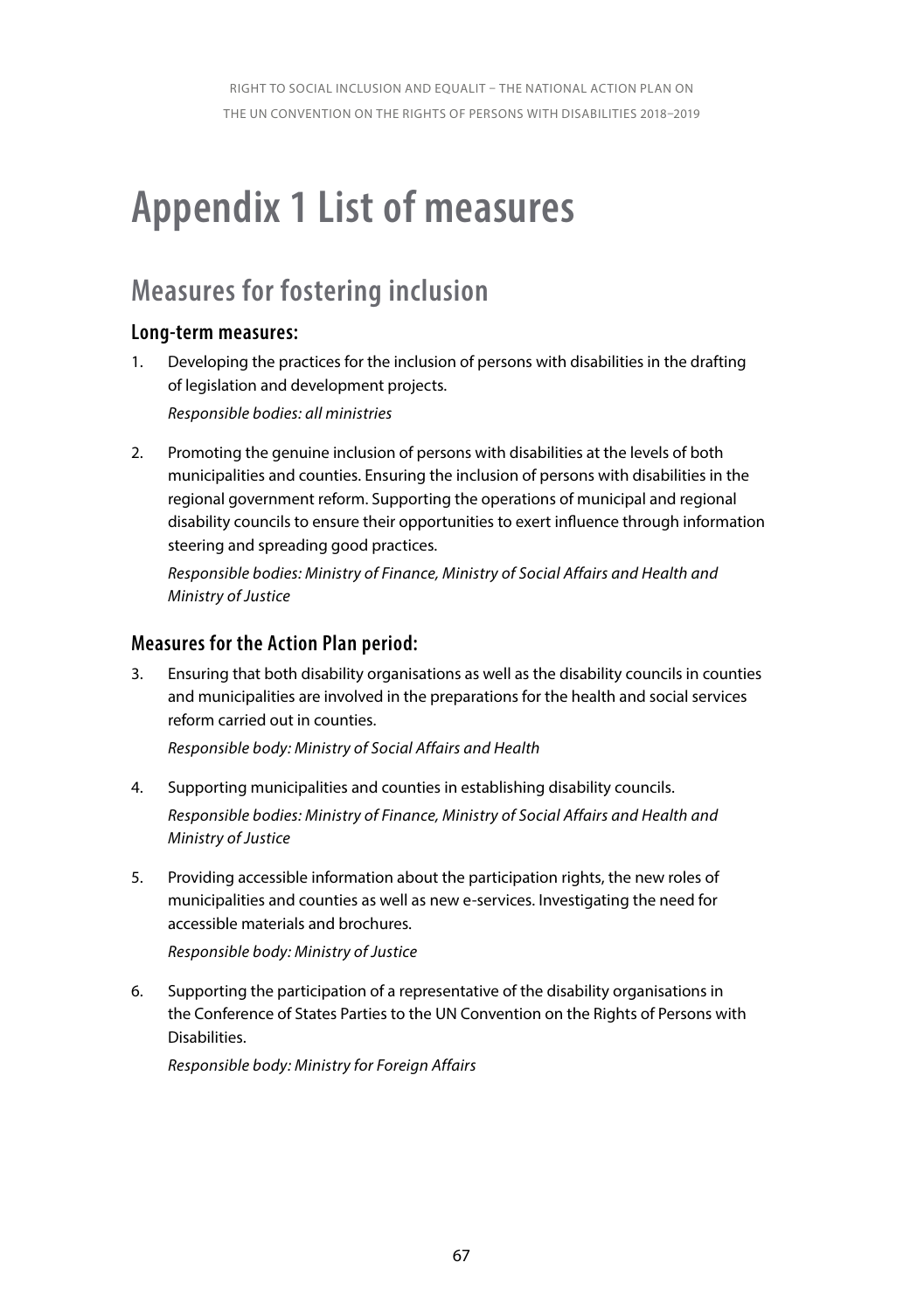# **Measures for fostering equality**

#### **Long-term measures:**

- 7. Promoting the equality of persons with disabilities in the operations of ministries. *Responsible bodies: all ministries*
- 8. Increasing the equality and non-discrimination of working life. *Responsible bodies: Ministry of Economic Affairs and Employment, Ministry of Justice and Ministry of Social Affairs and Health.*
- 9. Developing the monitoring of discrimination against persons with disabilities as part of a national monitoring system as well as a monitoring mechanism for the UN Convention on the Rights of Persons with Disabilities

*Responsible bodies: Ministry of Justice, VANE and the National Institute for Health and Welfare*

### **Measures for the Action Plan period:**

10. Implementing training on equality planning and developing training material together with the authorities, non-governmental organisations that represent persons with disabilities and business and commerce.

*Responsible bodies: Ministry of Justice and VANE*

11. Raising the awareness of persons with disabilities on the available legal remedies by providing information and organising training in cooperation with disability organisations. *Responsible body: Ministry of Justice and Ministry for Foreign Affairs*

# **Measures for fostering awareness and knowledge base**

#### **Long-term measures:**

- 12. Strengthening the knowledge base concerning persons with disabilities in all administrative branches in support of the implementation of the UNCRPD. *Responsible bodies: all ministries*
- 13. Raising awareness and increasing the knowledge basis on the significance of universal design and accessible construction in new building production and renovations, and as part of systematic property management.

*Responsible body: Ministry of the Environment*

14. Developing data production methods for the monitoring of the objectives of participatory learning.

*Responsible body: Ministry of Education and Culture, Ministry of Social Affairs and Health and VANE*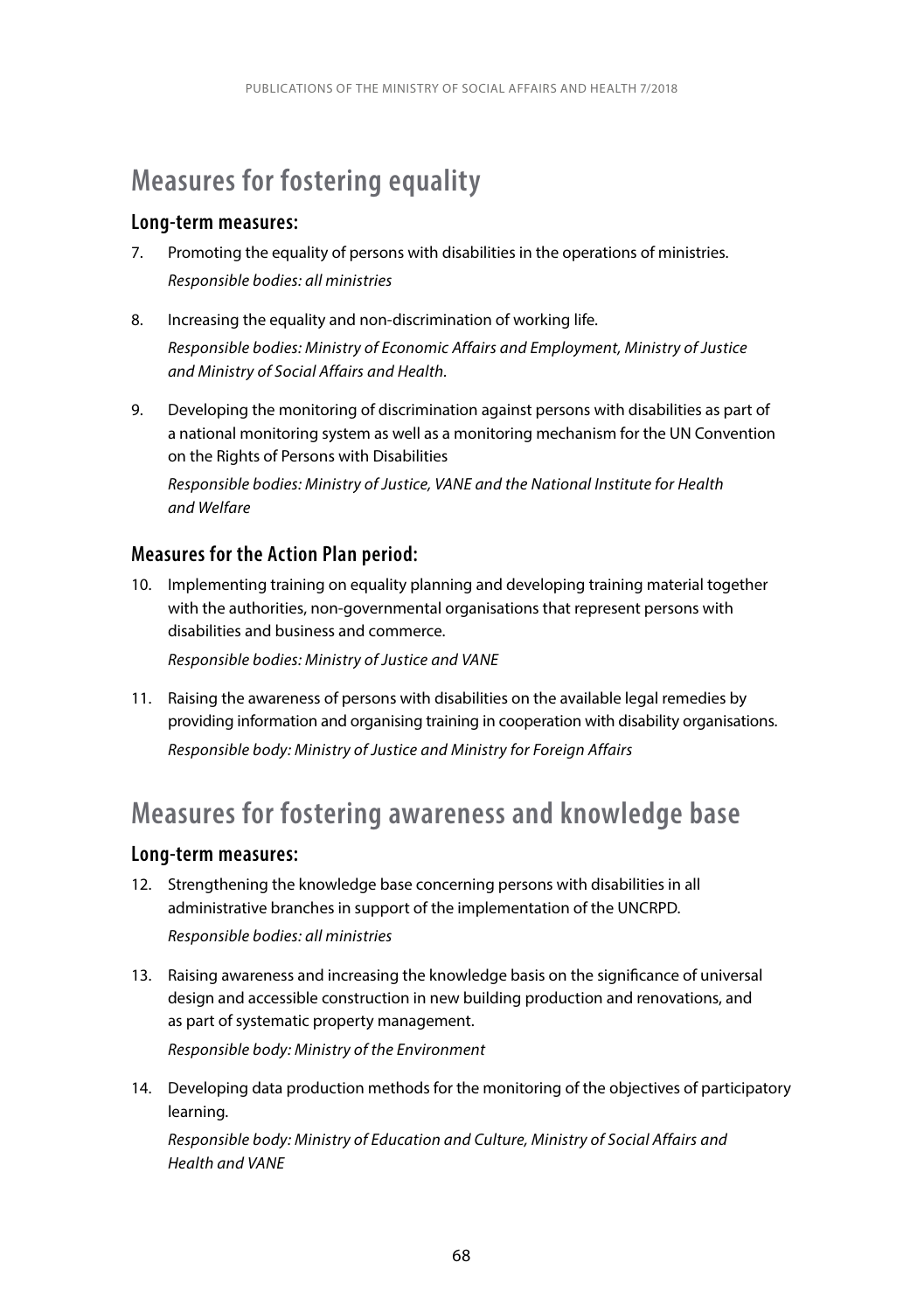# **Measures for the Action Plan period:**

15. Raising awareness of the rights of persons with disabilities at different administrative levels and branches.

*Responsible body: VANE* 

16. Including the perspective of the rights of persons with disabilities in the periodic reporting of conventions on human rights. Encouraging the organisations representing the rights of persons with disabilities to participate in the periodic reporting of conventions on human rights.

*Responsible body: Ministry for Foreign Affairs*

17. Preparing a report on the employment of persons with disabilities and creating tools for monitoring their employment. *Responsible body: Ministry of Economic Affairs and Employment*

# **Measures for fostering accessibility and access to information**

#### **Long-term measures:**

- 18. Taking accessibility into account in the activities of all administrative branches. Considering physical accessibility in different ways from the viewpoint of persons with disabilities as well as access to communications, materials and systems. Taking multichannel communications as well as sign language and plain language users into account. *Responsible bodies: all ministries*
- 19. Ensuring the availability of renovation subsidies (subsidies for the renovation of homes for elderly or disabled persons, removing impediments to accessibility and constructing lifts in blocks of flats).

*Responsible body: Ministry of the Environment*

- 20. Promoting taking universal design into account and the accessibility of the building stock and living environments though information steering and development activities. *Responsible body: Ministry of the Environment*
- 21. Promoting the opportunities of persons with disabilities to use e-services accessibly while also taking language rights into account. *Responsible body: Ministry of Finance*

### **Measures for the Action Plan period:**

22. Implementing the Action Plan "Making digital transport and communication services accessible" through the performance guidance of the areas of responsibility of the administrative branch.

*Responsible body: Ministry of Transport and Communication*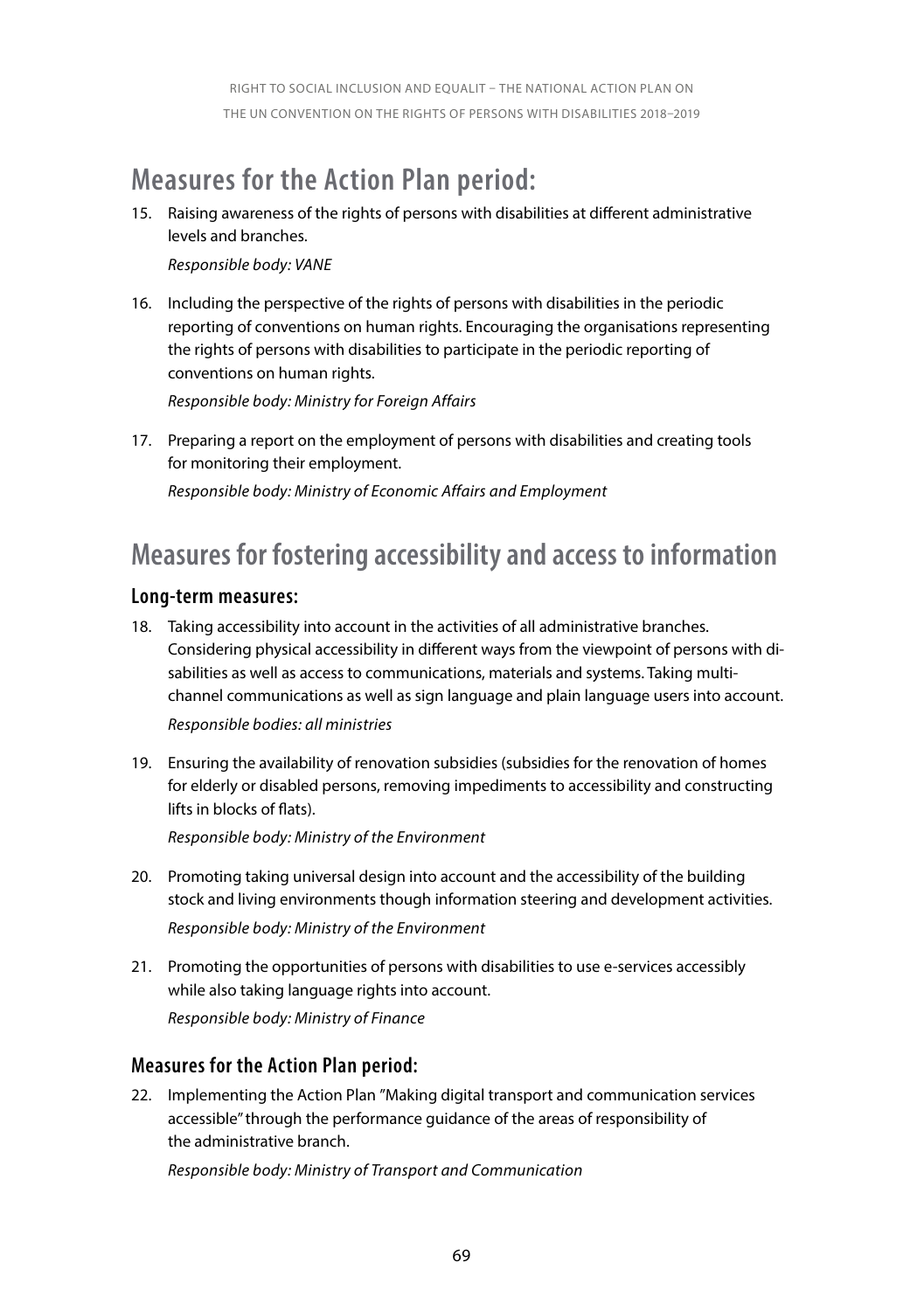23. Taking the obligations related of the UNCRPD in the implementation of projects related to digitalisation.

*Responsible body: Ministry of Finance*

24. Promoting the implementation of accessibility and access to information in the health and social services reform.

*Responsible body: Ministry of Social Affairs and Health* 

25. Highlighting the importance of accessible construction in the communications related to the Accessibility Decree. Taking the obligations of the UNCRPD into account in guides and instructions. Participating in the implementation of accessibility training aimed at designers through cooperation networks.

*Responsible body: Ministry of the Environment*

## **Measures for fostering independent living and inclusion**

#### **Long-term measures:**

26. Promoting the implementation of freedom of choice in the specialised services for persons with disabilities.

*Responsible body: Ministry of Social Affairs and Health*

- 27. Developing supported decision-making and related good practices. *Responsible bodies: Ministry of Social Affairs and Health and Ministry of Justice*
- 28. Contributing to the abolition of institutional housing by the end of 2020. Contributing to ensuring that the housing production aimed at persons with disabilities facilitates living in accordance with the UNCRPD. Paying particular attention to the abolition of children's institutional housing.

*Responsible bodies: Ministry of the Environment and Ministry of Social Affairs and Health*

29. Contributing to providing persons with disabilities with actual freedom to choose their place and form of residence.

*Responsible bodies: Ministry of Social Affairs and Health*

#### **Measures for the Action Plan period:**

30. Investigating the good practices for supported decision-making together with disability organisations. *Responsible bodies: Ministry of Social Affairs and Health and Ministry of Justice* 

31. Ensuring that the special needs of persons with disabilities and the obligations pursuant to the UNCRPD are taken into account in the preparation and later implementation of the legislation concerning the right of self-determination.

*Responsible body: Ministry of Social Affairs and Health*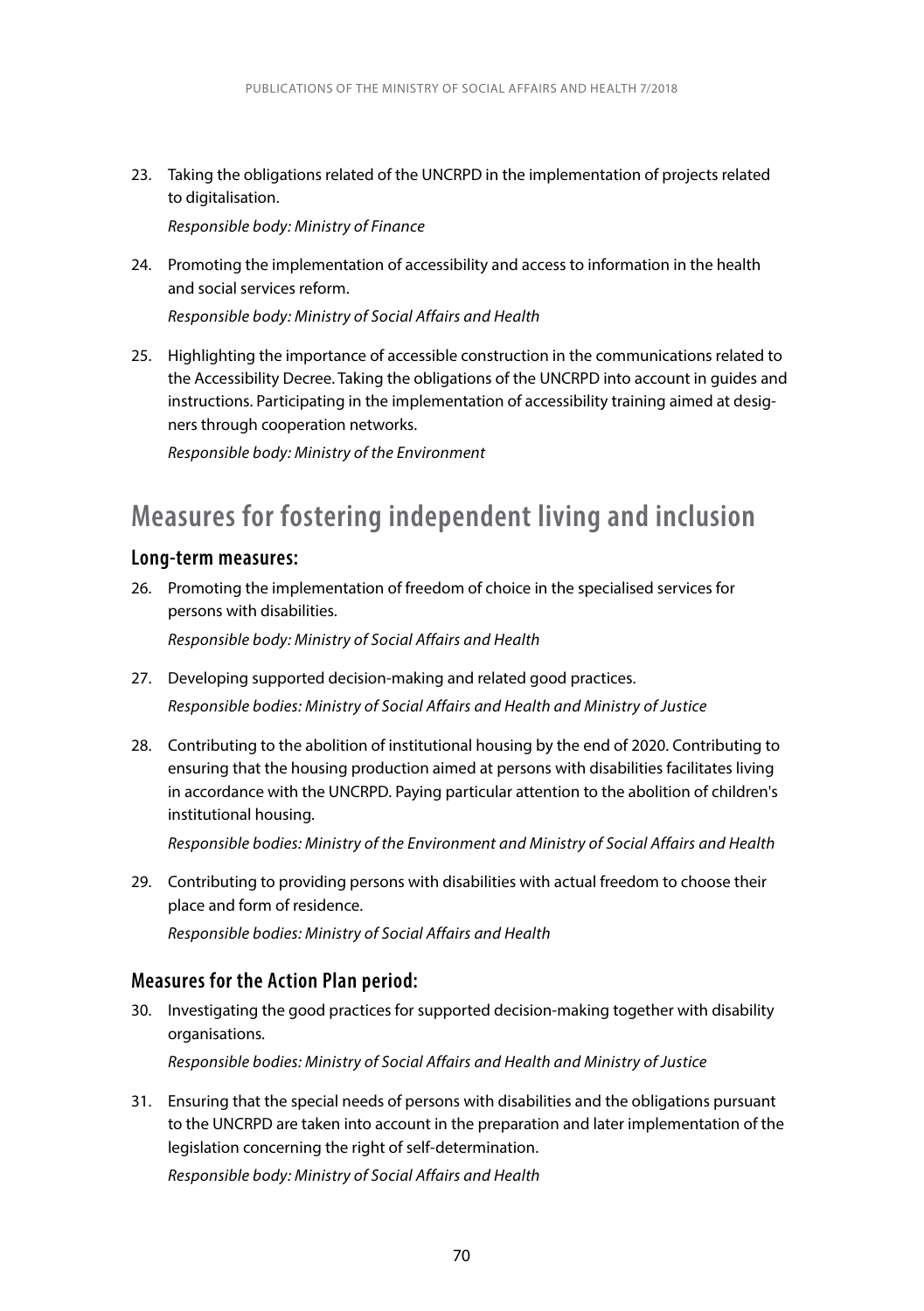32. Ensuring that the new disability legislation and its implementation take into account obligations pursuant to the UNCRPD.

*Responsible body: Ministry of Social Affairs and Health*

33. Organising a follow-up meeting for the Kehas programme with an aim to promote the abolition of institutional housing and development of individual housing solutions pursuant to the UNCRPD. Contributing to ensuring that enough different housing solutions that fulfil the needs persons with disabilities are available, particularly as part of the ordinary housing stock.

*Responsible bodies: Ministry of Social Affairs and Health and Ministry of the Environment*

- 34. Utilising the results of a survey on the equality of housing for persons with intellectual disabilities in improving their living arrangements. *Responsible body: Ministry of the Environment*
- 35. Specifying the instructions for personal assistance through the Handbook on Disability Services, for instance. Collaborating with experts from disability organisations in this matter.

*Responsible body: Ministry of Social Affairs and Health*

- 36. 36. Supporting the implementation by counties: Ensuring that the special needs of persons with disabilities are taken into account and individual solutions are realised. *Responsible body: Ministry of Social Affairs and Health*
- 37. Specifying the application instructions for social welfare and disability services to ensure that the privacy of persons with disabilities is respected and their convictions taken into account when appointing assisting and nursing staff. *Responsible body: Ministry of Social Affairs and Health*
- 38. Raising awareness of the application of the Act on Public Procurement and Concession Contracts to ensure the implementation of the right of persons with disabilities to independent living, necessary services and the right of self-determination.

*Responsible bodies: Ministry of Economic Affairs and Employment and Ministry of Social Affairs and Health*

# **Measures for fostering the right to independent movement and mobility**

### **Long-term measures:**

39. Promoting the accessibility of transport and communications. *Responsible body: Ministry of Transport and Communication*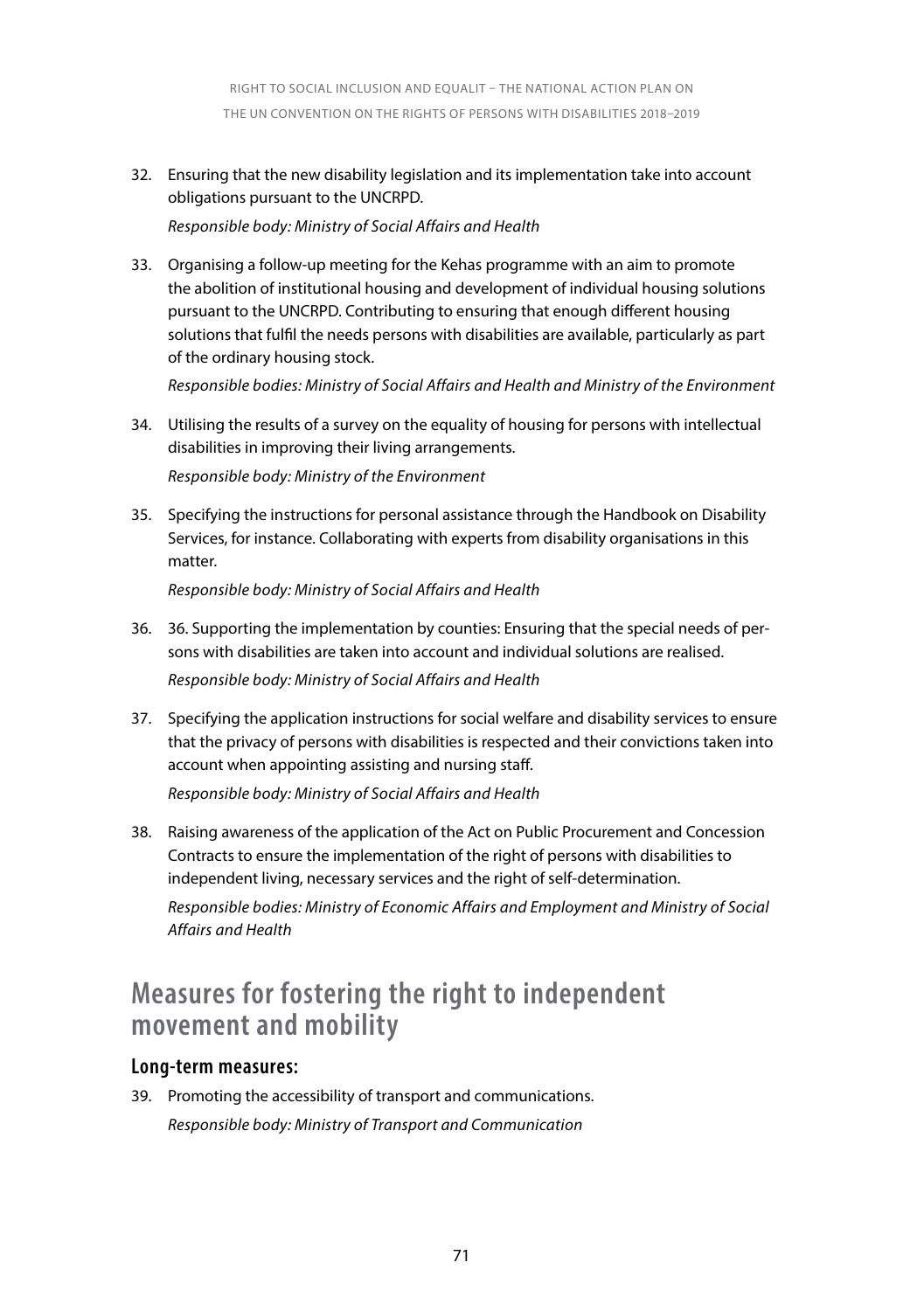40. Monitoring the implementation of the rights of persons with disabilities or reduced mobility and the implementation of the rights in accordance with the possible amendments to the regulation on rail passengers' rights and obligations. The Finnish Transport Safety Agency is responsible for the monitoring together with the Consumer Ombudsman.

*Responsible body: Ministry of Transport and Communication*

41. Assessing the appropriateness of the vehicle tax subsidy for persons with disabilities. Determining the possibility for replacing this by developing the service system of the Ministry of Social Affairs and Health.

*Responsible body: Ministry of Finance and Ministry of Social Affairs and Health*

#### **Measure for the Action Plan period:**

42. Monitoring the implementation of the Act on Transport Services and following its impacts on the mobility of persons with disabilities in the context of taxi service, for instance. *Responsible body: Ministry of Transport and Communication*

### **Measures for fostering equal opportunities for education and training**

#### **Long-term measures:**

43. Monitoring the implementation of inclusive education under Article 24 of the UNCRPD in the implementation of legislation for all levels of education.

*Responsible body: Ministry of Education and Culture*

- 44. Enabling persons with disabilities to have access to education and training and allowing them to participate in education and training in a manner that takes their individual needs into account and enables necessary support services. *Responsible body: Ministry of Education and Culture*
- 45. Promoting equal opportunities for education and training as well as the acquisition of competence at different stages of life according to education and training needs from the perspective of lifelong learning (degrees, parts of degrees, re-education, supplementing competence etc.)

*Responsible body: Ministry of Education and Culture*

46. Promoting the equal participation of persons with disabilities in early childhood education and care, basic education, general upper secondary education, vocational education and training, liberal adult education and higher education by raising awareness of the rights of persons with disabilities.

*Responsible body: Ministry of Education and Culture*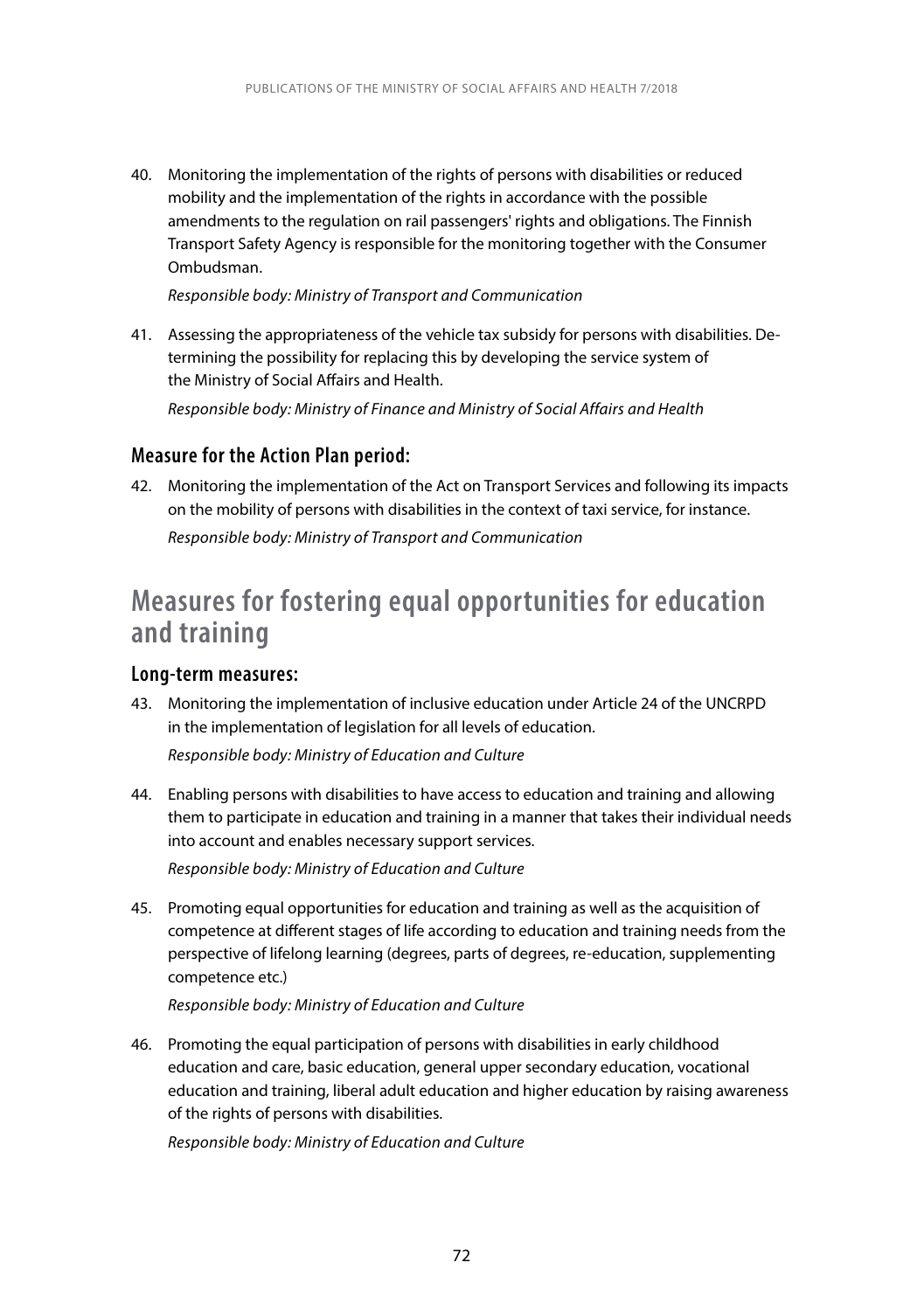47. Raising awareness of the possibilities for reasonable accommodation in education and training in accordance with the Non-discrimination Act. *Responsible body: Ministry of Education and Culture*

### **Measures for the Action Plan period:**

- 48. Contributing to taking special needs of children and young people into account in the Finnish Schools on the Move programme. *Responsible body: Ministry of Education and Culture*
- 49. Promoting and following the preparation of equality plans in education and training. *Responsible body: Ministry of Education and Culture*
- 50. Collecting and spreading good practices of inclusive instruction. *Responsible body: Finnish National Agency for Education*
- 51. Promoting the utilisation of accessible technology in education and training as well as in the guidance and communications concerning education (including special aids and accessible digital learning environments).

*Responsible body: Ministry of Education and Culture*

52. Promoting the inclusion of persons with disabilities in the work of pupil and student bodies. *Responsible body: Ministry of Education and Culture*

# **Measures for fostering the access to rehabilitation and health services**

### **Long-term measure:**

53. Ensuring the access of persons with disabilities to rehabilitation and health services in accordance with the UNCRPD.

*Responsible body: Ministry of Social Affairs and Health*

### **Measures for the Action Plan period:**

54. Taking obligations under the UNCRPD into account in the comprehensive reform of rehabilitation in accordance with the Government Programme.

*Responsible body: Ministry of Social Affairs and Health*

55. Guaranteeing sufficient and high quality special aid services by specifying the criteria for the provision of special aids and improving legal protection. *Responsible body: Ministry of Social Affairs and Health*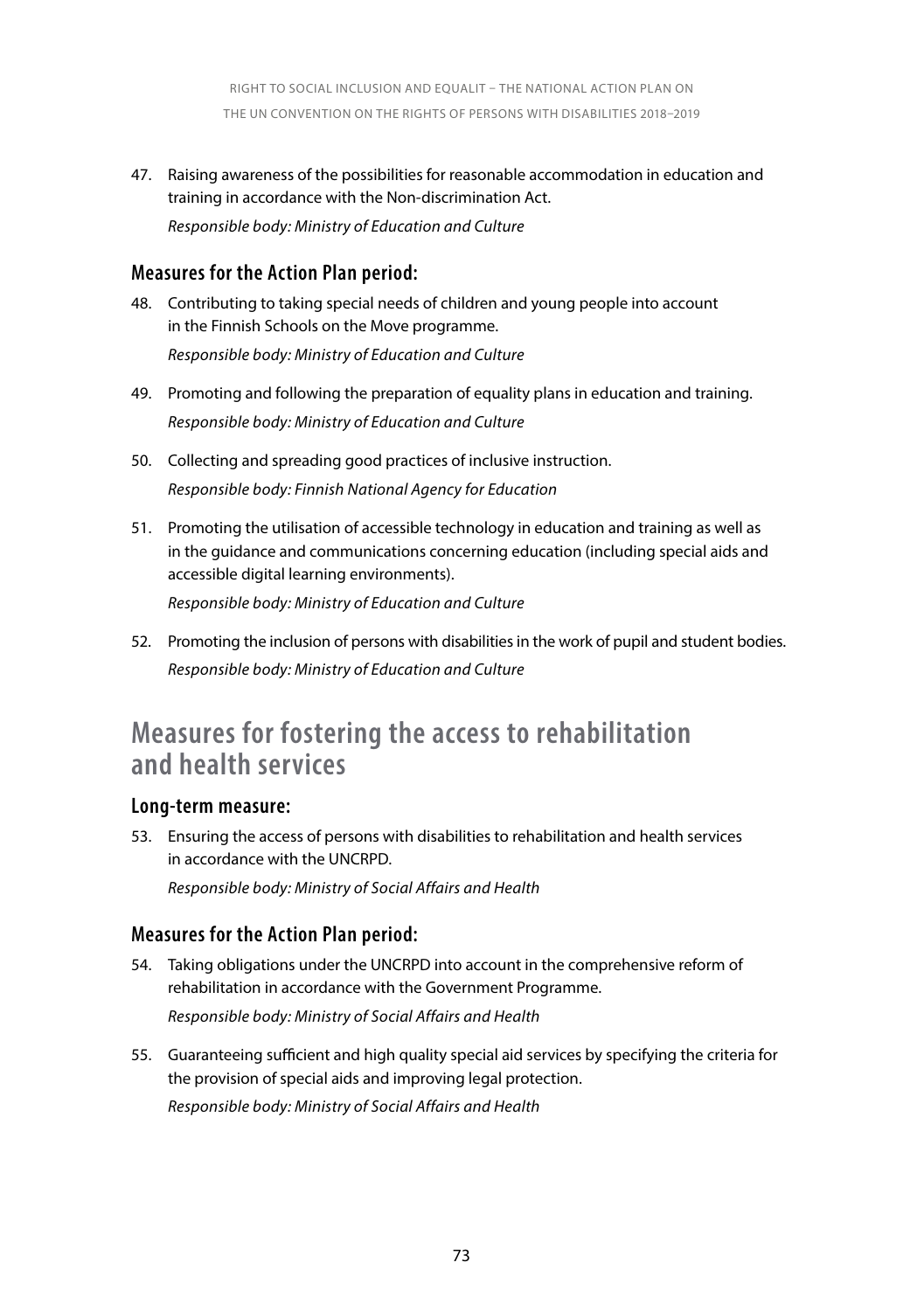# **Measures for fostering equal employment and access to work**

#### **Long-term measures:**

- 56. Reducing the gap in the employment rates of persons with and without disabilities.
	- a. Reducing the length of the unemployment of persons with disabilities to correspond with other jobseeker groups. The reasons for ending client relationships must better correspond with the distribution of other jobseeker groups.
	- b. Increasing registration as jobseekers among persons with disabilities.
	- c. Developing the monitoring of employment of persons with disabilities.

*Responsible body: Ministry of Economic Affairs and Employment*

- 57. Ensuring that persons with disabilities will be provided with the support they need for finding employment in the new service structures. *Responsible body: Ministry of Economic Affairs and Employment*
- 58. Raising awareness about the available services and forms of support among employers. *Responsible body: Ministry of Economic Affairs and Employment*
- 59. Reducing incentive traps preventing the employment of persons with disabilities. *Responsible body: Ministry of Social Affairs and Health*

### **Measures for the Action Plan period:**

60. Adapting working conditions at workplaces is promoted as part of the Career opportunities for people with partial work ability key project.

*Responsible body: Ministry of Social Affairs and Health*

- 61. Renewing legislation on training for work activities for persons with physical and intellectual disabilities as part of the Career opportunities for people with partial work ability key project. Laying down more detailed provisions on the training for work activities carried out at workplaces (known as community employment of disabled people). *Responsible body: Ministry of Social Affairs and Health*
- 62. Reducing incentive traps relating to disability pension and earned income by preparing a government proposal on legal reforms caused by the so-called linear model as part of the Career opportunities for people with partial work ability key project. *Responsible body: Ministry of Social Affairs and Health*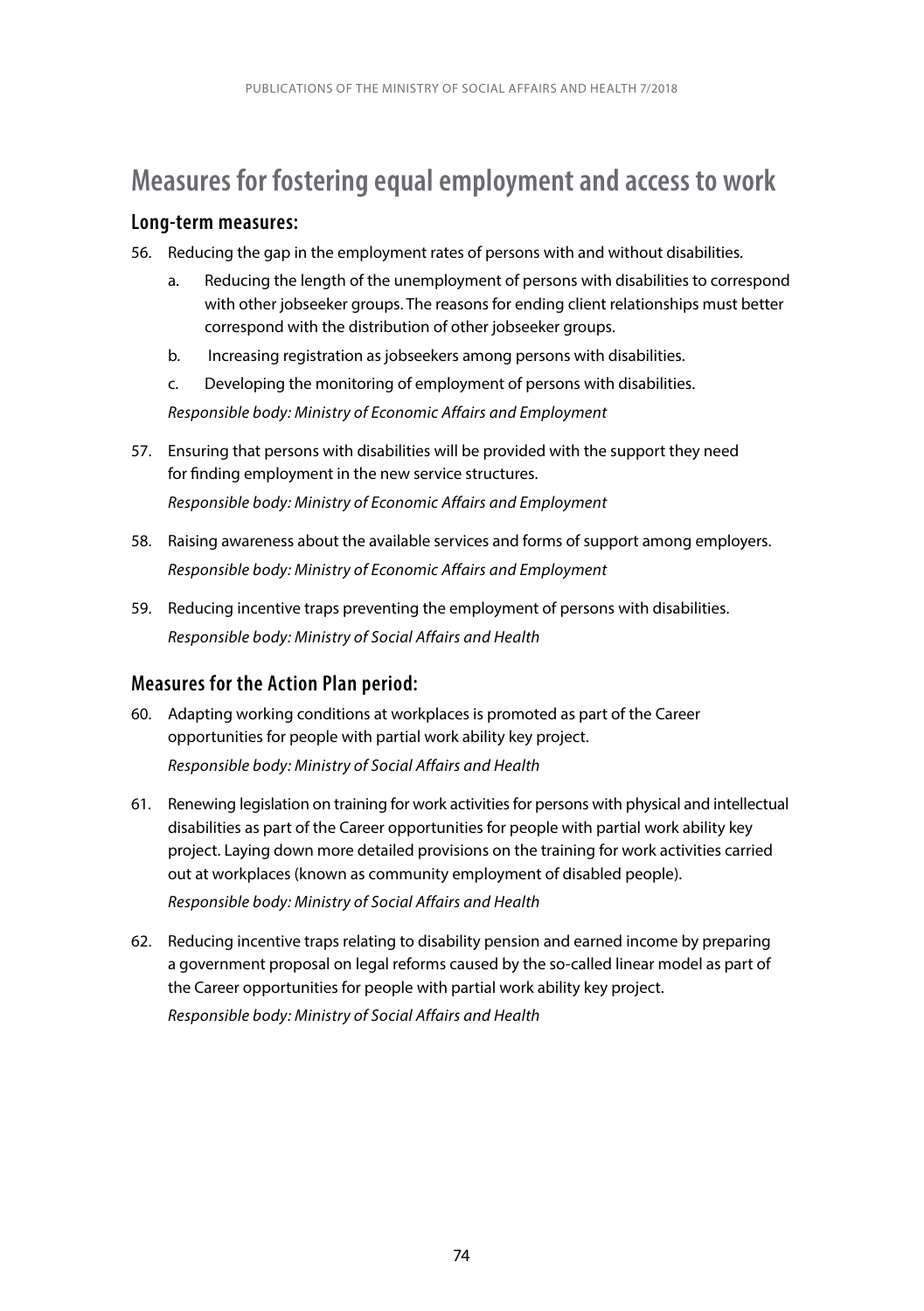# **Measures for fostering adequate standard of living and social protection**

### **Long-term measures:**

63. Ensuring the right of persons with disabilities to an adequate standard of living and social protection.

*Responsible body: Ministry of Social Affairs and Health*

64. Examining and developing the entity of client fees and copayments to ensure that it is clear and the fee burden to clients is reasonable and does not prevent them from using services.

*Responsible body: Ministry of Social Affairs and Health*

### **Measures for the Action Plan period:**

65. Taking the obligations of the UNCRPD into account in issues pertaining to client fees, pharmaceutical reimbursements and travel reimbursements as well as any changes that concern these. Ensuring the right of persons with disabilities to adequate social protection in connection with the reforms.

*Responsible body: Ministry of Social Affairs and Health*

- 66. Contributing to ensuring that the obligations of the UNCRPD are taken into account in the preparation of the comprehensive reform of social protection (the TOIMI project). *Responsible body: Prime Minister's Office, Ministry of Social Affairs and Health*
- 67. Paying attention to issues such as an opportunity to reduce and alleviate client fees in the implementation of the Act on client fees in social welfare and health care. *Responsible body: Ministry of Social Affairs and Health*

# **Measures for fostering equal participation in cultural life, recreation, leisure and sport**

### **Long-term measures:**

- 68. Promoting the equal participation of persons with disabilities in exercise, art and culture as well as youth work activities by raising awareness of the rights of persons with disabilities. *Responsible body: Ministry of Education and Culture*
- 69. Paying an increasing amount of attention to the implementation of equality and putting it into practice in subsidy programmes for practical implementation and in information steering.

*Responsible body: Ministry of Education and Culture*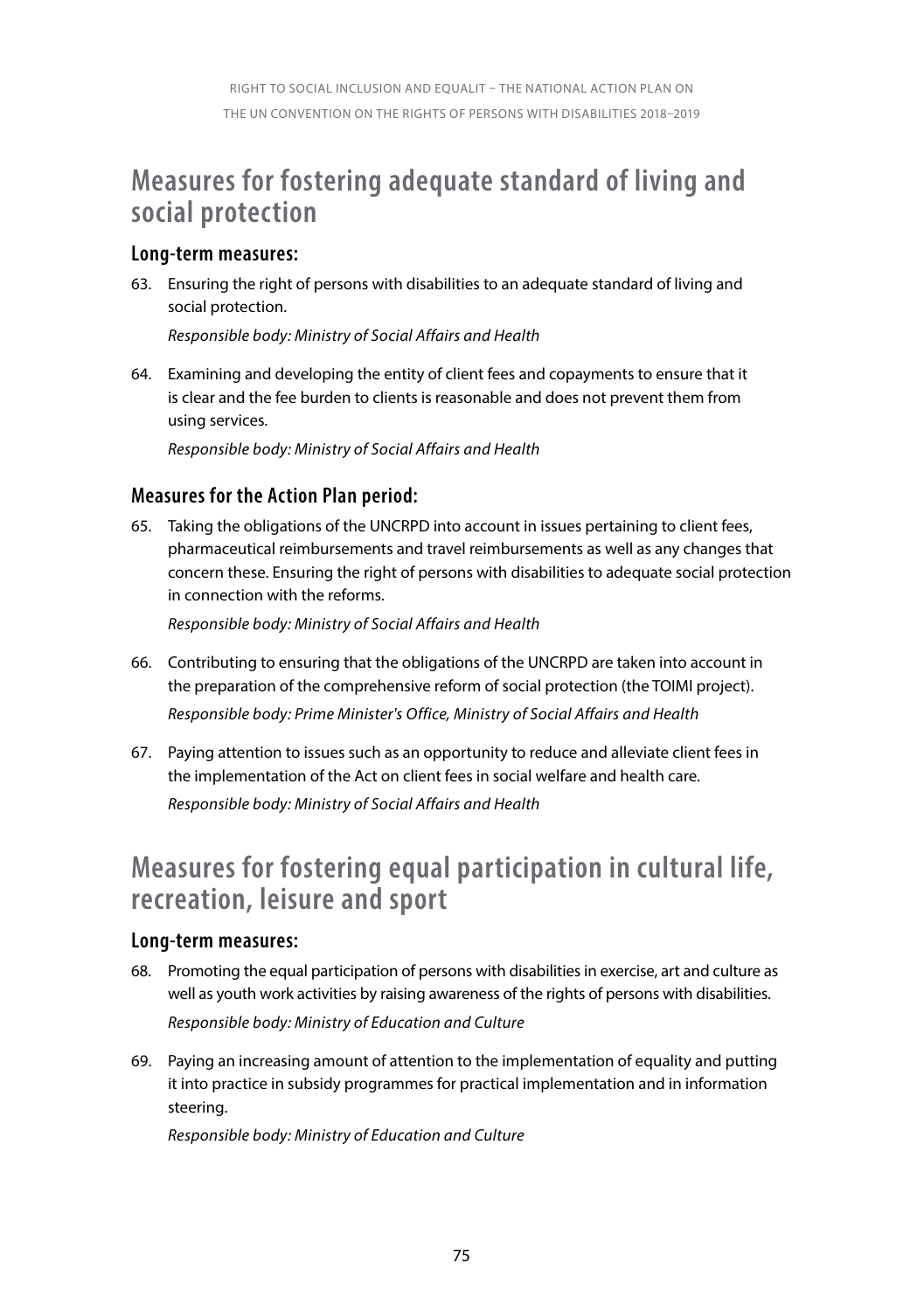### **Measures for the Action Plan period:**

70. Taking children and young people and their special needs into account in the Harrastustakuu ('Recreational activity guarantee') programme.

*Responsible body: Ministry of Education and Culture*

71. Assessing the measures and policy instruments of the central government related to the daily exercise, physical activity and top-level sports of persons with a mobility or functional impairment.

*Responsible body: Ministry of Education and Culture, National Sports Council*

### **Measures for fostering the rights of persons with disabilities in international cooperation**

#### **Long-term measure:**

72. Working actively in favour of mainstreaming the perspective of persons with disabilities in the policies and programmes of UN organisations and Finnish non-governmental organisations concerning humanitarian aid.

*Responsible body: Ministry for Foreign Affairs*

### **Measures for the Action Plan period:**

- 73. Actively highlighting the rights of persons with disabilities in the operations of international organisations, including the EU, UN, the Council of Europe, OSCE and other international organisations if possible as well as different global political processes and negotiations, including the framework on the rights of refugees and migrants. *Responsible body: Ministry for Foreign Affairs*
- 74. Continuing providing political and, if possible, also financial support for the activities of the Special Rapporteur on the rights of persons with disabilities as well as the work on disability by the Office for Democratic Institutions and Human Rights (ODIHR) of the OSCE. *Responsible body: Ministry for Foreign Affairs*
- 75. Linking the promotion of persons with disabilities more closely with the focus areas, objectives and performance reports of the development policy, and developing follow-up indicators for disability funding.

*Responsible body: Ministry for Foreign Affairs*

- 76. Continuing advocating with UN organisations, for instance, by highlighting the need to appoint a person in charge of disability issues in the boards of directors of UN organisations, allocate funds to disability activities and acquire the necessary know-how. *Responsible body: Ministry for Foreign Affairs*
- 77. Putting emphasis on disability activities in humanitarian crises. Finland financially supports the humanitarian aid work of UN organisations and Finnish organisations and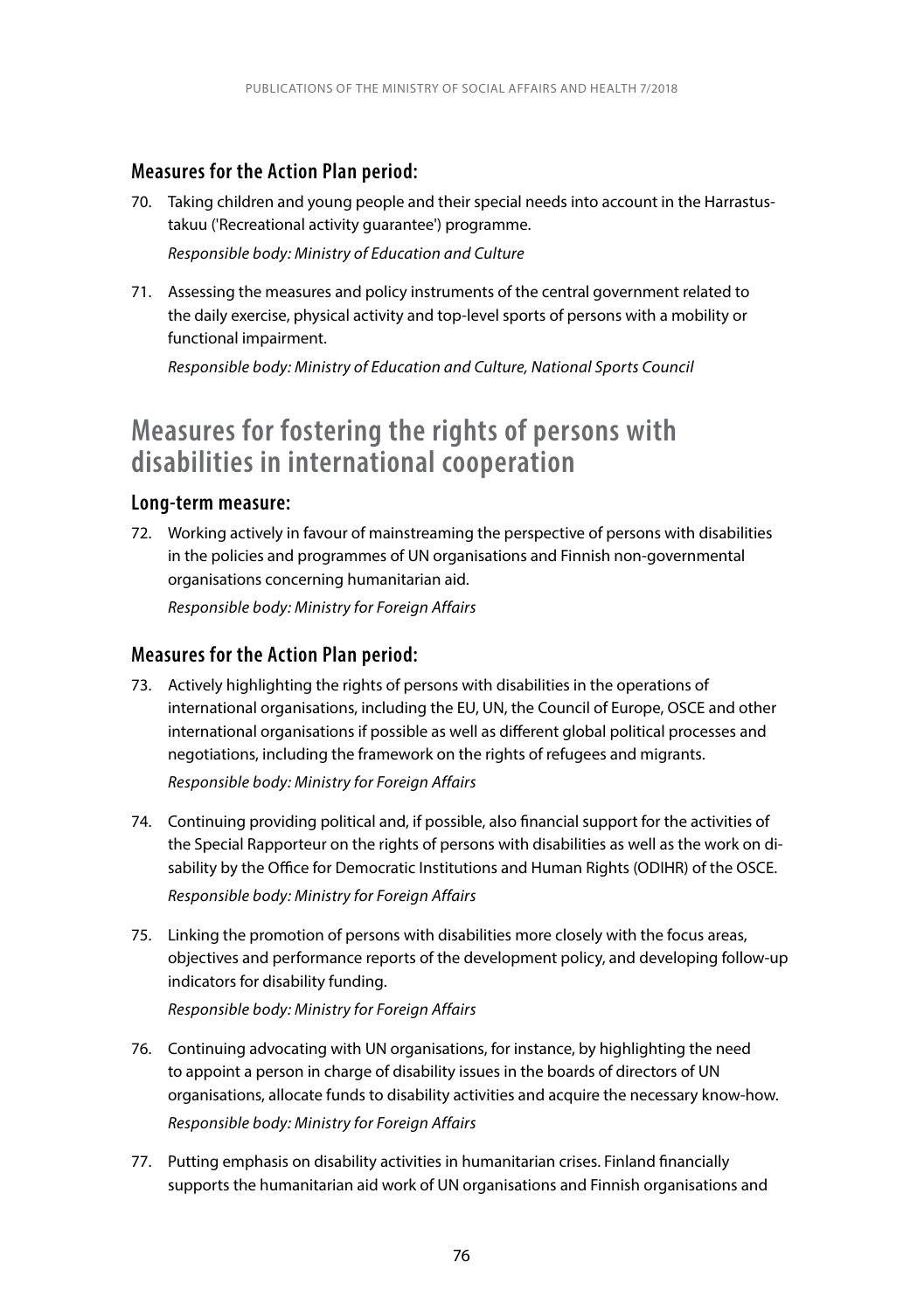is engaged in active dialogue with them about the mainstreaming of the disability perspective.

*Responsible body: Ministry for Foreign Affairs*

- 78. Continuing supporting the UN Guidelines on Inclusion of Persons with Disabilities in Humanitarian Action and its implementation in the activities or the organisations. *Responsible body: Ministry for Foreign Affairs*
- 79. Taking the rights of persons with disabilities into account in the training on human rights organised by the Ministry. In addition, better integrating the rights of persons with disabilities in the training on the cross-cutting objectives and the implementation of a human rights-based approach.

*Responsible body: Ministry for Foreign Affairs* 

80. Promoting the status of sign language in the Council of Europe, particularly during the Presidency of the Committee of Ministers of the Council of Europe (from November 2018 to May 2019).

*Responsible body: Ministry for Foreign Affairs*

81. Under Article 35 of the UNCRPD, preparing the first interim report on the implementation of the Convention for the Committee on the Rights of Persons with Disabilities. Taking the participation of organisations representing persons with disabilities into account in accordance with Article 4(3) of the Convention.

*Responsible body: Ministry for Foreign Affairs*

82. Fostering the involvement of persons with disabilities in planning and implementing development cooperation.

*Responsible body: Ministry for Foreign Affairs*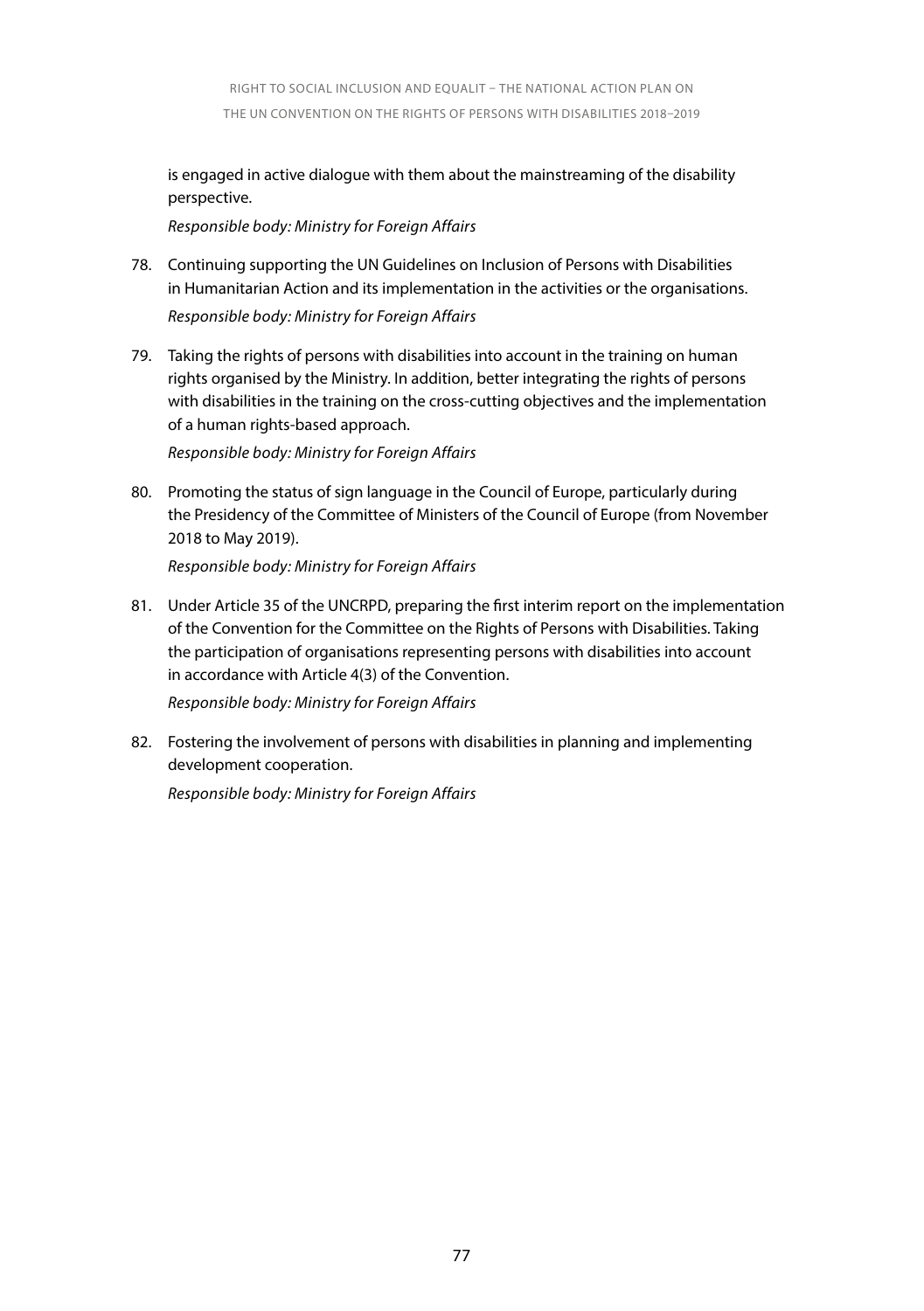#### PUBLICATIONS OF THE MINISTRY OF SOCIAL AFFAIRS AND HEALTH 7/2018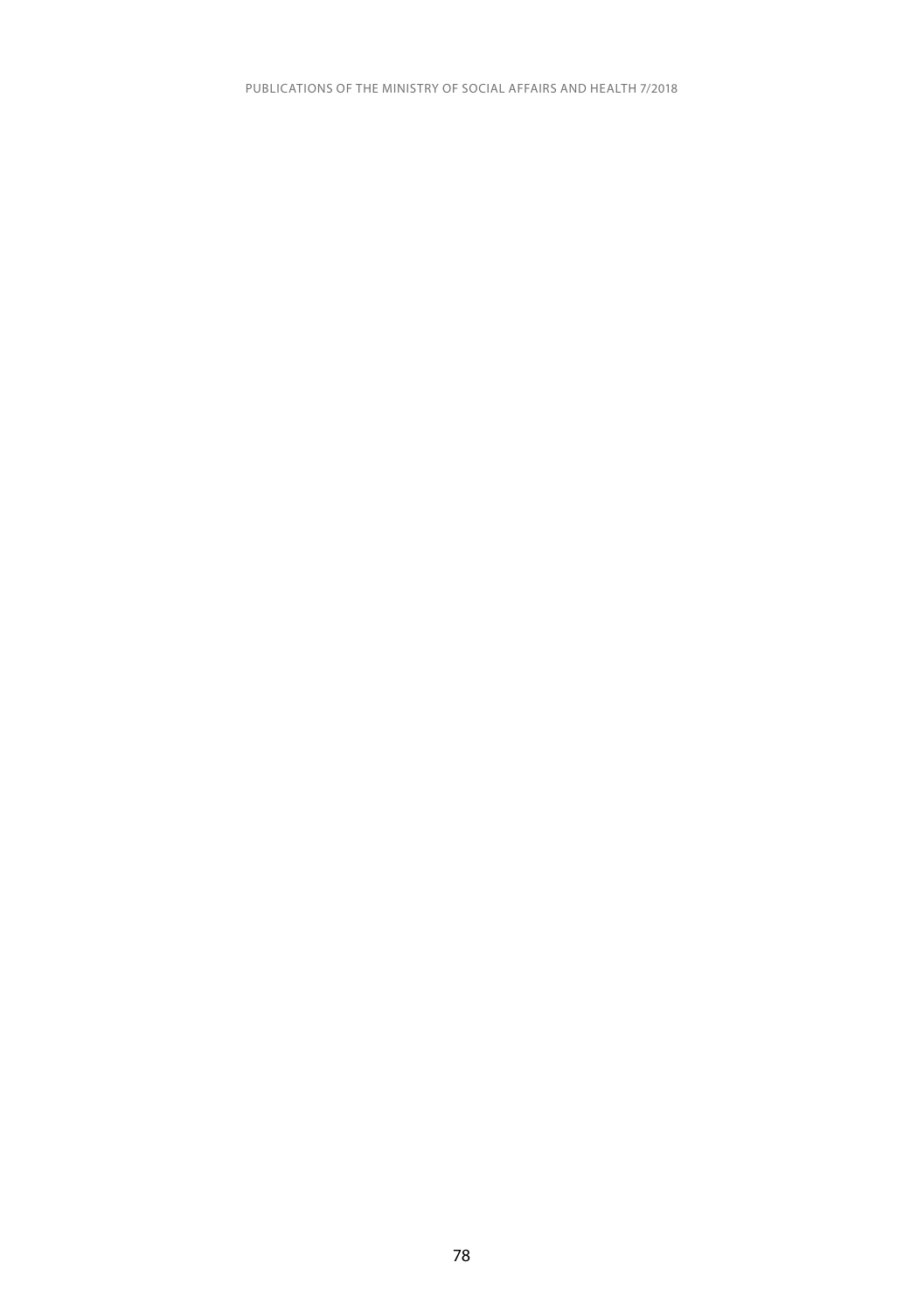RIGHT TO SOCIAL INCLUSION AND EQUALIT – THE NATIONAL ACTION PLAN ON THE UN CONVENTION ON THE RIGHTS OF PERSONS WITH DISABILITIES 2018–2019